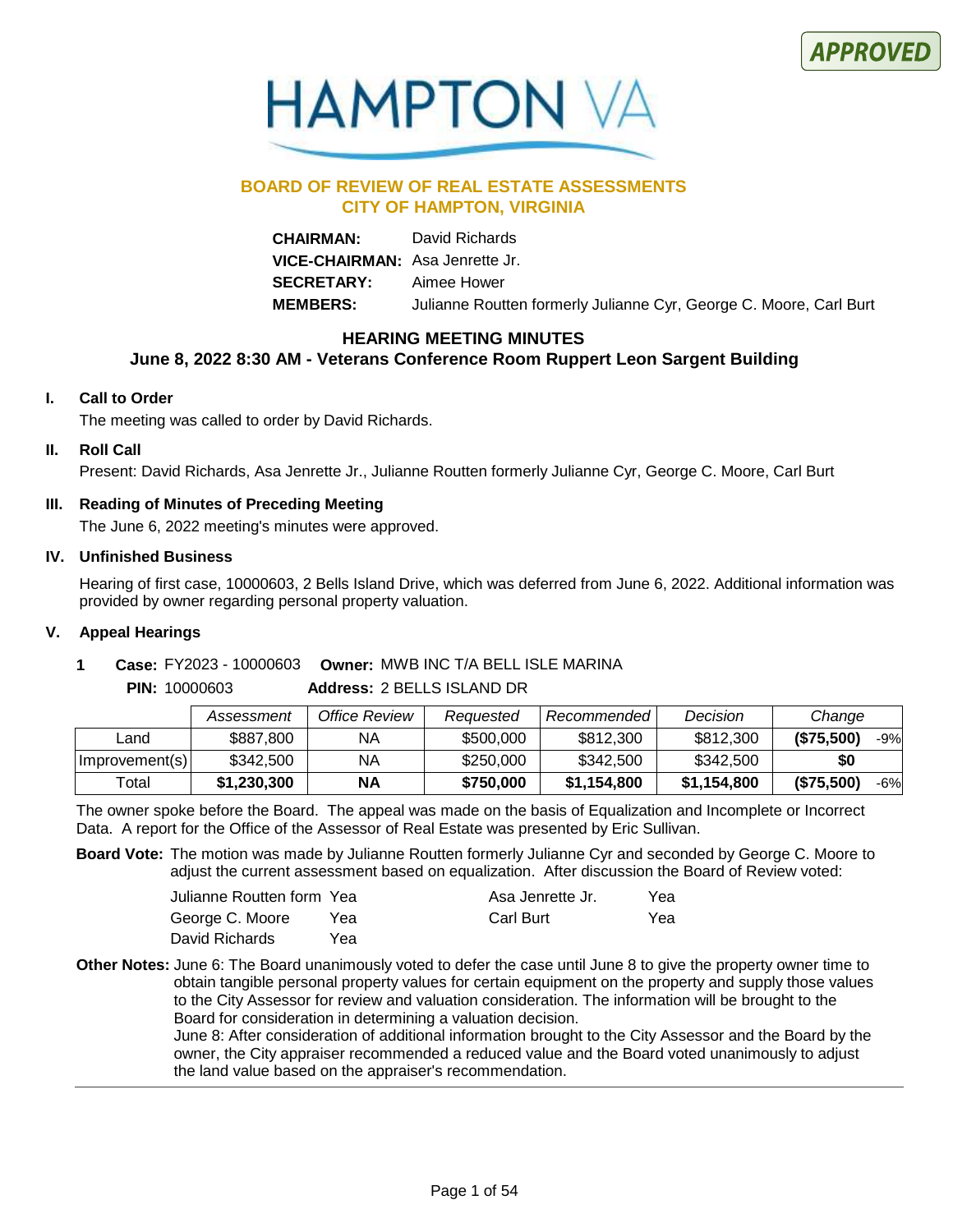**2 Case:** FY2023 - 3002787

**PIN:** 3002787

### **Owner:** COYNE DANA ALLEN TRUSTEE B K ALLEN SPECIAL NEEDS TRUST **SHARF**

|                | Assessment | Office Review | Reauested | <b>Recommended</b> | Decision  | Change |
|----------------|------------|---------------|-----------|--------------------|-----------|--------|
| ∟and           | \$50,000   | \$50,000      | \$38,295  | \$50,000           | \$50,000  | \$0    |
| Improvement(s) | \$100.100  | \$100.100     | \$76.705  | \$100.100          | \$100.100 | \$0    |
| Total          | \$150,100  | \$150.100     | \$115,000 | \$150,100          | \$150.100 | \$0    |

### **Address:** 4103 CANDLEWOOD DR

The owner spoke before the Board. The appeal was made on the basis of Fair Market Value. A report for the Office of the Assessor of Real Estate was presented by Donald Cole.

**Board Vote:** The motion was made by Carl Burt and seconded by Asa Jenrette Jr. to affirm the current assessment based on fair market value. After discussion the Board of Review voted:

| Carl Burt        | Yea | George C. Moore       | Yea |
|------------------|-----|-----------------------|-----|
| Asa Jenrette Jr. | Yea | Julianne Routten      | Yea |
|                  |     | formerly Julianne Cyr |     |
| David Richards   | Yea |                       |     |

### **Owner:** COYNE DANA ALLEN TRUSTEE B K ALLEN SPECIAL NEEDS TRUST **SHARE 3 Case:** FY2023 - 12000687

**PIN:** 12000687

**Address:** 146 CHICHESTER AVE

|                | Assessment | Office Review | Reauested | Recommended | Decision  | Change |
|----------------|------------|---------------|-----------|-------------|-----------|--------|
| ∟and           | \$53.100   | \$53,100      | \$38,898  | \$53,100    | \$53,100  | \$0    |
| Improvement(s) | \$67,400   | \$67,400      | \$49,507  | \$67,400    | \$67,400  | \$0    |
| Total          | \$120,500  | \$120,500     | \$88,405  | \$120,500   | \$120,500 | \$0    |

The owner spoke before the Board. The appeal was made on the basis of Fair Market Value. A report for the Office of the Assessor of Real Estate was presented by Eric Wynings.

**Board Vote:** The motion was made by Asa Jenrette Jr. and seconded by Carl Burt to affirm the current assessment based on fair market value. After discussion the Board of Review voted:

| Asa Jenrette Jr. | Yea | Julianne Routten<br>formerly Julianne Cyr | Yea |
|------------------|-----|-------------------------------------------|-----|
| Carl Burt        | Yea | George C. Moore                           | Yea |
| David Richards   | Yea |                                           |     |

**PIN:** 7001875 **4 Case:** FY2023 - 7001875

**Address:** 521 BUTLER FARM RD **Owner:** HAMPTON ROADS IV OWNER LLC C/O ACME EQUITIES LLC

|                | Assessment  | Office Review | Reauested   | Recommended | Decision    | Change |
|----------------|-------------|---------------|-------------|-------------|-------------|--------|
| Land           | \$873,300   | \$873,300     | \$873,300   | \$873,300   | \$873,300   | \$0    |
| Improvement(s) | \$2,682,500 | \$2,682,500   | \$1,749,332 | \$2,682,500 | \$2,682,500 | \$0    |
| Total          | \$3,555,800 | \$3,555,800   | \$2,622,632 | \$3,555,800 | \$3,555,800 | \$0    |

The agent spoke before the Board. The appeal was made on the basis of Fair Market Value. A report for the Office of the Assessor of Real Estate was presented by Heather Shipe.

| George C. Moore           | Yea | Carl Burt        | Yea |
|---------------------------|-----|------------------|-----|
| Julianne Routten form Yea |     | Asa Jenrette Jr. | Yea |
| David Richards            | Үеа |                  |     |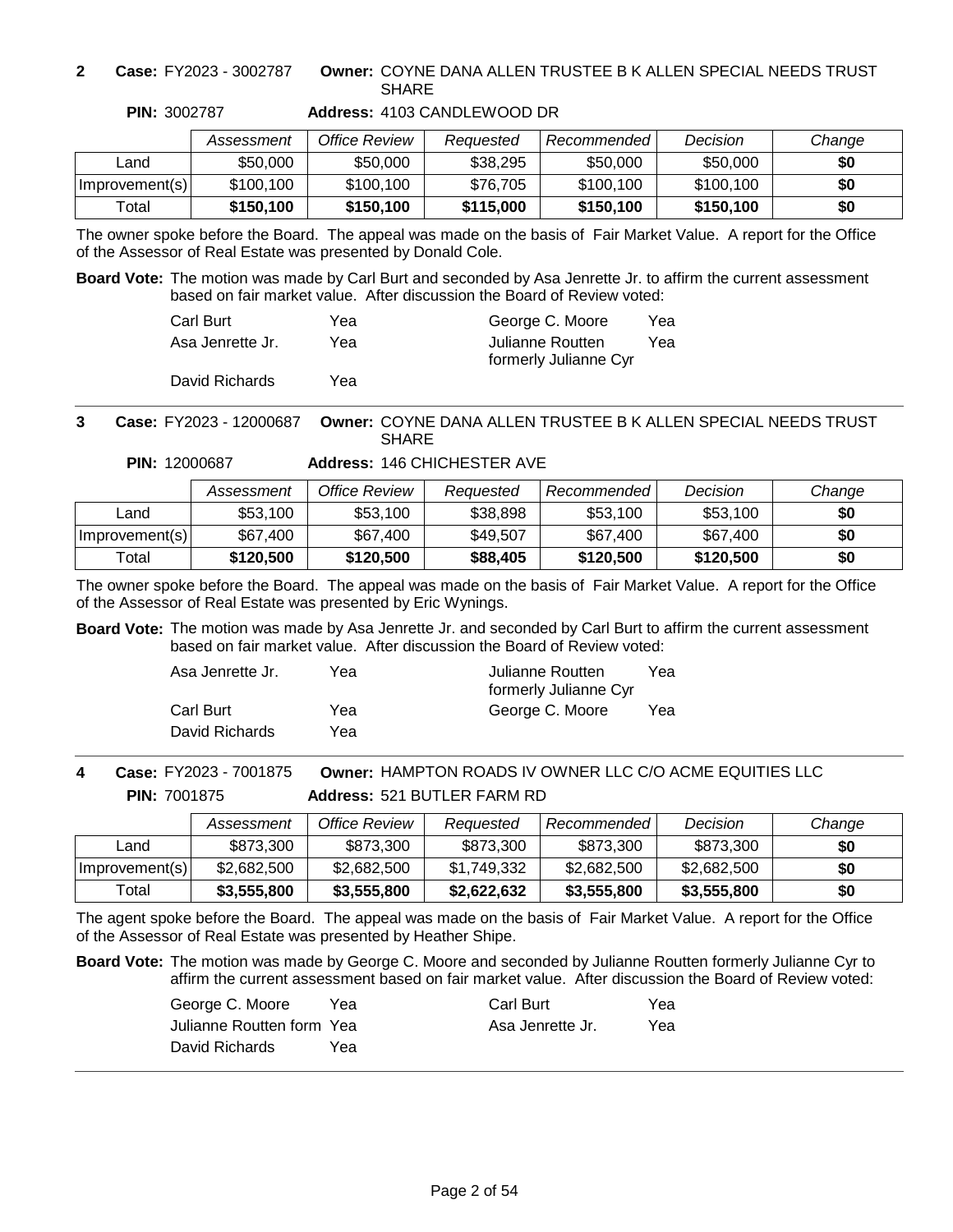**5 Case:** FY2023 - 7001879

**PIN:** 7001879

**Address:** 1 ENTERPRISE PKWY **Owner:** HAMPTON ROADS III OWNER LLC C/O REALTA GROUP

|                | Assessment  | Office Review | Reauested   | Recommended | Decision    | Change |
|----------------|-------------|---------------|-------------|-------------|-------------|--------|
| Land           | \$1,044,200 | \$1.044.200   | \$1.044.200 | \$1.044.200 | \$1,044,200 | \$0    |
| Improvement(s) | \$4,205,700 | \$4,205,700   | \$3,962,969 | \$4,205,700 | \$4,205,700 | \$0    |
| Total          | \$5,249,900 | \$5,249,900   | \$5,007,169 | \$5,249,900 | \$5,249,900 | \$0    |

The agent spoke before the Board. The appeal was made on the basis of Fair Market Value. A report for the Office of the Assessor of Real Estate was presented by Heather Shipe. The Board went into closed session for discussion.

**Board Vote:** The motion was made by Carl Burt and seconded by George C. Moore to affirm the current assessment based on fair market value. After discussion the Board of Review voted:

| Carl Burt       | Yea | Julianne Routten<br>formerly Julianne Cyr | Үеа |
|-----------------|-----|-------------------------------------------|-----|
| George C. Moore | Yea | Asa Jenrette Jr.                          | Yea |
| David Richards  | Yea |                                           |     |

**Owner:** HAMPTON ROADS III OWNER LLC C/O REALTA GROUP **PIN:** 7001880 **6 Case:** FY2023 - 7001880

**Address:** 22 ENTERPRISE PKWY

|                | Assessment  | Office Review | Reauested   | Recommended | Decision    | Change |
|----------------|-------------|---------------|-------------|-------------|-------------|--------|
| Land           | \$824,700   | \$824,700     | \$824,700   | \$824,700   | \$824,700   | \$0    |
| Improvement(s) | \$5,538,200 | \$5,538,200   | \$5,275,488 | \$5,538,200 | \$5,538,200 | \$0    |
| Total          | \$6,362,900 | \$6,362,900   | \$6,100,188 | \$6,362,900 | \$6,362,900 | \$0    |

The agent spoke before the Board. The appeal was made on the basis of Fair Market Value. A report for the Office of the Assessor of Real Estate was presented by Heather Shipe. The Board went into closed session for discussion.

**Board Vote:** The motion was made by Julianne Routten formerly Julianne Cyr and seconded by George C. Moore to affirm the current assessment based on fair market value. After discussion the Board of Review voted:

> Julianne Routten form Yea George C. Moore David Richards Yea Yea

Carl Burt Asa Jenrette Jr. Yea Yea

**PIN:** 7003041 **7 Case:** FY2023 - 7003041

**Address:** 21 ENTERPRISE PKWY **Owner:** HAMPTON ROADS III OWNER LLC C/O REALTA GROUP

|                | Assessment  | Office Review | Reauested   | Recommended | Decision    | Change |
|----------------|-------------|---------------|-------------|-------------|-------------|--------|
| Land           | \$1.434.800 | \$1.434.800   | \$1,434,800 | \$1,434,800 | \$1.434.800 | \$0    |
| Improvement(s) | \$6,176,400 | \$6,176,400   | \$3,802,600 | \$6,176,400 | \$6,176,400 | \$0    |
| Total          | \$7,611,200 | \$7,611,200   | \$5,237,400 | \$7,611,200 | \$7,611,200 | \$0    |

The agent spoke before the Board. The appeal was made on the basis of Fair Market Value. A report for the Office of the Assessor of Real Estate was presented by Heather Shipe. The Board went into closed session for discussion.

| Julianne Routten form Yea |     | Carl Burt       | Yea |
|---------------------------|-----|-----------------|-----|
| Asa Jenrette Jr.          | Yea | George C. Moore | Yea |
| David Richards            | Үеа |                 |     |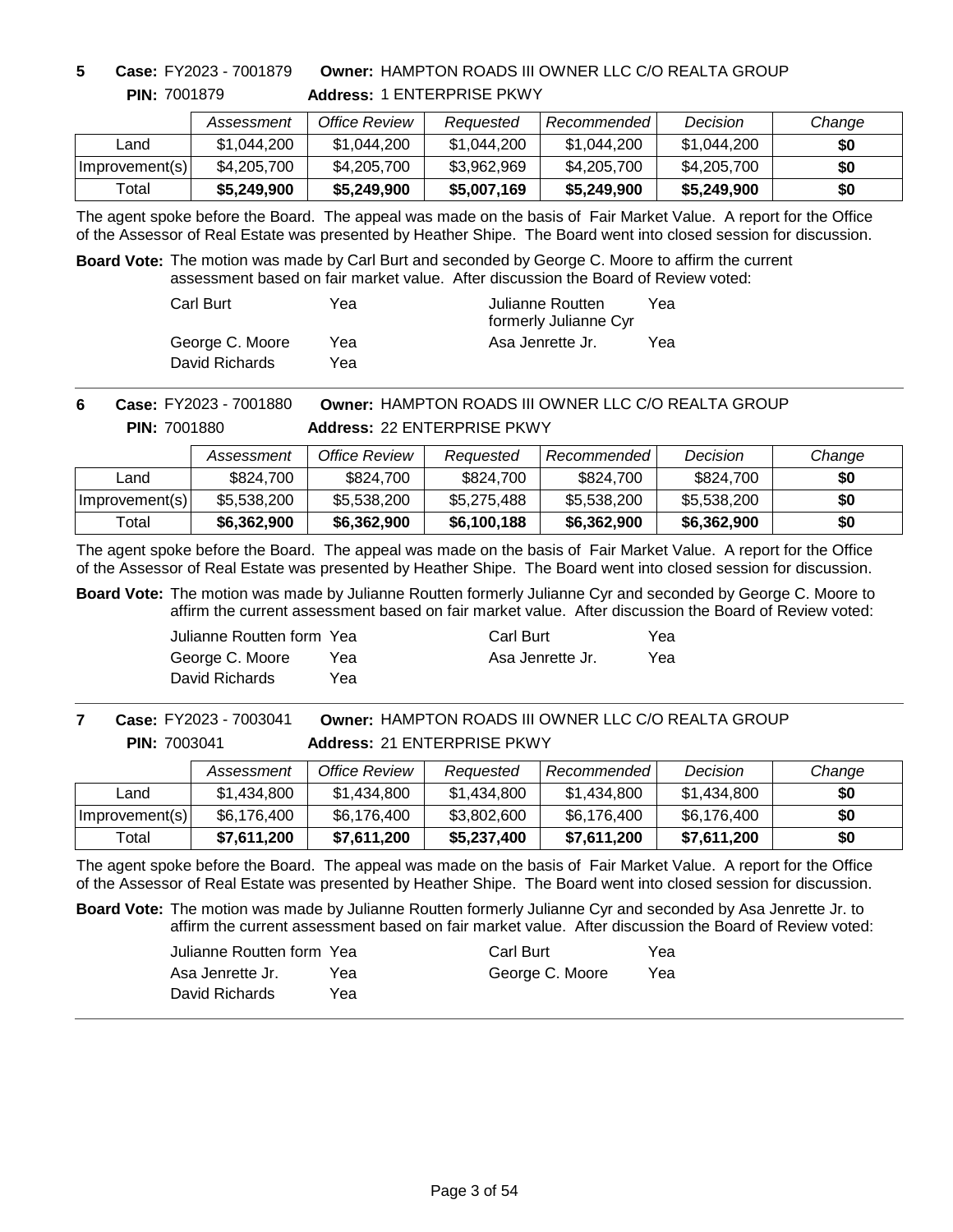### **PIN:** 6000967 **8 Case:** FY2023 - 6000967

**Owner:** CROATAN LUNA POINTE DST C/O ALTUS GROUP

|                | Assessment   | Office Review | Reauested    | Recommended  | Decision     | Change |
|----------------|--------------|---------------|--------------|--------------|--------------|--------|
| Land           | \$5,250,000  | \$5,250,000   | \$5,250,000  | \$5,250,000  | \$5,250,000  | \$0    |
| Improvement(s) | \$32,751,600 | \$32,751,600  | \$19,453,900 | \$32,751,600 | \$32,751,600 | \$0    |
| Total          | \$38,001,600 | \$38,001,600  | \$24,703,900 | \$38,001,600 | \$38,001,600 | \$0    |

**Address:** 3331 MISTY CV

The agent spoke before the Board. The appeal was made on the basis of Equalization and Fair Market Value and Incomplete or Incorrect Data. A report for the Office of the Assessor of Real Estate was presented by Trudy Clatterbaugh. The Board went into closed session for discussion.

**Board Vote:** The motion was made by George C. Moore and seconded by Carl Burt to affirm the current assessment based on fair market value. After discussion the Board of Review voted:

| George C. Moore | Yea | Julianne Routten<br>formerly Julianne Cyr | Yea |
|-----------------|-----|-------------------------------------------|-----|
| Carl Burt       | Yea | Asa Jenrette Jr.                          | Yea |
| David Richards  | Yea |                                           |     |

**Owner:** WILSONDALE L P **9 Case:** FY2023 - 13003338 **PIN:** 13003338

**Address:** 613 JONQUIL LN

|                | Assessment | Office Review | Reauested | Recommended | Decision  | Change              |
|----------------|------------|---------------|-----------|-------------|-----------|---------------------|
| ∟and           | \$15,000   | NА            | \$15,000  | \$15,000    | \$15,000  | \$0                 |
| Improvement(s) | \$92,700   | NA            | \$60,178  | \$92,700    | \$89,200  | ( \$3,500)<br>$-4%$ |
| Total          | \$107,700  | <b>NA</b>     | \$75.178  | \$107,700   | \$104,200 | ( \$3,500)<br>$-3%$ |

The owner spoke before the Board. The appeal was made on the basis of Incomplete or Incorrect Data. A report for the Office of the Assessor of Real Estate was presented by Trudy Clatterbaugh. The Board went into closed session for discussion.

**Board Vote:** The motion was made by Julianne Routten formerly Julianne Cyr and seconded by Carl Burt to adjust the current assessment based on fair market value. After discussion the Board of Review voted:

| Carl Burt                 | Үеа | George C. Moore | Yea |
|---------------------------|-----|-----------------|-----|
| Julianne Routten form Yea |     | David Richards  | Yea |
| Asa Jenrette Jr.          | Nav |                 |     |

**Address:** 621 JONQUIL LN **Owner:** WILSONDALE L P **PIN:** 13003344 **10 Case:** FY2023 - 13003344

|                | Assessment | Office Review | Reauested | Recommended | Decision | Change              |
|----------------|------------|---------------|-----------|-------------|----------|---------------------|
| Land           | \$15,000   | ΝA            | \$15,000  | \$15,000    | \$15,000 | \$0                 |
| Improvement(s) | \$82,900   | ΝA            | \$53,366  | \$82,900    | \$79.900 | ( \$3,000)<br>$-4%$ |
| Total          | \$97,900   | <b>NA</b>     | \$68,366  | \$97,900    | \$94,900 | ( \$3,000)<br>$-3%$ |

The owner spoke before the Board. The appeal was made on the basis of Incomplete or Incorrect Data. A report for the Office of the Assessor of Real Estate was presented by Trudy Clatterbaugh. The Board went into closed session for discussion.

| Carl Burt                  | Yea        | George C. Moore | Yea |
|----------------------------|------------|-----------------|-----|
| Julianne Routten form Yeal |            | David Richards  | Yea |
| Asa Jenrette Jr.           | <b>Nav</b> |                 |     |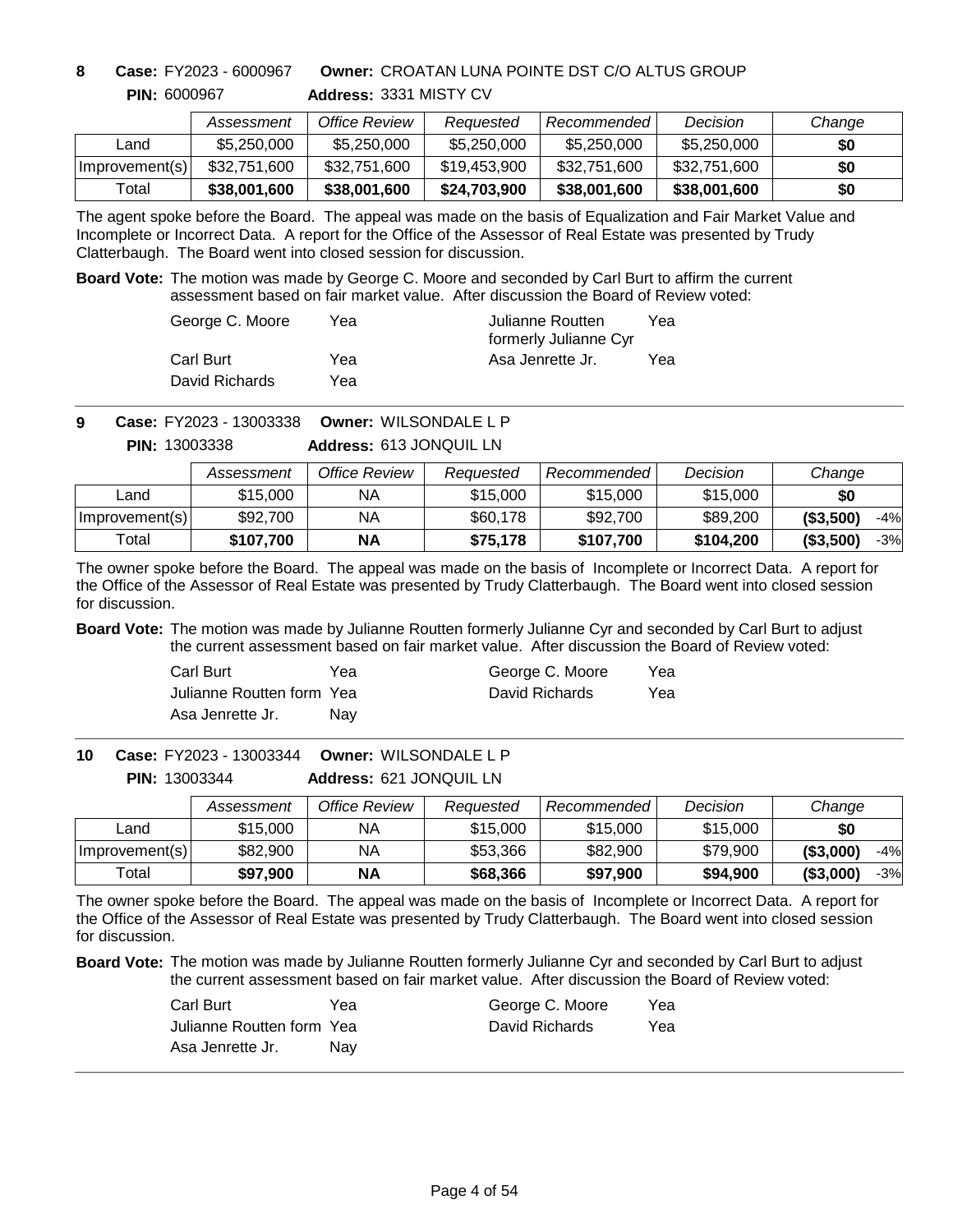# **Owner:** WILSONDALE L P **11 Case:** FY2023 - 13003349

**PIN:** 13003349

**Address:** 626 JONQUIL LN

|                | Assessment | Office Review | Reauested | Recommended | Decision | Change              |
|----------------|------------|---------------|-----------|-------------|----------|---------------------|
| ∟and           | \$15,000   | ΝA            | \$15,000  | \$15,000    | \$15,000 | \$0                 |
| Improvement(s) | \$82,900   | ΝA            | \$53,366  | \$82,900    | \$79,900 | ( \$3,000)<br>$-4%$ |
| $\tau$ otall   | \$97.900   | <b>NA</b>     | \$68,366  | \$97,900    | \$94.900 | ( \$3,000)<br>$-3%$ |

The owner spoke before the Board. The appeal was made on the basis of Incomplete or Incorrect Data. A report for the Office of the Assessor of Real Estate was presented by Trudy Clatterbaugh. The Board went into closed session for discussion.

**Board Vote:** The motion was made by Julianne Routten formerly Julianne Cyr and seconded by Carl Burt to adjust the current assessment based on fair market value. After discussion the Board of Review voted:

| Carl Burt                  | Yea | George C. Moore | Yea |
|----------------------------|-----|-----------------|-----|
| Julianne Routten form Yeal |     | David Richards  | Yea |
| Asa Jenrette Jr.           | Nav |                 |     |

**Owner:** WILSONDALE L P **12 Case:** FY2023 - 13003348

**Address:** 625 JONQUIL LN **PIN:** 13003348

|                | Assessment | Office Review | Reauested | Recommended | Decision | Change              |
|----------------|------------|---------------|-----------|-------------|----------|---------------------|
| Land           | \$15,000   | ΝA            | \$15,000  | \$15,000    | \$15,000 | \$0                 |
| Improvement(s) | \$82,900   | NA            | \$53,366  | \$82,900    | \$79.900 | ( \$3,000)<br>$-4%$ |
| Total          | \$97,900   | <b>NA</b>     | \$68,366  | \$97,900    | \$94.900 | ( \$3,000]<br>$-3%$ |

The owner spoke before the Board. The appeal was made on the basis of Incomplete or Incorrect Data. A report for the Office of the Assessor of Real Estate was presented by Trudy Clatterbaugh. The Board went into closed session for discussion.

**Board Vote:** The motion was made by Carl Burt and seconded by George C. Moore to adjust the current assessment based on fair market value. After discussion the Board of Review voted:

| Carl Burt                 | Yea | George C. Moore | Yea |
|---------------------------|-----|-----------------|-----|
| Julianne Routten form Yea |     | David Richards  | Yea |
| Asa Jenrette Jr.          | Nav |                 |     |

**Address:** 624 JONQUIL LN **Owner:** WILSONDALE L P **13 Case:** FY2023 - 13003347 **PIN:** 13003347

|                | Assessment | Office Review | Reauested | Recommended | Decision  | Change              |
|----------------|------------|---------------|-----------|-------------|-----------|---------------------|
| Land           | \$15,000   | NA            | \$15,000  | \$15,000    | \$15,000  | \$0                 |
| Improvement(s) | \$92,700   | NA            | \$60,178  | \$92,700    | \$89,200  | ( \$3,500)<br>$-4%$ |
| Total          | \$107.700  | ΝA            | \$75,178  | \$107.700   | \$104.200 | ( \$3,500)<br>-3%   |

The owner spoke before the Board. The appeal was made on the basis of Incomplete or Incorrect Data. A report for the Office of the Assessor of Real Estate was presented by Trudy Clatterbaugh. The Board went into closed session for discussion.

| Carl Burt                 | Yea | George C. Moore | Yea |
|---------------------------|-----|-----------------|-----|
| Julianne Routten form Yea |     | David Richards  | Yea |
| Asa Jenrette Jr.          | Nav |                 |     |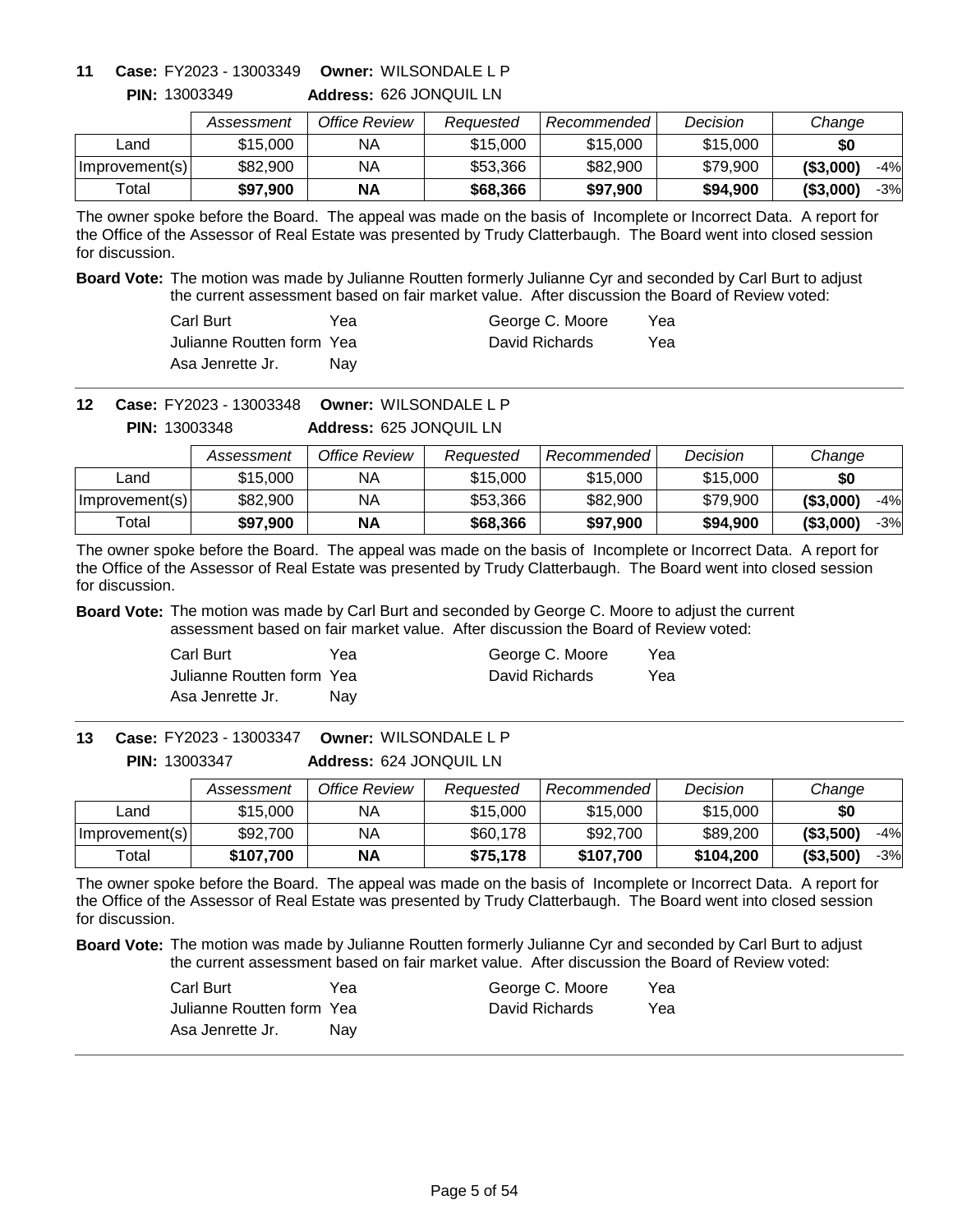# **Owner:** WILSONDALE L P **14 Case:** FY2023 - 13003346

**PIN:** 13003346

| Address: 623 JONQUIL LN |  |
|-------------------------|--|
|                         |  |

|                | Assessment | Office Review | Reauested | Recommended | Decision  | Change              |
|----------------|------------|---------------|-----------|-------------|-----------|---------------------|
| Land           | \$15,000   | ΝA            | \$15,000  | \$15,000    | \$15,000  | \$0                 |
| Improvement(s) | \$92,700   | NA            | \$60,178  | \$92,700    | \$89,200  | ( \$3,500)<br>$-4%$ |
| Total          | \$107.700  | ΝA            | \$75.178  | \$107.700   | \$104.200 | (\$3,500)<br>$-3%$  |

The owner spoke before the Board. The appeal was made on the basis of Incomplete or Incorrect Data. A report for the Office of the Assessor of Real Estate was presented by Trudy Clatterbaugh. The Board went into closed session for discussion.

**Board Vote:** The motion was made by George C. Moore and seconded by Julianne Routten formerly Julianne Cyr to adjust the current assessment based on fair market value. After discussion the Board of Review voted:

| Carl Burt                  | Yea | George C. Moore | Yea |
|----------------------------|-----|-----------------|-----|
| Julianne Routten form Yeal |     | David Richards  | Yea |
| Asa Jenrette Jr.           | Nav |                 |     |

**Owner:** WILSONDALE L P **15 Case:** FY2023 - 13003345

**Address:** 622 JONQUIL LN **PIN:** 13003345

|                | Assessment | Office Review | Reauested | Recommended | Decision | Change              |
|----------------|------------|---------------|-----------|-------------|----------|---------------------|
| Land           | \$15,000   | ΝA            | \$15,000  | \$15,000    | \$15,000 | \$0                 |
| Improvement(s) | \$82,900   | NA            | \$53,366  | \$82,900    | \$79.900 | ( \$3,000]<br>$-4%$ |
| Total          | \$97.900   | NΑ            | \$68,366  | \$97,900    | \$94,900 | (\$3,000)<br>$-3%$  |

The owner spoke before the Board. The appeal was made on the basis of Incomplete or Incorrect Data. A report for the Office of the Assessor of Real Estate was presented by Trudy Clatterbaugh. The Board went into closed session for discussion.

**Board Vote:** The motion was made by Julianne Routten formerly Julianne Cyr and seconded by Carl Burt to adjust the current assessment based on fair market value. After discussion the Board of Review voted:

| Carl Burt                 | Yea | George C. Moore | Yea |
|---------------------------|-----|-----------------|-----|
| Julianne Routten form Yea |     | David Richards  | Yea |
| Asa Jenrette Jr.          | Nav |                 |     |

**Address:** 627 JONQUIL LN **Owner:** WILSONDALE L P **16 Case:** FY2023 - 13003350 **PIN:** 13003350

|                | Assessment | Office Review | Reauested | Recommended | Decision | Change              |
|----------------|------------|---------------|-----------|-------------|----------|---------------------|
| _and           | \$15,000   | NА            | \$15,000  | \$15,000    | \$15,000 | \$0                 |
| Improvement(s) | \$82,900   | ΝA            | \$53,366  | \$82,900    | \$79.900 | ( \$3,000)<br>$-4%$ |
| $\tau$ otal    | \$97,900   | <b>NA</b>     | \$68,366  | \$97,900    | \$94,900 | ( \$3,000)<br>-3%   |

The owner spoke before the Board. The appeal was made on the basis of Incomplete or Incorrect Data. A report for the Office of the Assessor of Real Estate was presented by Trudy Clatterbaugh. The Board went into closed session for discussion.

| Carl Burt                 | Yea | George C. Moore | Yea |
|---------------------------|-----|-----------------|-----|
| Julianne Routten form Yea |     | David Richards  | Yea |
| Asa Jenrette Jr.          | Nav |                 |     |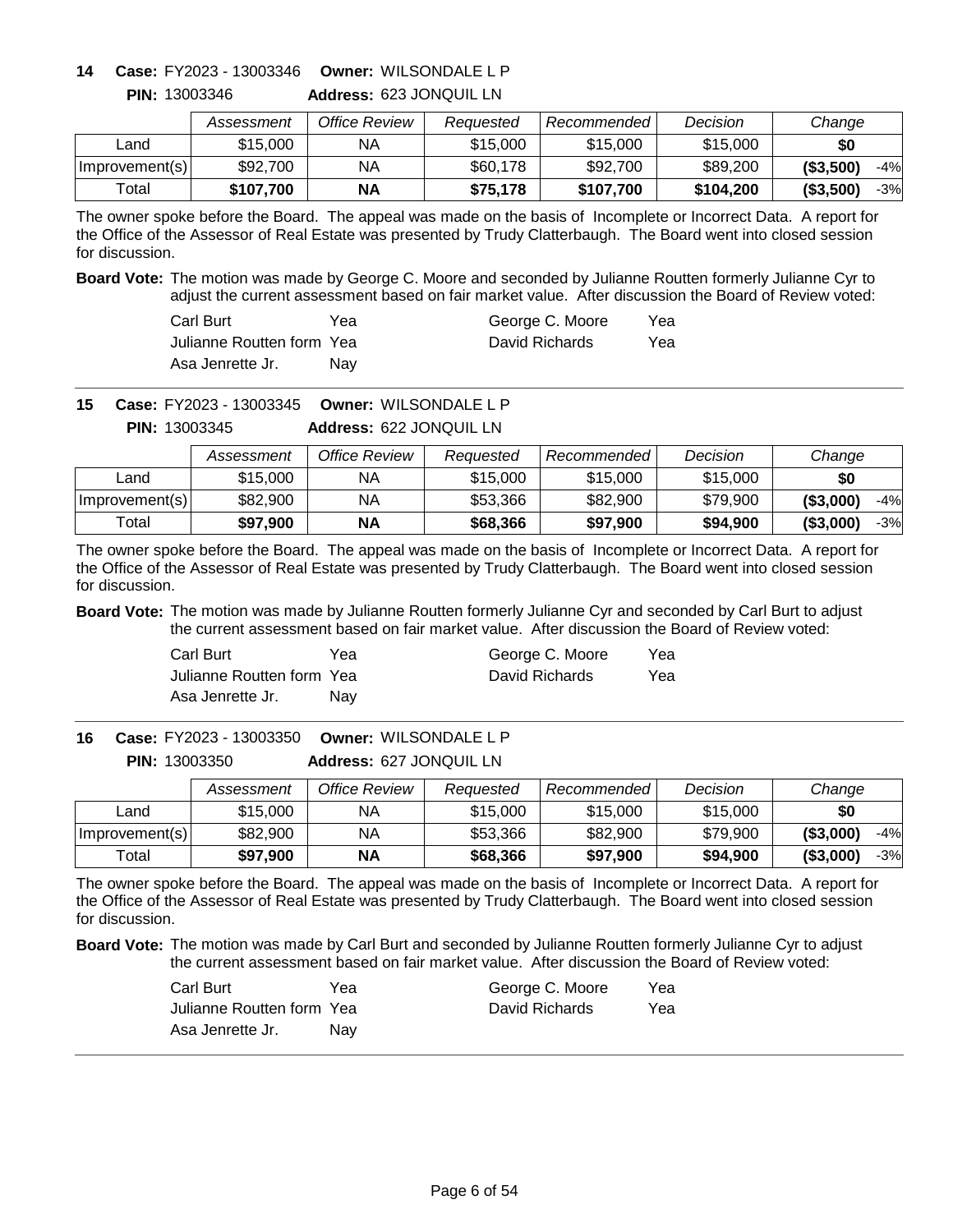### **Owner:** WILSONDALE L P **17 Case:** FY2023 - 13003343 **PIN:** 13003343

**Address:** 618 JONQUIL LN

|                | Assessment | Office Review | Reauested | Recommended | Decision | Change              |
|----------------|------------|---------------|-----------|-------------|----------|---------------------|
| _and           | \$15,000   | ΝA            | \$15,000  | \$15,000    | \$15,000 | \$0                 |
| Improvement(s) | \$82,900   | ΝA            | \$53,366  | \$82,900    | \$79,900 | ( \$3,000)<br>$-4%$ |
| ™otal          | \$97.900   | ΝA            | \$68,366  | \$97.900    | \$94.900 | ( \$3,000)<br>$-3%$ |

The owner spoke before the Board. The appeal was made on the basis of Incomplete or Incorrect Data. A report for the Office of the Assessor of Real Estate was presented by Trudy Clatterbaugh. The Board went into closed session for discussion.

**Board Vote:** The motion was made by Julianne Routten formerly Julianne Cyr and seconded by George C. Moore to adjust the current assessment based on fair market value. After discussion the Board of Review voted:

| Carl Burt                  | Yea | George C. Moore | Yea |
|----------------------------|-----|-----------------|-----|
| Julianne Routten form Yeal |     | David Richards  | Yea |
| Asa Jenrette Jr.           | Nav |                 |     |

**Owner:** WILSONDALE L P **18 Case:** FY2023 - 13003342

**Address:** 617 JONQUIL LN **PIN:** 13003342

|                | Assessment | Office Review | Reauested | Recommended | Decision | Change              |
|----------------|------------|---------------|-----------|-------------|----------|---------------------|
| Land           | \$15,000   | NA            | \$15,000  | \$15,000    | \$15,000 | \$0                 |
| Improvement(s) | \$82,900   | ΝA            | \$53.366  | \$82,900    | \$79.900 | ( \$3,000]<br>$-4%$ |
| Total          | \$97.900   | <b>NA</b>     | \$68,366  | \$97,900    | \$94,900 | ( \$3,000]<br>$-3%$ |

The owner spoke before the Board. The appeal was made on the basis of Incomplete or Incorrect Data. A report for the Office of the Assessor of Real Estate was presented by Trudy Clatterbaugh. The Board went into closed session for discussion.

**Board Vote:** The motion was made by Julianne Routten formerly Julianne Cyr and seconded by Carl Burt to adjust the current assessment based on fair market value. After discussion the Board of Review voted:

| Carl Burt                 | Yea | George C. Moore | Yea |
|---------------------------|-----|-----------------|-----|
| Julianne Routten form Yea |     | David Richards  | Yea |
| Asa Jenrette Jr.          | Nav |                 |     |

**Address:** 616 JONQUIL LN **Owner:** WILSONDALE L P **PIN:** 13003341 **19 Case:** FY2023 - 13003341

|                | Assessment | Office Review | Reauested | Recommended | Decision | Change              |
|----------------|------------|---------------|-----------|-------------|----------|---------------------|
| Land           | \$15,000   | NA            | \$15,000  | \$15,000    | \$15,000 | \$0                 |
| Improvement(s) | \$82,900   | NA            | \$53,366  | \$82,900    | \$79,900 | ( \$3,000)<br>$-4%$ |
| Total          | \$97,900   | ΝA            | \$68,366  | \$97,900    | \$94,900 | ( \$3,000)<br>-3%   |

The owner spoke before the Board. The appeal was made on the basis of Incomplete or Incorrect Data. A report for the Office of the Assessor of Real Estate was presented by Trudy Clatterbaugh. The Board went into closed session for discussion.

| Carl Burt                 | Yea | George C. Moore | Yea |
|---------------------------|-----|-----------------|-----|
| Julianne Routten form Yea |     | David Richards  | Yea |
| Asa Jenrette Jr.          | Nav |                 |     |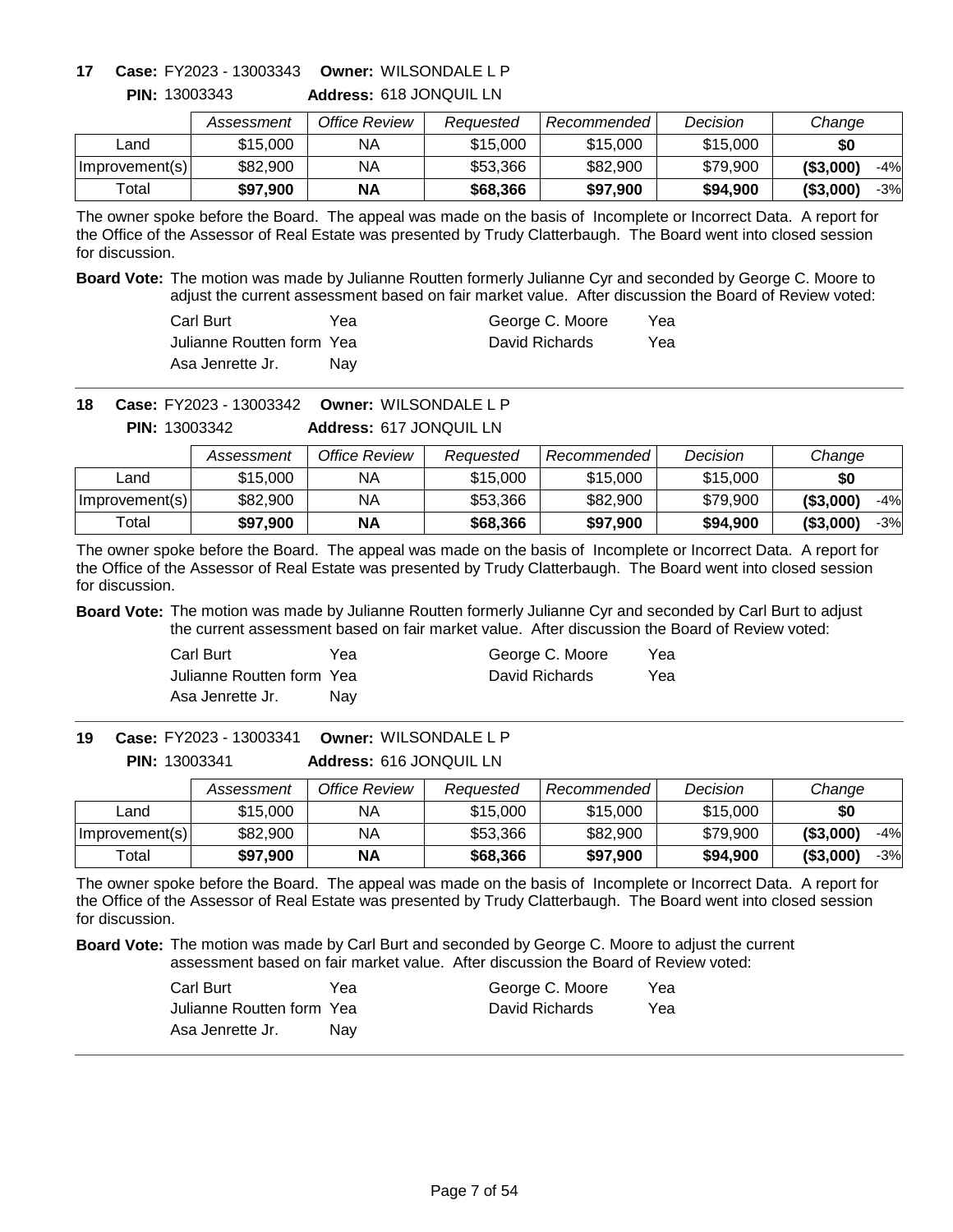**Address:** 628 JONQUIL LN **Owner:** WILSONDALE L P **20 Case:** FY2023 - 13003351

|                | Assessment | Office Review | Reauested | Recommended l | Decision | Change              |
|----------------|------------|---------------|-----------|---------------|----------|---------------------|
| Land           | \$15,000   | ΝA            | \$15,000  | \$15,000      | \$15,000 | \$0                 |
| Improvement(s) | \$82,900   | ΝA            | \$53,366  | \$82,900      | \$79,900 | ( \$3,000)<br>$-4%$ |
| Total          | \$97,900   | ΝA            | \$68,366  | \$97.900      | \$94,900 | ( \$3,000)<br>$-3%$ |

The owner spoke before the Board. The appeal was made on the basis of Incomplete or Incorrect Data. A report for the Office of the Assessor of Real Estate was presented by Trudy Clatterbaugh. The Board went into closed session for discussion.

**Board Vote:** The motion was made by Julianne Routten formerly Julianne Cyr and seconded by George C. Moore to adjust the current assessment based on fair market value. After discussion the Board of Review voted:

| Carl Burt                  | Yea | George C. Moore | Yea |
|----------------------------|-----|-----------------|-----|
| Julianne Routten form Yeal |     | David Richards  | Yea |
| Asa Jenrette Jr.           | Nav |                 |     |

**Owner:** WILSONDALE L P **21 Case:** FY2023 - 13003339

**Address:** 614 JONQUIL LN **PIN:** 13003339

|                | Assessment | Office Review | Reauested | Recommended | Decision  | Change              |
|----------------|------------|---------------|-----------|-------------|-----------|---------------------|
| Land           | \$15,000   | ΝA            | \$15,000  | \$15,000    | \$15,000  | \$0                 |
| Improvement(s) | \$92,700   | ΝA            | \$60,178  | \$92,700    | \$89,200  | ( \$3,500)<br>$-4%$ |
| Total          | \$107.700  | <b>NA</b>     | \$75,178  | \$107.700   | \$104.200 | (\$3,500)<br>$-3%$  |

The owner spoke before the Board. The appeal was made on the basis of Incomplete or Incorrect Data. A report for the Office of the Assessor of Real Estate was presented by Trudy Clatterbaugh. The Board went into closed session for discussion.

**Board Vote:** The motion was made by George C. Moore and seconded by Julianne Routten formerly Julianne Cyr to adjust the current assessment based on fair market value. After discussion the Board of Review voted:

| Carl Burt                 | Yea | George C. Moore | Yea |
|---------------------------|-----|-----------------|-----|
| Julianne Routten form Yea |     | David Richards  | Yea |
| Asa Jenrette Jr.          | Nav |                 |     |

**Address:** 636 JONQUIL LN **Owner:** WILSONDALE L P **PIN:** 13003357 **22 Case:** FY2023 - 13003357

|                | Assessment | Office Review | Reauested | Recommended | Decision | Change              |
|----------------|------------|---------------|-----------|-------------|----------|---------------------|
| _and           | \$15,000   | NA            | \$15,000  | \$15,000    | \$15,000 | \$0                 |
| Improvement(s) | \$82,900   | ΝA            | \$53,366  | \$82,900    | \$79,900 | (\$3,000)<br>$-4%$  |
| $\tau$ otal    | \$97,900   | <b>NA</b>     | \$68,366  | \$97,900    | \$94,900 | ( \$3,000]<br>$-3%$ |

The owner spoke before the Board. The appeal was made on the basis of Incomplete or Incorrect Data. A report for the Office of the Assessor of Real Estate was presented by Trudy Clatterbaugh. The Board went into closed session for discussion.

| Carl Burt                 | Yea | George C. Moore | Yea |
|---------------------------|-----|-----------------|-----|
| Julianne Routten form Yea |     | David Richards  | Yea |
| Asa Jenrette Jr.          | Nav |                 |     |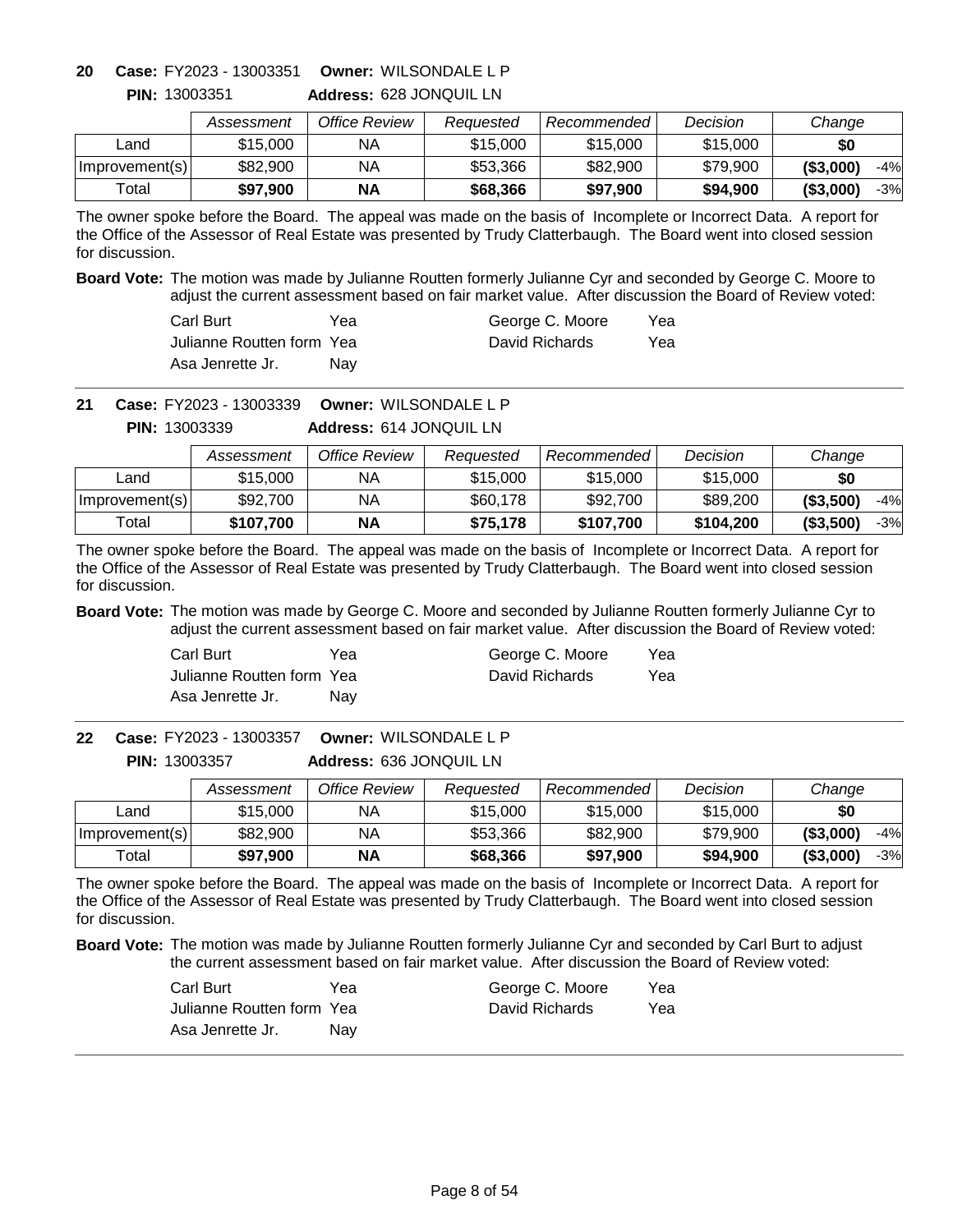**Address:** 612 JONQUIL LN **Owner:** WILSONDALE L P **23 Case:** FY2023 - 13003337

|                | Assessment | Office Review | Reauested | Recommended | Decision | Change              |
|----------------|------------|---------------|-----------|-------------|----------|---------------------|
| _and           | \$15,000   | ΝA            | \$15,000  | \$15,000    | \$15,000 | \$0                 |
| Improvement(s) | \$82,900   | ΝA            | \$53,366  | \$82,900    | \$79,900 | ( \$3,000)<br>$-4%$ |
| Total          | \$97,900   | <b>NA</b>     | \$68,366  | \$97,900    | \$94,900 | $-3%$<br>( \$3,000) |

The owner spoke before the Board. The appeal was made on the basis of Incomplete or Incorrect Data. A report for the Office of the Assessor of Real Estate was presented by Trudy Clatterbaugh. The Board went into closed session for discussion.

**Board Vote:** The motion was made by Julianne Routten formerly Julianne Cyr and seconded by Carl Burt to adjust the current assessment based on fair market value. After discussion the Board of Review voted:

| Carl Burt                  | Үеа | George C. Moore | Yea |
|----------------------------|-----|-----------------|-----|
| Julianne Routten form Yeal |     | David Richards  | Yea |
| Asa Jenrette Jr.           | Nav |                 |     |

**Owner:** WILSONDALE L P **24 Case:** FY2023 - 13003336

**Address:** 611 JONQUIL LN **PIN:** 13003336

|                | Assessment | Office Review | Reauested | Recommended | Decision | Change              |
|----------------|------------|---------------|-----------|-------------|----------|---------------------|
| Land           | \$15,000   | ΝA            | \$15,000  | \$15,000    | \$15,000 | \$0                 |
| Improvement(s) | \$82,900   | NA            | \$53,366  | \$82,900    | \$79.900 | ( \$3,000]<br>$-4%$ |
| Total          | \$97,900   | <b>NA</b>     | \$68,366  | \$97,900    | \$94,900 | ( \$3,000]<br>$-3%$ |

The owner spoke before the Board. The appeal was made on the basis of Incomplete or Incorrect Data. A report for the Office of the Assessor of Real Estate was presented by Trudy Clatterbaugh. The Board went into closed session for discussion.

**Board Vote:** The motion was made by Carl Burt and seconded by Julianne Routten formerly Julianne Cyr to adjust the current assessment based on fair market value. After discussion the Board of Review voted:

| Carl Burt                 | Yea | George C. Moore | Yea |
|---------------------------|-----|-----------------|-----|
| Julianne Routten form Yea |     | David Richards  | Yea |
| Asa Jenrette Jr.          | Nav |                 |     |

**Address:** 615 JONQUIL LN **Owner:** WILSONDALE L P **25 Case:** FY2023 - 13003340 **PIN:** 13003340

|                | Assessment | Office Review | Reauested | Recommended | Decision | Change              |
|----------------|------------|---------------|-----------|-------------|----------|---------------------|
| Land           | \$15,000   | NA            | \$15,000  | \$15,000    | \$15,000 | \$0                 |
| Improvement(s) | \$82,900   | NA            | \$53,366  | \$82,900    | \$79.900 | ( \$3,000)<br>$-4%$ |
| ™otal          | \$97,900   | <b>NA</b>     | \$68,366  | \$97,900    | \$94.900 | ( \$3,000)<br>-3%   |

The owner spoke before the Board. The appeal was made on the basis of Incomplete or Incorrect Data. A report for the Office of the Assessor of Real Estate was presented by Trudy Clatterbaugh. The Board went into closed session for discussion.

| Carl Burt                 | Yea | George C. Moore | Yea |
|---------------------------|-----|-----------------|-----|
| Julianne Routten form Yea |     | David Richards  | Yea |
| Asa Jenrette Jr.          | Nav |                 |     |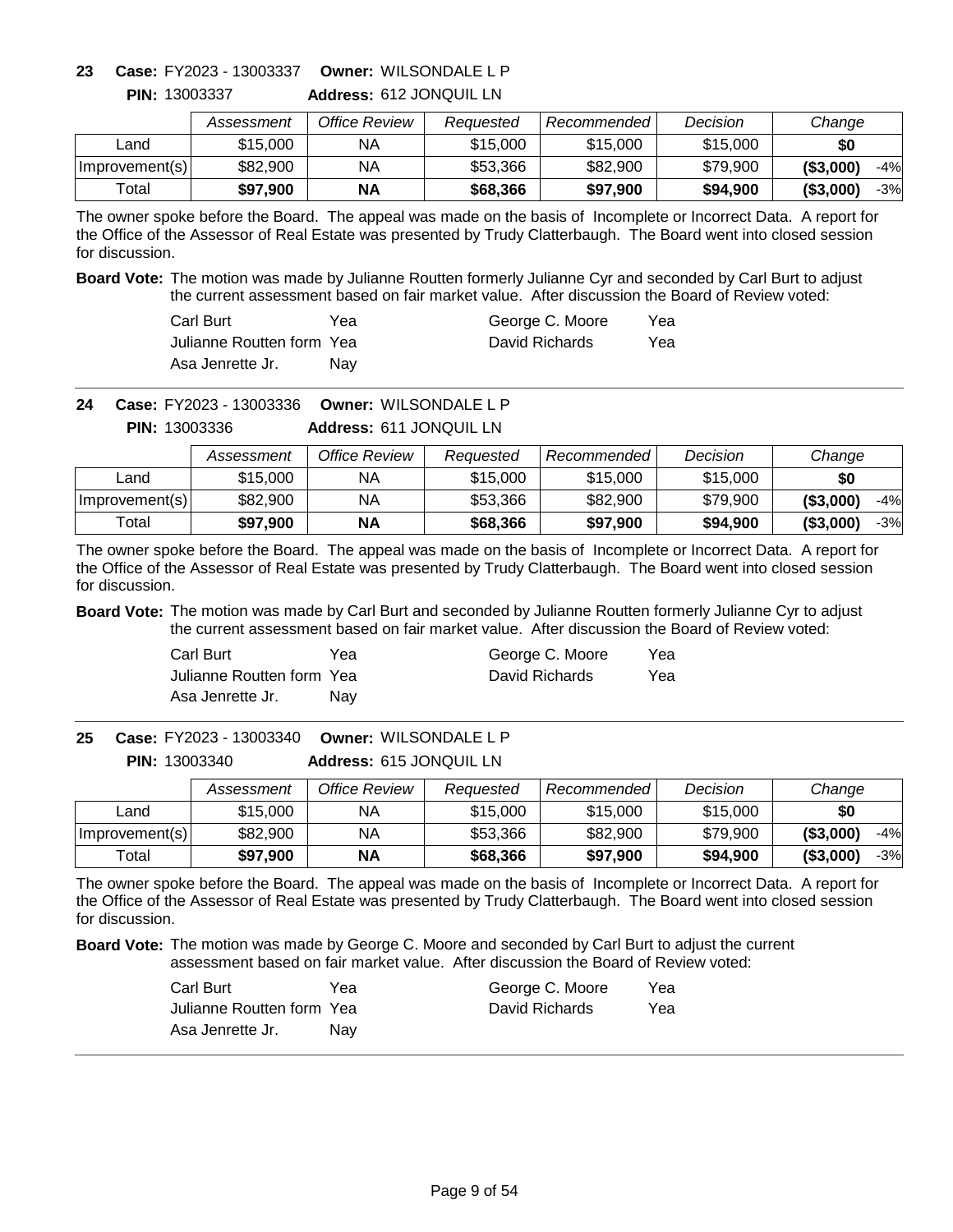**Address:** 711 JONQUIL LN **Owner:** WILSONDALE L P **26 Case:** FY2023 - 13003360

|                | Assessment | Office Review | Reauested | Recommended L | Decision | Change              |
|----------------|------------|---------------|-----------|---------------|----------|---------------------|
| ∟and           | \$15,000   | ΝA            | \$15,000  | \$15,000      | \$15,000 | \$0                 |
| Improvement(s) | \$82,900   | ΝA            | \$53,366  | \$82,900      | \$79,900 | ( \$3,000)<br>$-4%$ |
| Total          | \$97,900   | <b>NA</b>     | \$68,366  | \$97,900      | \$94,900 | ( \$3,000]<br>-3%   |

The owner spoke before the Board. The appeal was made on the basis of Incomplete or Incorrect Data. A report for the Office of the Assessor of Real Estate was presented by Trudy Clatterbaugh. The Board went into closed session for discussion.

**Board Vote:** The motion was made by Julianne Routten formerly Julianne Cyr and seconded by Carl Burt to adjust the current assessment based on fair market value. After discussion the Board of Review voted:

| Carl Burt                  | Yea | George C. Moore | Yea |
|----------------------------|-----|-----------------|-----|
| Julianne Routten form Yeal |     | David Richards  | Yea |
| Asa Jenrette Jr.           | Nav |                 |     |

**Owner:** WILSONDALE L P **27 Case:** FY2023 - 13003368

**Address:** 721 JONQUIL LN **PIN:** 13003368

|                | Assessment | Office Review | Reauested | Recommended | Decision | Change              |
|----------------|------------|---------------|-----------|-------------|----------|---------------------|
| Land           | \$15,000   | ΝA            | \$15,000  | \$15,000    | \$15,000 | \$0                 |
| Improvement(s) | \$82,900   | NA            | \$53,366  | \$82,900    | \$79.900 | ( \$3,000]<br>$-4%$ |
| Total          | \$97,900   | <b>NA</b>     | \$68,366  | \$97,900    | \$94,900 | ( \$3,000]<br>$-3%$ |

The owner spoke before the Board. The appeal was made on the basis of Incomplete or Incorrect Data. A report for the Office of the Assessor of Real Estate was presented by Trudy Clatterbaugh. The Board went into closed session for discussion.

**Board Vote:** The motion was made by Carl Burt and seconded by Julianne Routten formerly Julianne Cyr to adjust the current assessment based on fair market value. After discussion the Board of Review voted:

| Carl Burt                 | Yea | George C. Moore | Yea |
|---------------------------|-----|-----------------|-----|
| Julianne Routten form Yea |     | David Richards  | Yea |
| Asa Jenrette Jr.          | Nav |                 |     |

**Address:** 718 JONQUIL LN **Owner:** WILSONDALE L P **PIN:** 13003367 **28 Case:** FY2023 - 13003367

|                | Assessment | Office Review | Reauested | Recommended | Decision | Change              |
|----------------|------------|---------------|-----------|-------------|----------|---------------------|
| Land           | \$15.000   | NА            | \$15,000  | \$15,000    | \$15,000 | \$0                 |
| Improvement(s) | \$82,900   | NА            | \$53,366  | \$82,900    | \$79.900 | ( \$3,000)<br>$-4%$ |
| ⊤otal          | \$97.900   | <b>NA</b>     | \$68,366  | \$97,900    | \$94.900 | ( \$3,000)<br>$-3%$ |

The owner spoke before the Board. The appeal was made on the basis of Incomplete or Incorrect Data. A report for the Office of the Assessor of Real Estate was presented by Trudy Clatterbaugh. The Board went into closed session for discussion.

| Carl Burt                 | Yea | George C. Moore | Yea |
|---------------------------|-----|-----------------|-----|
| Julianne Routten form Yea |     | David Richards  | Yea |
| Asa Jenrette Jr.          | Nav |                 |     |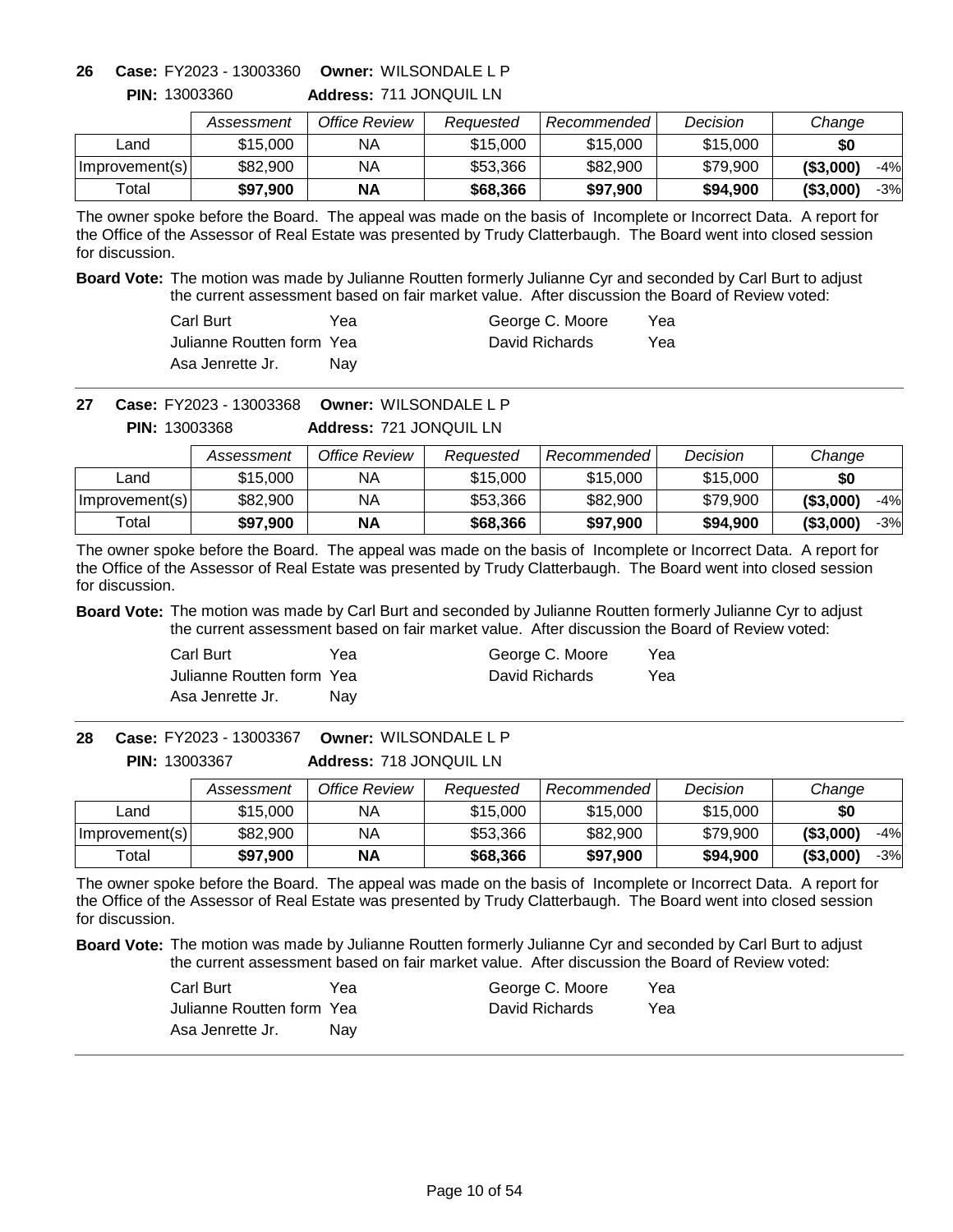**Address:** 717 JONQUIL LN **Owner:** WILSONDALE L P **29 Case:** FY2023 - 13003366

|                | Assessment | Office Review | Reauested | Recommended | Decision | Change              |
|----------------|------------|---------------|-----------|-------------|----------|---------------------|
| _and           | \$15,000   | ΝA            | \$15,000  | \$15,000    | \$15,000 | \$0                 |
| Improvement(s) | \$82,900   | ΝA            | \$53,366  | \$82,900    | \$79,900 | $-4%$<br>( \$3,000) |
| Total          | \$97,900   | ΝA            | \$68,366  | \$97.900    | \$94,900 | $-3%$<br>( \$3,000) |

The owner spoke before the Board. The appeal was made on the basis of Incomplete or Incorrect Data. A report for the Office of the Assessor of Real Estate was presented by Trudy Clatterbaugh. The Board went into closed session for discussion.

**Board Vote:** The motion was made by Carl Burt and seconded by Julianne Routten formerly Julianne Cyr to adjust the current assessment based on fair market value. After discussion the Board of Review voted:

| Carl Burt                  | Үеа | George C. Moore | Yea |
|----------------------------|-----|-----------------|-----|
| Julianne Routten form Yeal |     | David Richards  | Yea |
| Asa Jenrette Jr.           | Nav |                 |     |

**Owner:** WILSONDALE L P **30 Case:** FY2023 - 13003365

**Address:** 716 JONQUIL LN **PIN:** 13003365

|                | Assessment | Office Review | Reauested | Recommended | Decision | Change              |
|----------------|------------|---------------|-----------|-------------|----------|---------------------|
| Land           | \$15.000   | NA            | \$15,000  | \$15,000    | \$15,000 | \$0                 |
| Improvement(s) | \$82,900   | ΝA            | \$53,366  | \$82,900    | \$79,900 | ( \$3,000)<br>$-4%$ |
| Total          | \$97.900   | ΝA            | \$68,366  | \$97,900    | \$94,900 | ( \$3,000)<br>$-3%$ |

The owner spoke before the Board. The appeal was made on the basis of Incomplete or Incorrect Data. A report for the Office of the Assessor of Real Estate was presented by Trudy Clatterbaugh. The Board went into closed session for discussion.

**Board Vote:** The motion was made by George C. Moore and seconded by Carl Burt to adjust the current assessment based on fair market value. After discussion the Board of Review voted:

| Carl Burt                 | Yea | George C. Moore | Yea |
|---------------------------|-----|-----------------|-----|
| Julianne Routten form Yea |     | David Richards  | Yea |
| Asa Jenrette Jr.          | Nav |                 |     |

**Address:** 715 JONQUIL LN **Owner:** WILSONDALE L P **31 Case:** FY2023 - 13003364 **PIN:** 13003364

|                  | Assessment | Office Review | Reauested | Recommended | Decision | Change              |
|------------------|------------|---------------|-----------|-------------|----------|---------------------|
| Land             | \$15,000   | ΝA            | \$15,000  | \$15,000    | \$15,000 | \$0                 |
| Improvement(s)   | \$82,900   | ΝA            | \$53,366  | \$82,900    | \$79,900 | (\$3,000)<br>$-4%$  |
| $\mathsf{Total}$ | \$97,900   | ΝA            | \$68,366  | \$97,900    | \$94,900 | ( \$3,000]<br>$-3%$ |

The owner spoke before the Board. The appeal was made on the basis of Incomplete or Incorrect Data. A report for the Office of the Assessor of Real Estate was presented by Trudy Clatterbaugh. The Board went into closed session for discussion.

| Carl Burt                 | Yea | George C. Moore | Yea |
|---------------------------|-----|-----------------|-----|
| Julianne Routten form Yea |     | David Richards  | Yea |
| Asa Jenrette Jr.          | Nav |                 |     |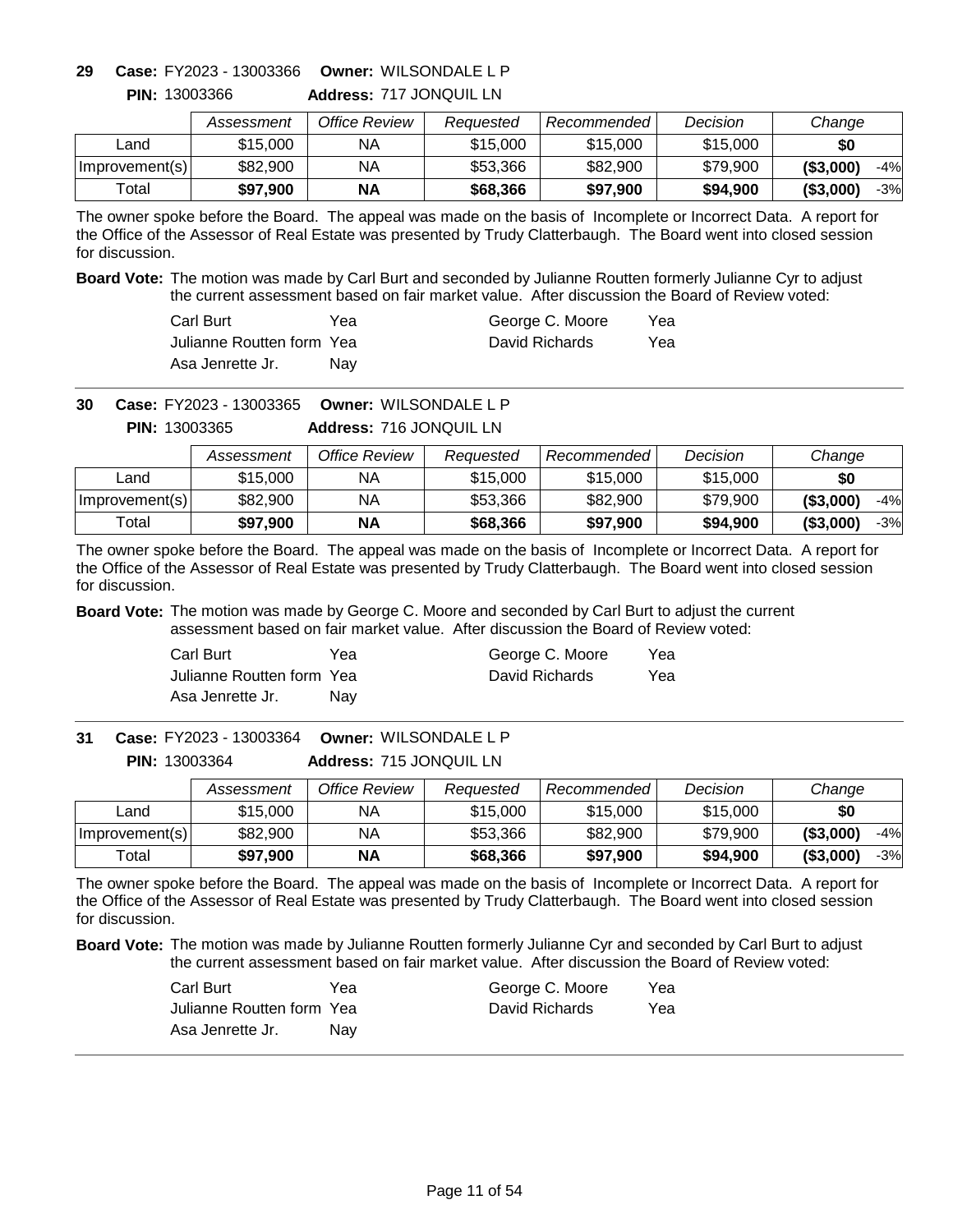**Address:** 714 JONQUIL LN **Owner:** WILSONDALE L P **32 Case:** FY2023 - 13003363

|                | Assessment | Office Review | Reauested | Recommended l | Decision  | Change              |
|----------------|------------|---------------|-----------|---------------|-----------|---------------------|
| ∟and           | \$15,000   | ΝA            | \$15,000  | \$15,000      | \$15,000  | \$0                 |
| Improvement(s) | \$92,700   | ΝA            | \$60,178  | \$92,700      | \$89,200  | ( \$3,500)<br>$-4%$ |
| Total          | \$107.700  | <b>NA</b>     | \$75.178  | \$107,700     | \$104,200 | ( \$3,500)<br>$-3%$ |

The owner spoke before the Board. The appeal was made on the basis of Incomplete or Incorrect Data. A report for the Office of the Assessor of Real Estate was presented by Trudy Clatterbaugh. The Board went into closed session for discussion.

**Board Vote:** The motion was made by Julianne Routten formerly Julianne Cyr and seconded by Carl Burt to adjust the current assessment based on fair market value. After discussion the Board of Review voted:

| Carl Burt                  | Yea | George C. Moore | Yea |
|----------------------------|-----|-----------------|-----|
| Julianne Routten form Yeal |     | David Richards  | Yea |
| Asa Jenrette Jr.           | Nav |                 |     |

**Owner:** WILSONDALE L P **33 Case:** FY2023 - 13003355

**Address:** 634 JONQUIL LN **PIN:** 13003355

|                | Assessment | Office Review | Reauested | Recommended | Decision  | Change              |
|----------------|------------|---------------|-----------|-------------|-----------|---------------------|
| Land           | \$15,000   | ΝA            | \$15,000  | \$15,000    | \$15,000  | \$0                 |
| Improvement(s) | \$92,700   | NA            | \$60,178  | \$92,700    | \$89,200  | ( \$3,500)<br>$-4%$ |
| Total          | \$107.700  | ΝA            | \$75.178  | \$107,700   | \$104,200 | ( \$3,500)<br>$-3%$ |

The owner spoke before the Board. The appeal was made on the basis of Incomplete or Incorrect Data. A report for the Office of the Assessor of Real Estate was presented by Trudy Clatterbaugh. The Board went into closed session for discussion.

**Board Vote:** The motion was made by George C. Moore and seconded by Carl Burt to adjust the current assessment based on fair market value. After discussion the Board of Review voted:

| Carl Burt                 | Yea | George C. Moore | Yea |
|---------------------------|-----|-----------------|-----|
| Julianne Routten form Yea |     | David Richards  | Yea |
| Asa Jenrette Jr.          | Nav |                 |     |

**Address:** 712 JONQUIL LN **Owner:** WILSONDALE L P **PIN:** 13003361 **34 Case:** FY2023 - 13003361

|                  | Assessment | Office Review | Reauested | Recommended | Decision | Change              |
|------------------|------------|---------------|-----------|-------------|----------|---------------------|
| Land             | \$15,000   | ΝA            | \$15,000  | \$15,000    | \$15,000 | \$0                 |
| Improvement(s)   | \$82,900   | ΝA            | \$53,366  | \$82,900    | \$79,900 | (\$3,000)<br>$-4%$  |
| $\mathsf{Total}$ | \$97,900   | ΝA            | \$68,366  | \$97,900    | \$94,900 | ( \$3,000]<br>$-3%$ |

The owner spoke before the Board. The appeal was made on the basis of Incomplete or Incorrect Data. A report for the Office of the Assessor of Real Estate was presented by Trudy Clatterbaugh. The Board went into closed session for discussion.

| Carl Burt                 | Yea | George C. Moore | Yea |
|---------------------------|-----|-----------------|-----|
| Julianne Routten form Yea |     | David Richards  | Yea |
| Asa Jenrette Jr.          | Nav |                 |     |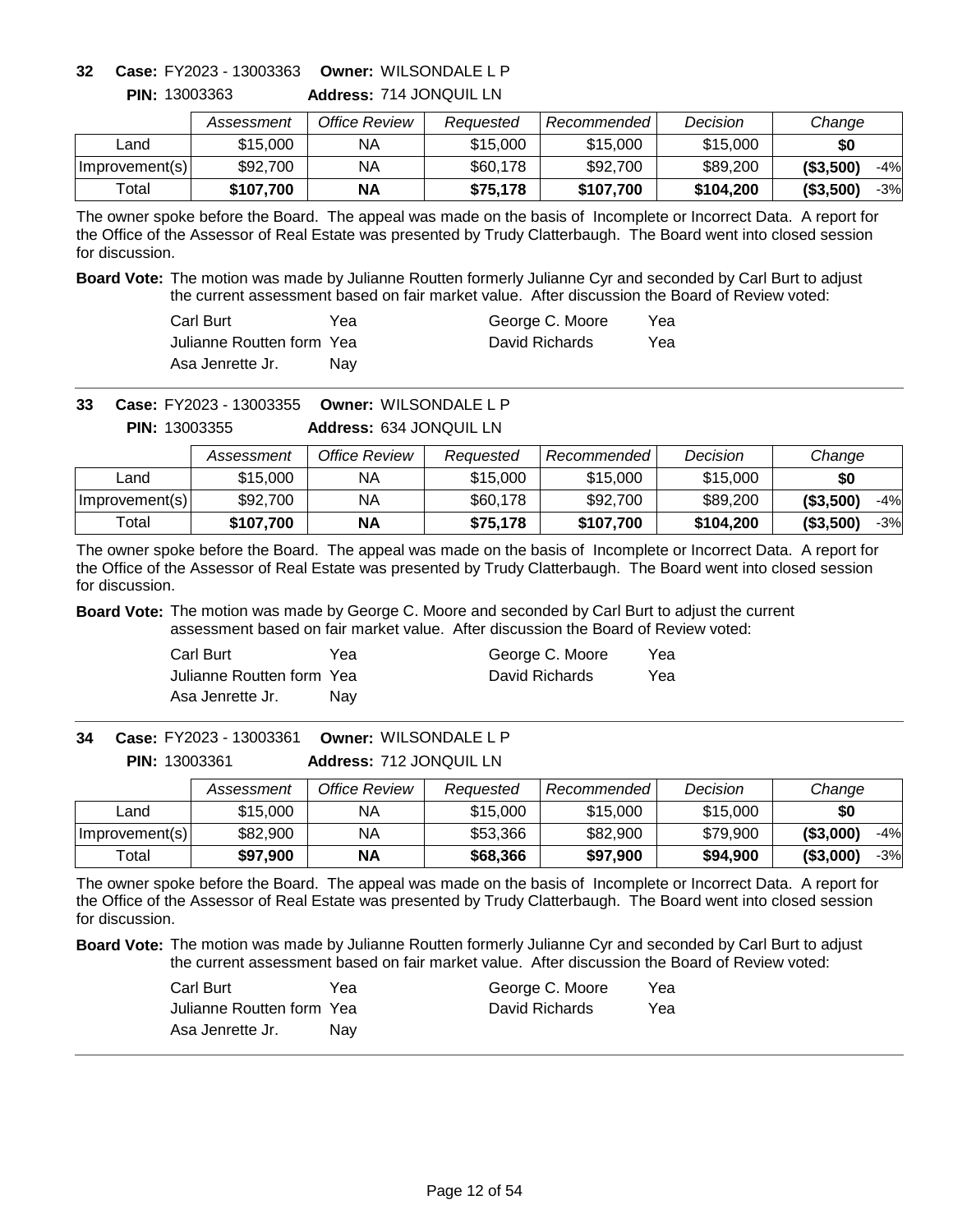**Address:** 631 JONQUIL LN **Owner:** WILSONDALE L P **35 Case:** FY2023 - 13003352

|                | Assessment | Office Review | Reauested | Recommended L | Decision | Change              |
|----------------|------------|---------------|-----------|---------------|----------|---------------------|
| ∟and           | \$15,000   | ΝA            | \$15,000  | \$15,000      | \$15,000 | \$0                 |
| Improvement(s) | \$82,900   | ΝA            | \$53,366  | \$82,900      | \$79,900 | ( \$3,000)<br>$-4%$ |
| Total          | \$97,900   | <b>NA</b>     | \$68,366  | \$97,900      | \$94,900 | ( \$3,000]<br>-3%   |

The owner spoke before the Board. The appeal was made on the basis of Incomplete or Incorrect Data. A report for the Office of the Assessor of Real Estate was presented by Trudy Clatterbaugh. The Board went into closed session for discussion.

**Board Vote:** The motion was made by Carl Burt and seconded by Julianne Routten formerly Julianne Cyr to adjust the current assessment based on fair market value. After discussion the Board of Review voted:

| Carl Burt                  | Yea | George C. Moore | Yea |
|----------------------------|-----|-----------------|-----|
| Julianne Routten form Yeal |     | David Richards  | Yea |
| Asa Jenrette Jr.           | Nav |                 |     |

**Owner:** WILSONDALE L P **36 Case:** FY2023 - 13003359

**Address:** 638 JONQUIL LN **PIN:** 13003359

|                | Assessment | Office Review | Reauested | Recommended | Decision | Change              |
|----------------|------------|---------------|-----------|-------------|----------|---------------------|
| Land           | \$15,000   | ΝA            | \$15,000  | \$15,000    | \$15,000 | \$0                 |
| Improvement(s) | \$82,900   | NA            | \$53,366  | \$82,900    | \$79.900 | ( \$3,000]<br>$-4%$ |
| Total          | \$97,900   | <b>NA</b>     | \$68,366  | \$97,900    | \$94,900 | ( \$3,000]<br>$-3%$ |

The owner spoke before the Board. The appeal was made on the basis of Incomplete or Incorrect Data. A report for the Office of the Assessor of Real Estate was presented by Trudy Clatterbaugh. The Board went into closed session for discussion.

**Board Vote:** The motion was made by Julianne Routten formerly Julianne Cyr and seconded by Carl Burt to adjust the current assessment based on fair market value. After discussion the Board of Review voted:

| Carl Burt                 | Yea | George C. Moore | Yea |
|---------------------------|-----|-----------------|-----|
| Julianne Routten form Yea |     | David Richards  | Yea |
| Asa Jenrette Jr.          | Nav |                 |     |

**Address:** 637 JONQUIL LN **Owner:** WILSONDALE L P **37 Case:** FY2023 - 13003358 **PIN:** 13003358

|                | Assessment | Office Review | Reauested | <b>Recommended</b> | Decision | Change              |
|----------------|------------|---------------|-----------|--------------------|----------|---------------------|
| _and           | \$15,000   | NA            | \$15,000  | \$15,000           | \$15,000 | \$0                 |
| Improvement(s) | \$82,900   | NА            | \$53,366  | \$82,900           | \$79,900 | ( \$3,000)<br>$-4%$ |
| Total          | \$97,900   | <b>NA</b>     | \$68,366  | \$97,900           | \$94.900 | ( \$3,000)<br>-3%   |

The owner spoke before the Board. The appeal was made on the basis of Incomplete or Incorrect Data. A report for the Office of the Assessor of Real Estate was presented by Trudy Clatterbaugh. The Board went into closed session for discussion.

| Carl Burt                 | Yea | George C. Moore | Yea |
|---------------------------|-----|-----------------|-----|
| Julianne Routten form Yea |     | David Richards  | Yea |
| Asa Jenrette Jr.          | Nav |                 |     |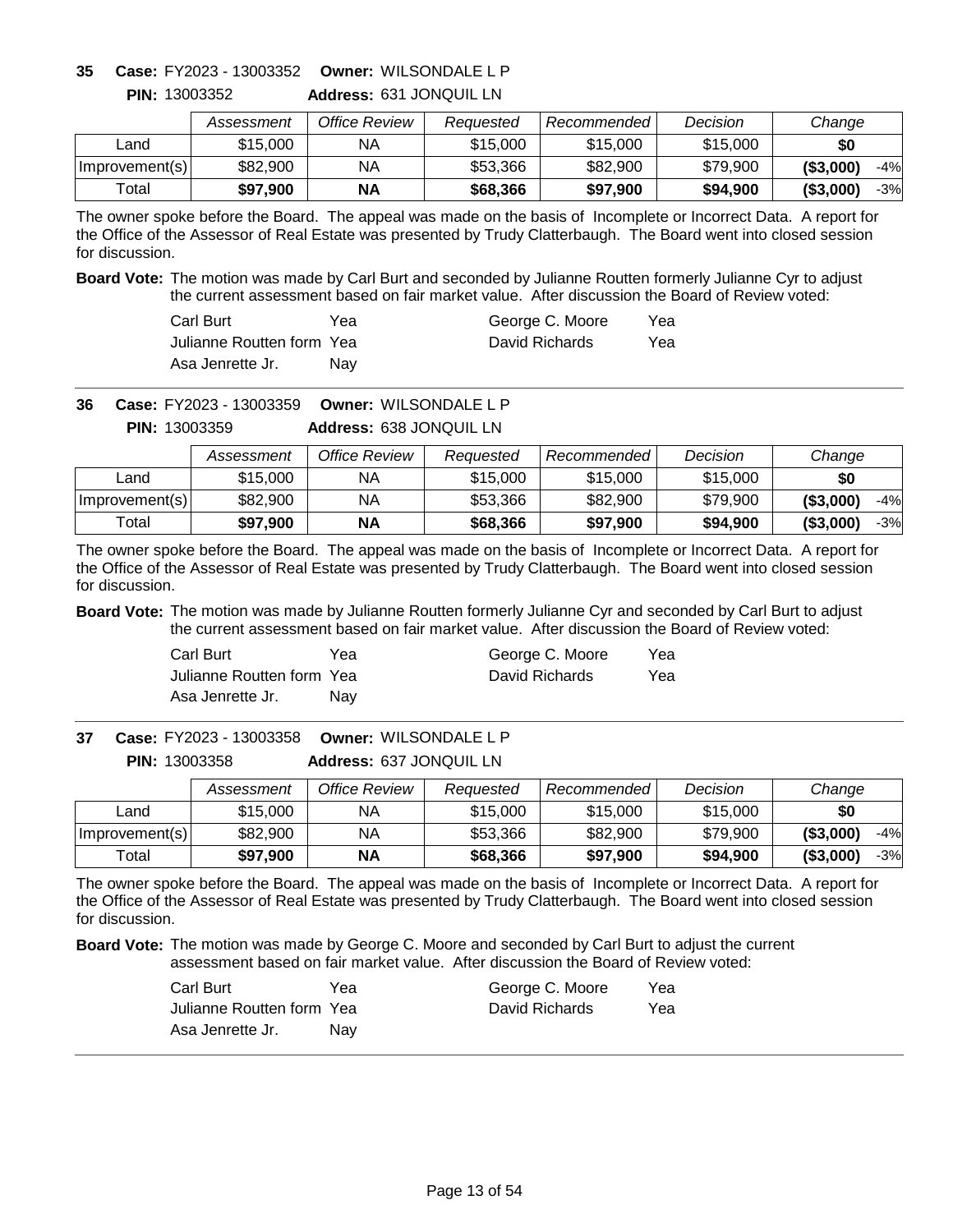# **Owner:** WILSONDALE L P **38 Case:** FY2023 - 13003330

**PIN:** 13003330

**Address:** 531 JONQUIL LN

|                | Assessment | Office Review | Reauested | Recommended | Decision | Change              |
|----------------|------------|---------------|-----------|-------------|----------|---------------------|
| ∟and           | \$15,000   | ΝA            | \$15,000  | \$15,000    | \$15,000 | \$0                 |
| Improvement(s) | \$82,900   | ΝA            | \$53,366  | \$82,900    | \$79,900 | ( \$3,000)<br>$-4%$ |
| $\tau$ otall   | \$97.900   | <b>NA</b>     | \$68,366  | \$97,900    | \$94.900 | ( \$3,000)<br>$-3%$ |

The owner spoke before the Board. The appeal was made on the basis of Incomplete or Incorrect Data. A report for the Office of the Assessor of Real Estate was presented by Trudy Clatterbaugh. The Board went into closed session for discussion.

**Board Vote:** The motion was made by George C. Moore and seconded by Carl Burt to adjust the current assessment based on fair market value. After discussion the Board of Review voted:

| Carl Burt                  | Yea        | George C. Moore | Yea |
|----------------------------|------------|-----------------|-----|
| Julianne Routten form Yeal |            | David Richards  | Yea |
| Asa Jenrette Jr.           | <b>Nav</b> |                 |     |

**Owner:** WILSONDALE L P **39 Case:** FY2023 - 13003356

**Address:** 635 JONQUIL LN **PIN:** 13003356

|                | Assessment | Office Review | Reauested | Recommended | Decision | Change              |
|----------------|------------|---------------|-----------|-------------|----------|---------------------|
| Land           | \$15,000   | NА            | \$15,000  | \$15,000    | \$15,000 | \$0                 |
| Improvement(s) | \$82,900   | ΝA            | \$53,366  | \$82,900    | \$79,900 | ( \$3,000)<br>-4%   |
| Total          | \$97,900   | ΝA            | \$68,366  | \$97.900    | \$94,900 | ( \$3,000)<br>$-3%$ |

The owner spoke before the Board. The appeal was made on the basis of Incomplete or Incorrect Data. A report for the Office of the Assessor of Real Estate was presented by Trudy Clatterbaugh. The Board went into closed session for discussion.

**Board Vote:** The motion was made by Carl Burt and seconded by Julianne Routten formerly Julianne Cyr to adjust the current assessment based on fair market value. After discussion the Board of Review voted:

| Carl Burt                 | Yea | George C. Moore | Yea |
|---------------------------|-----|-----------------|-----|
| Julianne Routten form Yea |     | David Richards  | Yea |
| Asa Jenrette Jr.          | Nav |                 |     |

**Address:** 536 JONQUIL LN **Owner:** WILSONDALE L P **40 Case:** FY2023 - 13003335 **PIN:** 13003335

|                | Assessment | Office Review | Reauested | Recommended | Decision | Change              |
|----------------|------------|---------------|-----------|-------------|----------|---------------------|
| Land           | \$15.000   | NА            | \$15,000  | \$15,000    | \$15,000 | \$0                 |
| Improvement(s) | \$82,900   | NА            | \$53,366  | \$82,900    | \$79.900 | ( \$3,000)<br>$-4%$ |
| ⊤otal          | \$97.900   | <b>NA</b>     | \$68,366  | \$97,900    | \$94.900 | ( \$3,000)<br>$-3%$ |

The owner spoke before the Board. The appeal was made on the basis of Incomplete or Incorrect Data. A report for the Office of the Assessor of Real Estate was presented by Trudy Clatterbaugh. The Board went into closed session for discussion.

| Carl Burt                 | Yea | George C. Moore | Yea |
|---------------------------|-----|-----------------|-----|
| Julianne Routten form Yea |     | David Richards  | Yea |
| Asa Jenrette Jr.          | Nav |                 |     |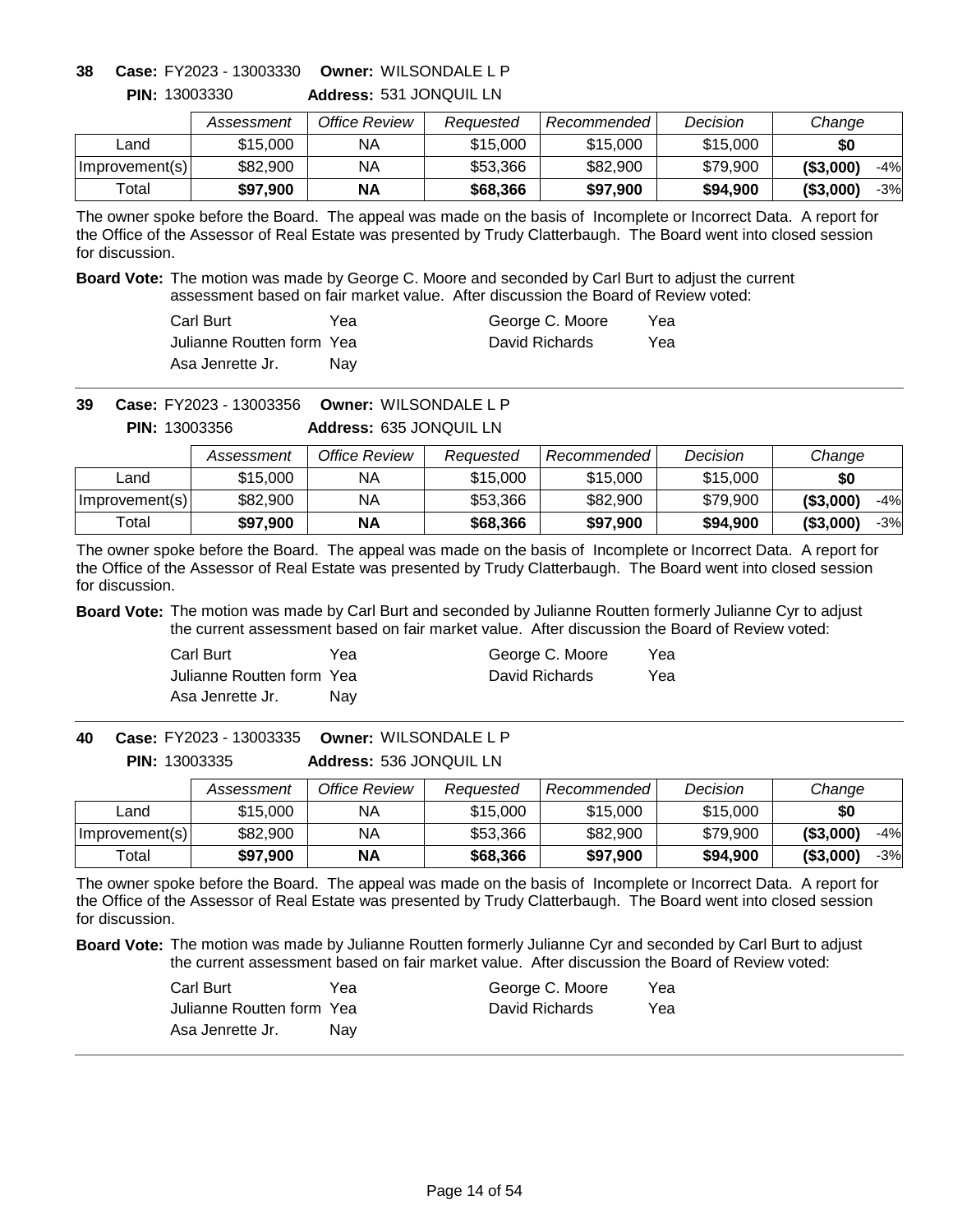**Address:** 633 JONQUIL LN **Owner:** WILSONDALE L P **41 Case:** FY2023 - 13003354

|                | Assessment | Office Review | Reauested | Recommended | Decision  | Change                   |
|----------------|------------|---------------|-----------|-------------|-----------|--------------------------|
| ∟and           | \$15,000   | ΝA            | \$15,000  | \$15,000    | \$15,000  | \$0                      |
| Improvement(s) | \$92,700   | ΝA            | \$60,178  | \$92,700    | \$89,200  | $-4%$<br>( \$3,500]      |
| Total          | \$107.700  | <b>NA</b>     | \$75,178  | \$107.700   | \$104.200 | $-3%$<br>$($ \$3,500 $)$ |

The owner spoke before the Board. The appeal was made on the basis of Incomplete or Incorrect Data. A report for the Office of the Assessor of Real Estate was presented by Trudy Clatterbaugh. The Board went into closed session for discussion.

**Board Vote:** The motion was made by Carl Burt and seconded by Julianne Routten formerly Julianne Cyr to adjust the current assessment based on fair market value. After discussion the Board of Review voted:

| Carl Burt                  | Yea | George C. Moore | Yea |
|----------------------------|-----|-----------------|-----|
| Julianne Routten form Yeal |     | David Richards  | Yea |
| Asa Jenrette Jr.           | Nav |                 |     |

**Owner:** WILSONDALE L P **42 Case:** FY2023 - 13003353

**Address:** 632 JONQUIL LN **PIN:** 13003353

|                | Assessment | Office Review | Reauested | Recommended | Decision | Change              |
|----------------|------------|---------------|-----------|-------------|----------|---------------------|
| Land           | \$15,000   | ΝA            | \$15,000  | \$15,000    | \$15,000 | \$0                 |
| Improvement(s) | \$82,900   | NA            | \$53,366  | \$82,900    | \$79.900 | ( \$3,000]<br>$-4%$ |
| Total          | \$97,900   | <b>NA</b>     | \$68,366  | \$97,900    | \$94,900 | ( \$3,000]<br>$-3%$ |

The owner spoke before the Board. The appeal was made on the basis of Incomplete or Incorrect Data. A report for the Office of the Assessor of Real Estate was presented by Trudy Clatterbaugh. The Board went into closed session for discussion.

**Board Vote:** The motion was made by Carl Burt and seconded by Julianne Routten formerly Julianne Cyr to adjust the current assessment based on fair market value. After discussion the Board of Review voted:

| Carl Burt                 | Yea | George C. Moore | Yea |
|---------------------------|-----|-----------------|-----|
| Julianne Routten form Yea |     | David Richards  | Yea |
| Asa Jenrette Jr.          | Nav |                 |     |

**Address:** 713 JONQUIL LN **Owner:** WILSONDALE L P **43 Case:** FY2023 - 13003362 **PIN:** 13003362

|                | Assessment | Office Review | Reauested | Recommended | Decision  | Change              |
|----------------|------------|---------------|-----------|-------------|-----------|---------------------|
| Land           | \$15,000   | NА            | \$15,000  | \$15,000    | \$15,000  | \$0                 |
| Improvement(s) | \$92,700   | ΝA            | \$60,178  | \$92,700    | \$89,200  | ( \$3,500)<br>$-4%$ |
| Total          | \$107,700  | <b>NA</b>     | \$75,178  | \$107,700   | \$104.200 | ( \$3,500)<br>-3%   |

| Carl Burt                  | Yea | George C. Moore | Yea |
|----------------------------|-----|-----------------|-----|
| Julianne Routten form Yeal |     | David Richards  | Yea |
| Asa Jenrette Jr.           | Nav |                 |     |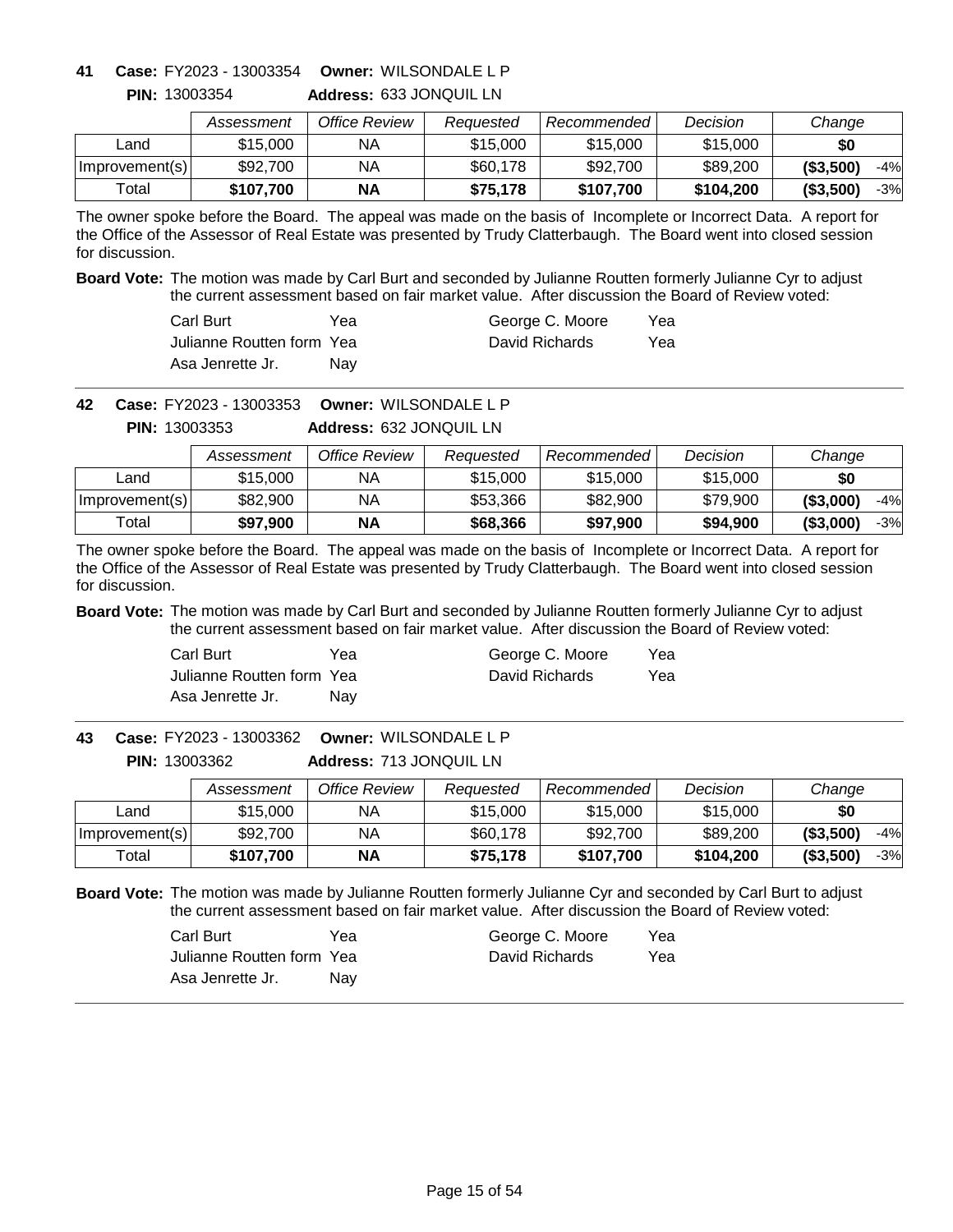**Address:** 422 JONQUIL LN **Owner:** WILSONDALE L P **44 Case:** FY2023 - 13003307

|                | Assessment | Office Review | Reauested | Recommended | Decision | Change              |
|----------------|------------|---------------|-----------|-------------|----------|---------------------|
| _and           | \$15,000   | ΝA            | \$15,000  | \$15,000    | \$15,000 | \$0                 |
| Improvement(s) | \$82,900   | ΝA            | \$53,366  | \$82,900    | \$79,900 | ( \$3,000)<br>$-4%$ |
| Total          | \$97,900   | <b>NA</b>     | \$68,366  | \$97,900    | \$94,900 | $-3%$<br>( \$3,000) |

The owner spoke before the Board. The appeal was made on the basis of Incomplete or Incorrect Data. A report for the Office of the Assessor of Real Estate was presented by Trudy Clatterbaugh. The Board went into closed session for discussion.

**Board Vote:** The motion was made by George C. Moore and seconded by Carl Burt to adjust the current assessment based on fair market value. After discussion the Board of Review voted:

| Carl Burt                  | Yea        | George C. Moore | Yea |
|----------------------------|------------|-----------------|-----|
| Julianne Routten form Yeal |            | David Richards  | Yea |
| Asa Jenrette Jr.           | <b>Nav</b> |                 |     |

**Owner:** WILSONDALE L P **45 Case:** FY2023 - 13003332

**Address:** 533 JONQUIL LN **PIN:** 13003332

|                | Assessment | Office Review | Reauested | Recommended | Decision  | Change              |
|----------------|------------|---------------|-----------|-------------|-----------|---------------------|
| Land           | \$15,000   | ΝA            | \$15,000  | \$15,000    | \$15,000  | \$0                 |
| Improvement(s) | \$92,700   | NA            | \$60,178  | \$92,700    | \$89,200  | ( \$3,500)<br>$-4%$ |
| Total          | \$107.700  | <b>NA</b>     | \$75.178  | \$107,700   | \$104,200 | (\$3,500)<br>$-3%$  |

The owner spoke before the Board. The appeal was made on the basis of Incomplete or Incorrect Data. A report for the Office of the Assessor of Real Estate was presented by Trudy Clatterbaugh. The Board went into closed session for discussion.

**Board Vote:** The motion was made by Julianne Routten formerly Julianne Cyr and seconded by Carl Burt to adjust the current assessment based on fair market value. After discussion the Board of Review voted:

| Carl Burt                 | Yea | George C. Moore | Yea |
|---------------------------|-----|-----------------|-----|
| Julianne Routten form Yea |     | David Richards  | Yea |
| Asa Jenrette Jr.          | Nav |                 |     |

**Address:** 433 JONQUIL LN **Owner:** WILSONDALE L P **46 Case:** FY2023 - 13003314 **PIN:** 13003314

|                | Assessment | Office Review | Reauested | Recommended | Decision  | Change            |
|----------------|------------|---------------|-----------|-------------|-----------|-------------------|
| Land           | \$15,000   | ΝA            | \$15,000  | \$15,000    | \$15,000  | \$0               |
| Improvement(s) | \$92,700   | NA            | \$60,178  | \$92,700    | \$89,200  | ( \$3,500)<br>-4% |
| Total          | \$107,700  | <b>NA</b>     | \$75,178  | \$107.700   | \$104.200 | ( \$3,500)<br>-3% |

The owner spoke before the Board. The appeal was made on the basis of Incomplete or Incorrect Data. A report for the Office of the Assessor of Real Estate was presented by Trudy Clatterbaugh. The Board went into closed session for discussion.

| Carl Burt                 | Yea | George C. Moore | Yea |
|---------------------------|-----|-----------------|-----|
| Julianne Routten form Yea |     | David Richards  | Yea |
| Asa Jenrette Jr.          | Nav |                 |     |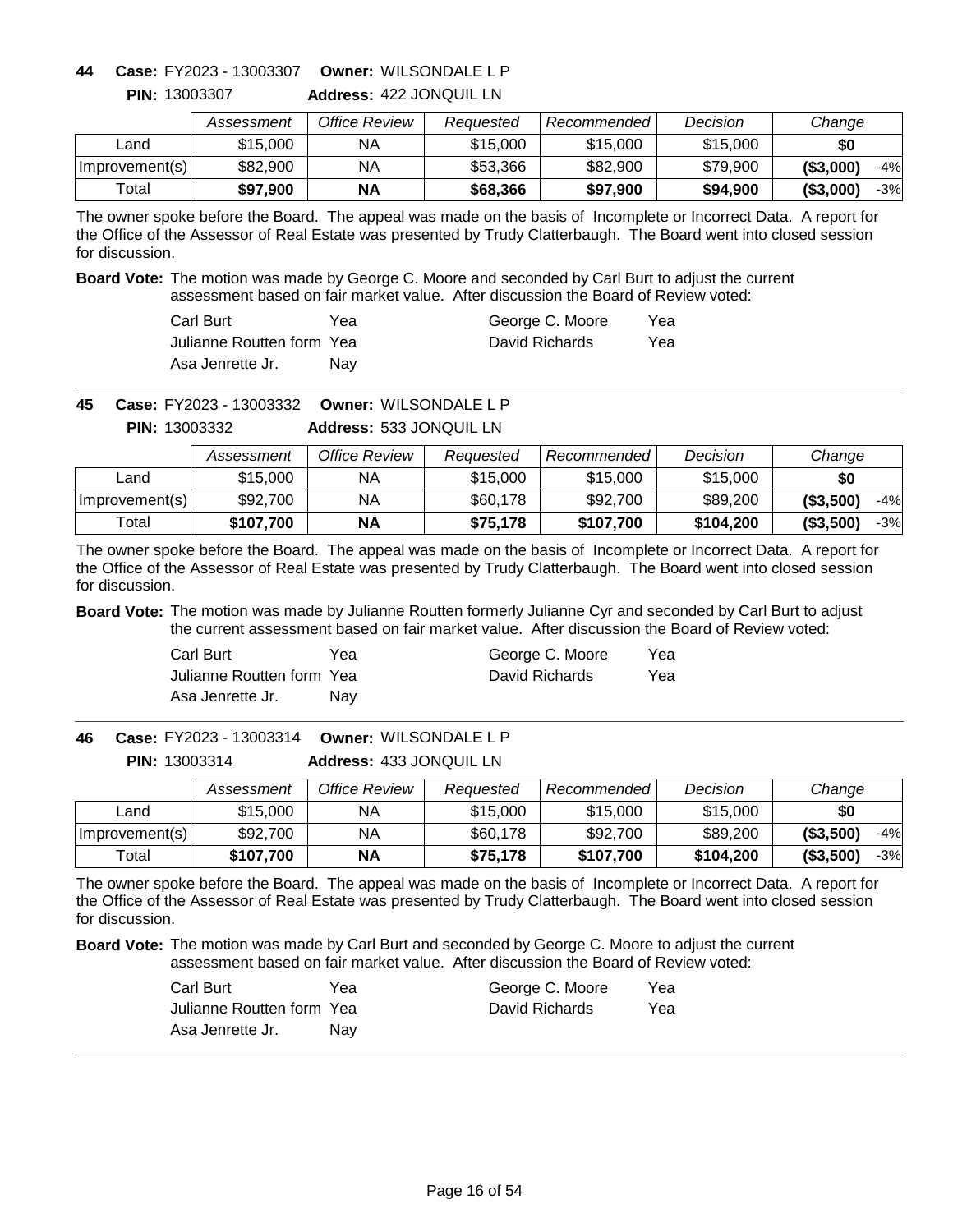# **Owner:** WILSONDALE L P **47 Case:** FY2023 - 13003313

**PIN:** 13003313

| <b>Address: 432 JONQUIL LN</b> |
|--------------------------------|
|--------------------------------|

|                | Assessment | Office Review | Reauested | <b>Recommended</b> | Decision | Change            |
|----------------|------------|---------------|-----------|--------------------|----------|-------------------|
| _and           | \$15,000   | NА            | \$15,000  | \$15,000           | \$15,000 | \$0               |
| Improvement(s) | \$82,900   | ΝA            | \$53,366  | \$82,900           | \$79.900 | ( \$3,000)<br>-4% |
| Total          | \$97,900   | <b>NA</b>     | \$68,366  | \$97,900           | \$94.900 | ( \$3,000)<br>-3% |

The owner spoke before the Board. The appeal was made on the basis of Incomplete or Incorrect Data. A report for the Office of the Assessor of Real Estate was presented by Trudy Clatterbaugh. The Board went into closed session for discussion.

**Board Vote:** The motion was made by Julianne Routten formerly Julianne Cyr and seconded by Carl Burt to adjust the current assessment based on fair market value. After discussion the Board of Review voted:

| Carl Burt                  | Yea | George C. Moore | Yea |
|----------------------------|-----|-----------------|-----|
| Julianne Routten form Yeal |     | David Richards  | Yea |
| Asa Jenrette Jr.           | Nav |                 |     |

**Owner:** WILSONDALE L P **48 Case:** FY2023 - 13003312

**Address:** 431 JONQUIL LN **PIN:** 13003312

|                | Assessment | Office Review | Reauested | Recommended | Decision | Change              |
|----------------|------------|---------------|-----------|-------------|----------|---------------------|
| Land           | \$15,000   | ΝA            | \$15,000  | \$15,000    | \$15,000 | \$0                 |
| Improvement(s) | \$82,900   | NA            | \$53,366  | \$82,900    | \$79.900 | ( \$3,000]<br>$-4%$ |
| Total          | \$97,900   | <b>NA</b>     | \$68,366  | \$97,900    | \$94,900 | ( \$3,000]<br>$-3%$ |

The owner spoke before the Board. The appeal was made on the basis of Incomplete or Incorrect Data. A report for the Office of the Assessor of Real Estate was presented by Trudy Clatterbaugh. The Board went into closed session for discussion.

**Board Vote:** The motion was made by George C. Moore and seconded by Carl Burt to adjust the current assessment based on fair market value. After discussion the Board of Review voted:

| Carl Burt                 | Yea | George C. Moore | Yea |
|---------------------------|-----|-----------------|-----|
| Julianne Routten form Yea |     | David Richards  | Yea |
| Asa Jenrette Jr.          | Nav |                 |     |

**Address:** 426 JONQUIL LN **Owner:** WILSONDALE L P **49 Case:** FY2023 - 13003311 **PIN:** 13003311

|                  | Assessment | Office Review | Reauested | Recommended | Decision | Change              |
|------------------|------------|---------------|-----------|-------------|----------|---------------------|
| Land             | \$15,000   | ΝA            | \$15,000  | \$15,000    | \$15,000 | \$0                 |
| Improvement(s)   | \$82,900   | ΝA            | \$53,366  | \$82,900    | \$79,900 | (\$3,000)<br>$-4%$  |
| $\mathsf{Total}$ | \$97,900   | ΝA            | \$68,366  | \$97,900    | \$94,900 | ( \$3,000]<br>$-3%$ |

The owner spoke before the Board. The appeal was made on the basis of Incomplete or Incorrect Data. A report for the Office of the Assessor of Real Estate was presented by Trudy Clatterbaugh. The Board went into closed session for discussion.

| Carl Burt                 | Yea | George C. Moore | Yea |
|---------------------------|-----|-----------------|-----|
| Julianne Routten form Yea |     | David Richards  | Yea |
| Asa Jenrette Jr.          | Nav |                 |     |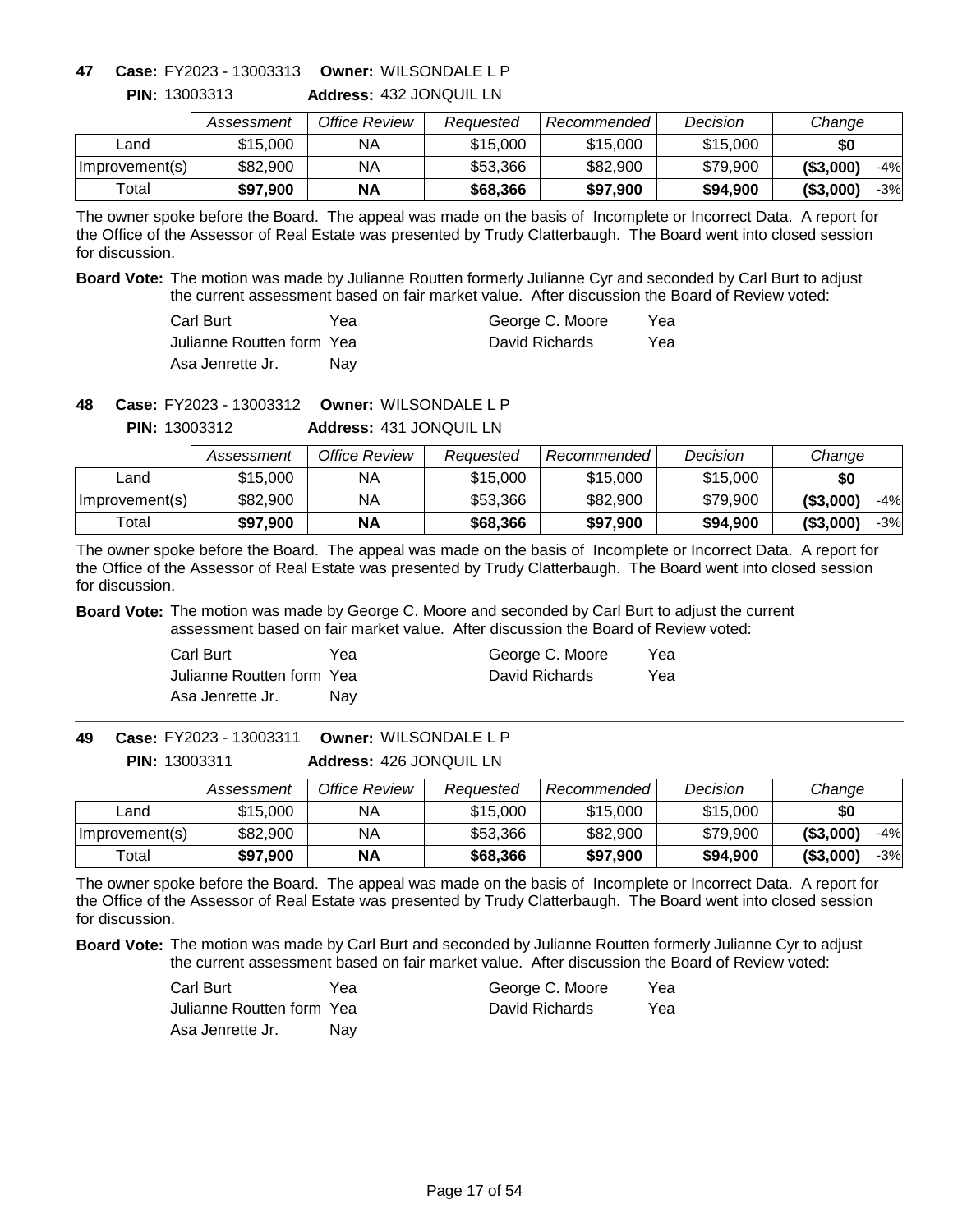# **Owner:** WILSONDALE L P **50 Case:** FY2023 - 13003310

**PIN:** 13003310

**Address:** 425 JONQUIL LN

|                | Assessment | Office Review | Reauested | Recommended | Decision | Change              |
|----------------|------------|---------------|-----------|-------------|----------|---------------------|
| Land           | \$15,000   | ΝA            | \$15,000  | \$15,000    | \$15,000 | \$0                 |
| Improvement(s) | \$82,900   | NA            | \$53.366  | \$82,900    | \$79,900 | ( \$3,000)<br>$-4%$ |
| ™otal          | \$97.900   | ΝA            | \$68,366  | \$97,900    | \$94,900 | (S3,000)<br>$-3%$   |

The owner spoke before the Board. The appeal was made on the basis of Incomplete or Incorrect Data. A report for the Office of the Assessor of Real Estate was presented by Trudy Clatterbaugh. The Board went into closed session for discussion.

**Board Vote:** The motion was made by Julianne Routten formerly Julianne Cyr and seconded by Carl Burt to adjust the current assessment based on fair market value. After discussion the Board of Review voted:

| Carl Burt                  | Yea | George C. Moore | Yea |
|----------------------------|-----|-----------------|-----|
| Julianne Routten form Yeal |     | David Richards  | Yea |
| Asa Jenrette Jr.           | Nav |                 |     |

**Owner:** WILSONDALE L P **51 Case:** FY2023 - 13003316

**Address:** 435 JONQUIL LN **PIN:** 13003316

|                | Assessment | Office Review | Reauested | Recommended | Decision | Change              |
|----------------|------------|---------------|-----------|-------------|----------|---------------------|
| Land           | \$15,000   | NA.           | \$15,000  | \$15,000    | \$15,000 | \$0                 |
| Improvement(s) | \$82,900   | NΑ            | \$53,366  | \$82,900    | \$79,900 | ( \$3,000]<br>$-4%$ |
| Total          | \$97.900   | <b>NA</b>     | \$68,366  | \$97,900    | \$94,900 | (\$3,000"<br>$-3%$  |

The owner spoke before the Board. The appeal was made on the basis of Incomplete or Incorrect Data. A report for the Office of the Assessor of Real Estate was presented by Trudy Clatterbaugh. The Board went into closed session for discussion.

**Board Vote:** The motion was made by Carl Burt and seconded by Julianne Routten formerly Julianne Cyr to adjust the current assessment based on fair market value. After discussion the Board of Review voted:

| Carl Burt                 | Yea | George C. Moore | Yea |
|---------------------------|-----|-----------------|-----|
| Julianne Routten form Yea |     | David Richards  | Yea |
| Asa Jenrette Jr.          | Nav |                 |     |

**Address:** 423 JONQUIL LN **Owner:** WILSONDALE L P **52 Case:** FY2023 - 13003308 **PIN:** 13003308

|                | Assessment | Office Review | Reauested | Recommended | Decision  | Change              |
|----------------|------------|---------------|-----------|-------------|-----------|---------------------|
| Land           | \$15,000   | NА            | \$15,000  | \$15,000    | \$15,000  | \$0                 |
| Improvement(s) | \$92,700   | ΝA            | \$60,178  | \$92,700    | \$89,200  | ( \$3,500)<br>$-4%$ |
| Total          | \$107,700  | <b>NA</b>     | \$75,178  | \$107,700   | \$104.200 | ( \$3,500)<br>$-3%$ |

The owner spoke before the Board. The appeal was made on the basis of Incomplete or Incorrect Data. A report for the Office of the Assessor of Real Estate was presented by Trudy Clatterbaugh. The Board went into closed session for discussion.

| Carl Burt                 | Yea | George C. Moore | Yea |
|---------------------------|-----|-----------------|-----|
| Julianne Routten form Yea |     | David Richards  | Yea |
| Asa Jenrette Jr.          | Nav |                 |     |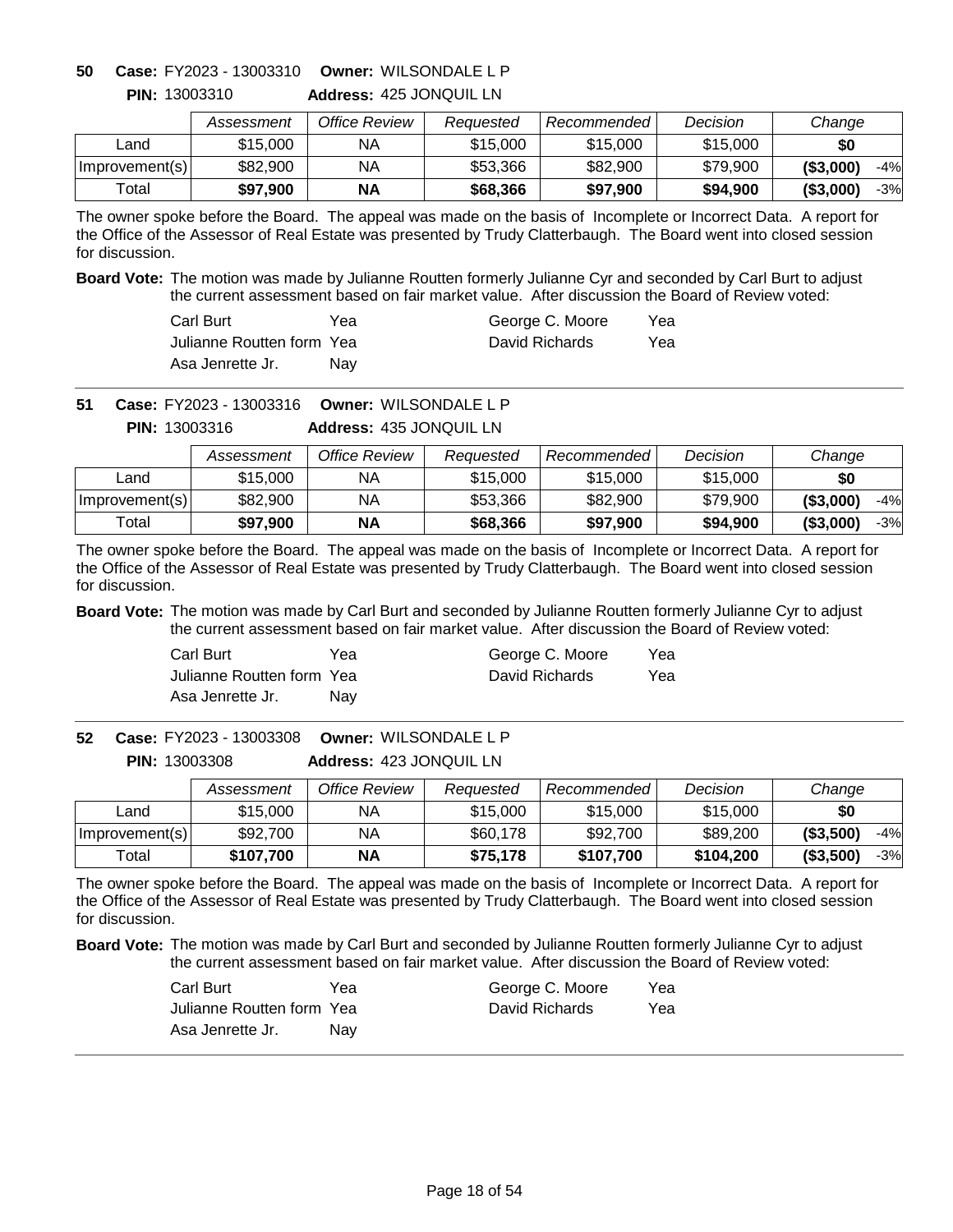### **Owner:** WILSONDALE L P **53 Case:** FY2023 - 13003317

**PIN:** 13003317

**Address:** 436 JONQUIL LN

|                | Assessment | Office Review | Reauested | Recommended | Decision | Change              |
|----------------|------------|---------------|-----------|-------------|----------|---------------------|
| Land           | \$15,000   | ΝA            | \$15,000  | \$15,000    | \$15,000 | \$0                 |
| Improvement(s) | \$82,900   | NA            | \$53.366  | \$82,900    | \$79,900 | ( \$3,000)<br>$-4%$ |
| Total          | \$97.900   | NΑ            | \$68,366  | \$97.900    | \$94.900 | ( \$3,000]<br>$-3%$ |

The owner spoke before the Board. The appeal was made on the basis of Incomplete or Incorrect Data. A report for the Office of the Assessor of Real Estate was presented by Trudy Clatterbaugh. The Board went into closed session for discussion.

**Board Vote:** The motion was made by Julianne Routten formerly Julianne Cyr and seconded by Carl Burt to adjust the current assessment based on fair market value. After discussion the Board of Review voted:

| Carl Burt                  | Yea | George C. Moore | Yea |
|----------------------------|-----|-----------------|-----|
| Julianne Routten form Yeal |     | David Richards  | Yea |
| Asa Jenrette Jr.           | Nav |                 |     |

**Owner:** WILSONDALE L P **54 Case:** FY2023 - 13003306

**Address:** 421 JONQUIL LN **PIN:** 13003306

|                | Assessment | Office Review | Reauested | Recommended | Decision | Change              |
|----------------|------------|---------------|-----------|-------------|----------|---------------------|
| Land           | \$15,000   | ΝA            | \$15,000  | \$15,000    | \$15,000 | \$0                 |
| Improvement(s) | \$82,900   | NA            | \$53,366  | \$82,900    | \$79.900 | ( \$3,000)<br>$-4%$ |
| Total          | \$97,900   | <b>NA</b>     | \$68,366  | \$97,900    | \$94.900 | ( \$3,000]<br>$-3%$ |

The owner spoke before the Board. The appeal was made on the basis of Incomplete or Incorrect Data. A report for the Office of the Assessor of Real Estate was presented by Trudy Clatterbaugh. The Board went into closed session for discussion.

**Board Vote:** The motion was made by George C. Moore and seconded by Julianne Routten formerly Julianne Cyr to adjust the current assessment based on fair market value. After discussion the Board of Review voted:

| Carl Burt                 | Yea | George C. Moore | Yea |
|---------------------------|-----|-----------------|-----|
| Julianne Routten form Yea |     | David Richards  | Yea |
| Asa Jenrette Jr.          | Nav |                 |     |

**Address:** 416 JONQUIL LN **Owner:** WILSONDALE L P **55 Case:** FY2023 - 13003305 **PIN:** 13003305

|                | Assessment | Office Review | Reauested | Recommended | Decision | Change              |
|----------------|------------|---------------|-----------|-------------|----------|---------------------|
| ∟and           | \$15,000   | NА            | \$15,000  | \$15,000    | \$15,000 | \$0                 |
| Improvement(s) | \$82,900   | NA            | \$53,366  | \$82,900    | \$79.900 | ( \$3,000)<br>$-4%$ |
| Total          | \$97,900   | <b>NA</b>     | \$68,366  | \$97,900    | \$94,900 | ( \$3,000)<br>$-3%$ |

The owner spoke before the Board. The appeal was made on the basis of Incomplete or Incorrect Data. A report for the Office of the Assessor of Real Estate was presented by Trudy Clatterbaugh. The Board went into closed session for discussion.

| Carl Burt                 | Yea | George C. Moore | Yea |
|---------------------------|-----|-----------------|-----|
| Julianne Routten form Yea |     | David Richards  | Yea |
| Asa Jenrette Jr.          | Nav |                 |     |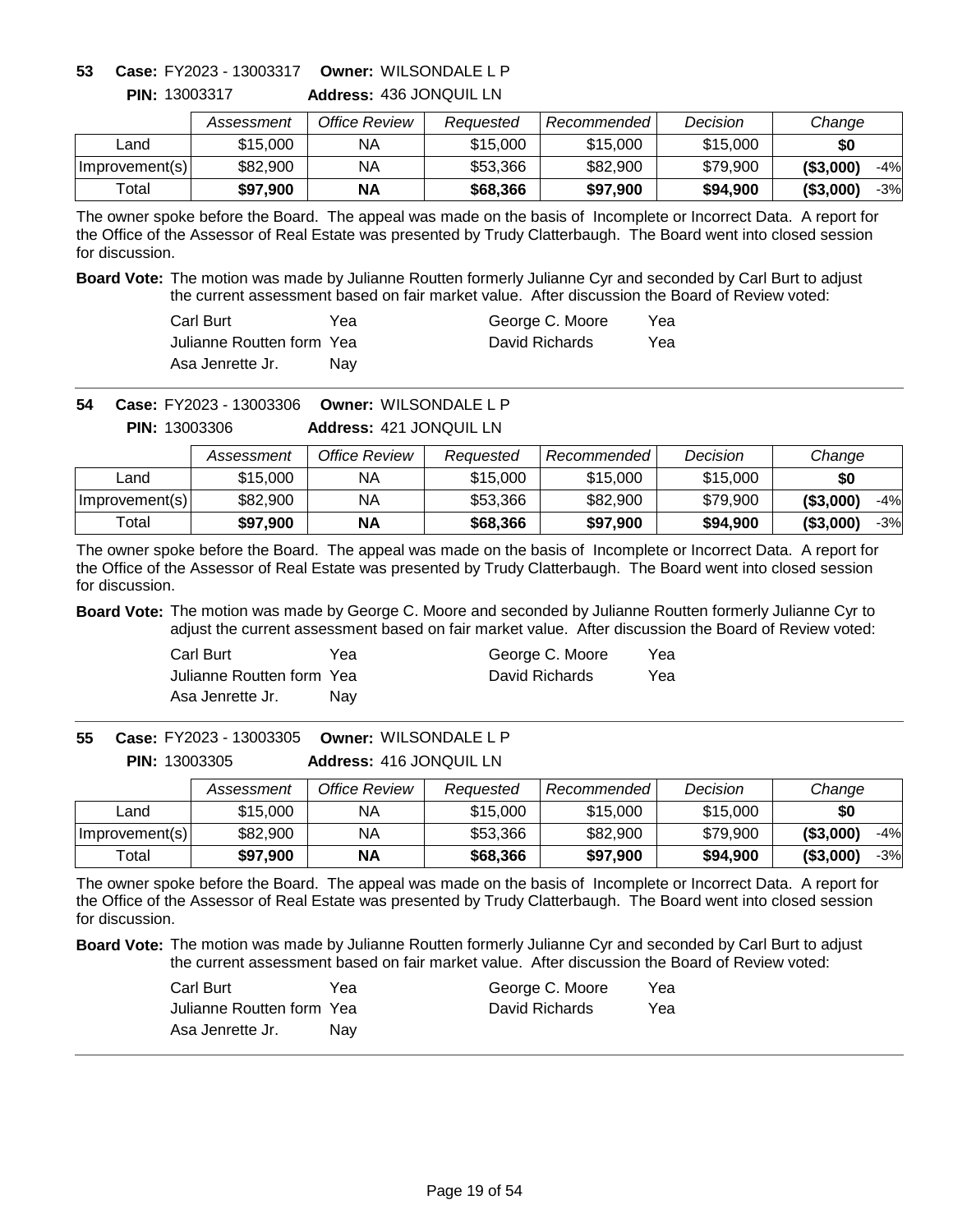**Address:** 415 JONQUIL LN **Owner:** WILSONDALE L P **56 Case:** FY2023 - 13003304

|                | Assessment | Office Review | Reauested | Recommended l | Decision | Change              |
|----------------|------------|---------------|-----------|---------------|----------|---------------------|
| ∟and           | \$15,000   | ΝA            | \$15,000  | \$15,000      | \$15,000 | \$0                 |
| Improvement(s) | \$82,900   | ΝA            | \$53,366  | \$82,900      | \$79,900 | ( \$3,000)<br>$-4%$ |
| $\tau$ otal    | \$97,900   | <b>NA</b>     | \$68,366  | \$97.900      | \$94,900 | ( \$3,000]<br>$-3%$ |

The owner spoke before the Board. The appeal was made on the basis of Incomplete or Incorrect Data. A report for the Office of the Assessor of Real Estate was presented by Trudy Clatterbaugh. The Board went into closed session for discussion.

**Board Vote:** The motion was made by George C. Moore and seconded by Carl Burt to adjust the current assessment based on fair market value. After discussion the Board of Review voted:

| Carl Burt                  | Yea        | George C. Moore | Yea |
|----------------------------|------------|-----------------|-----|
| Julianne Routten form Yeal |            | David Richards  | Yea |
| Asa Jenrette Jr.           | <b>Nav</b> |                 |     |

**Owner:** WILSONDALE L P **57 Case:** FY2023 - 13003303

**Address:** 414 JONQUIL LN **PIN:** 13003303

|                | Assessment | Office Review | Reauested | Recommended | Decision  | Change              |
|----------------|------------|---------------|-----------|-------------|-----------|---------------------|
| Land           | \$15,000   | ΝA            | \$15,000  | \$15,000    | \$15,000  | \$0                 |
| Improvement(s) | \$92,700   | ΝA            | \$60,178  | \$92,700    | \$89,200  | ( \$3,500)<br>$-4%$ |
| Total          | \$107.700  | <b>NA</b>     | \$75.178  | \$107,700   | \$104,200 | (\$3,500)<br>$-3%$  |

The owner spoke before the Board. The appeal was made on the basis of Incomplete or Incorrect Data. A report for the Office of the Assessor of Real Estate was presented by Trudy Clatterbaugh. The Board went into closed session for discussion.

**Board Vote:** The motion was made by Carl Burt and seconded by Julianne Routten formerly Julianne Cyr to adjust the current assessment based on fair market value. After discussion the Board of Review voted:

| Carl Burt                 | Yea | George C. Moore | Yea |
|---------------------------|-----|-----------------|-----|
| Julianne Routten form Yea |     | David Richards  | Yea |
| Asa Jenrette Jr.          | Nav |                 |     |

**Address:** 413 JONQUIL LN **Owner:** WILSONDALE L P **58 Case:** FY2023 - 13003302 **PIN:** 13003302

|                | Assessment | Office Review | Reauested | Recommended | Decision  | Change              |
|----------------|------------|---------------|-----------|-------------|-----------|---------------------|
| Land           | \$15,000   | NА            | \$15,000  | \$15,000    | \$15,000  | \$0                 |
| Improvement(s) | \$92,700   | NА            | \$60,178  | \$92,700    | \$89,200  | ( \$3,500)<br>$-4%$ |
| Total          | \$107.700  | <b>NA</b>     | \$75,178  | \$107,700   | \$104.200 | ( \$3,500)<br>$-3%$ |

The owner spoke before the Board. The appeal was made on the basis of Incomplete or Incorrect Data. A report for the Office of the Assessor of Real Estate was presented by Trudy Clatterbaugh. The Board went into closed session for discussion.

| Carl Burt                 | Yea | George C. Moore | Yea |
|---------------------------|-----|-----------------|-----|
| Julianne Routten form Yea |     | David Richards  | Yea |
| Asa Jenrette Jr.          | Nav |                 |     |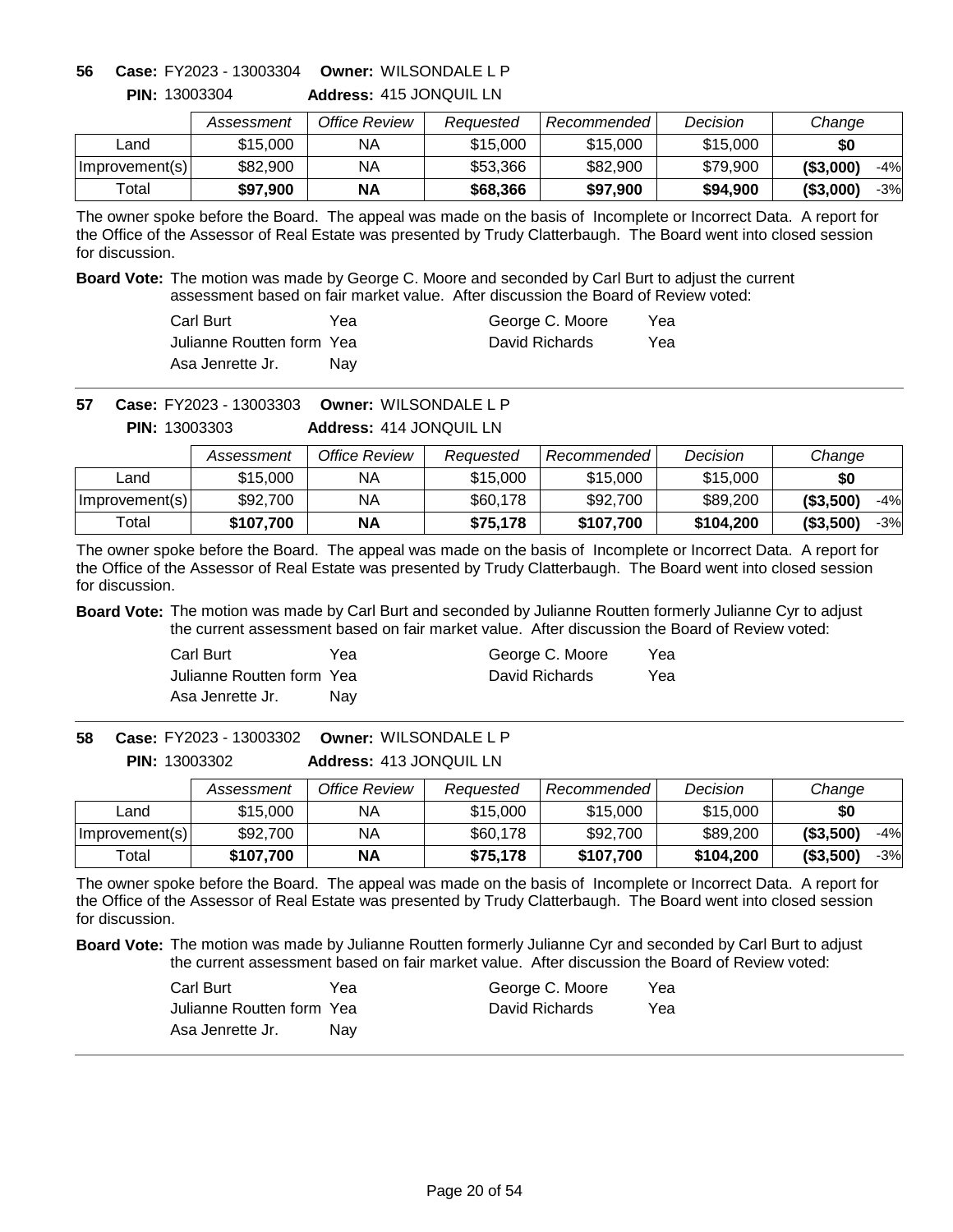**Address:** 412 JONQUIL LN **Owner:** WILSONDALE L P **59 Case:** FY2023 - 13003301

|                | Assessment | Office Review | Reauested | Recommended | Decision | Change              |
|----------------|------------|---------------|-----------|-------------|----------|---------------------|
| _and           | \$15,000   | ΝA            | \$15,000  | \$15,000    | \$15,000 | \$0                 |
| Improvement(s) | \$82,900   | ΝA            | \$53,366  | \$82,900    | \$79,900 | $-4%$<br>( \$3,000) |
| Total          | \$97,900   | ΝA            | \$68,366  | \$97.900    | \$94,900 | $-3%$<br>( \$3,000) |

The owner spoke before the Board. The appeal was made on the basis of Incomplete or Incorrect Data. A report for the Office of the Assessor of Real Estate was presented by Trudy Clatterbaugh. The Board went into closed session for discussion.

**Board Vote:** The motion was made by George C. Moore and seconded by Julianne Routten formerly Julianne Cyr to adjust the current assessment based on fair market value. After discussion the Board of Review voted:

| Carl Burt                  | Yea | George C. Moore | Yea |
|----------------------------|-----|-----------------|-----|
| Julianne Routten form Yeal |     | David Richards  | Yea |
| Asa Jenrette Jr.           | Nav |                 |     |

**Owner:** WILSONDALE L P **60 Case:** FY2023 - 13003300

> **Address:** 411 JONQUIL LN **PIN:** 13003300

|                | Assessment | Office Review | Reauested | Recommended | Decision | Change              |
|----------------|------------|---------------|-----------|-------------|----------|---------------------|
| Land           | \$15,000   | ΝA            | \$15,000  | \$15,000    | \$15,000 | \$0                 |
| Improvement(s) | \$82,900   | NA            | \$53,366  | \$82,900    | \$79.900 | ( \$3,000]<br>$-4%$ |
| Total          | \$97,900   | <b>NA</b>     | \$68,366  | \$97,900    | \$94,900 | ( \$3,000]<br>$-3%$ |

The owner spoke before the Board. The appeal was made on the basis of Incomplete or Incorrect Data. A report for the Office of the Assessor of Real Estate was presented by Trudy Clatterbaugh. The Board went into closed session for discussion.

**Board Vote:** The motion was made by Julianne Routten formerly Julianne Cyr and seconded by Carl Burt to adjust the current assessment based on fair market value. After discussion the Board of Review voted:

| Carl Burt                 | Yea | George C. Moore | Yea |
|---------------------------|-----|-----------------|-----|
| Julianne Routten form Yea |     | David Richards  | Yea |
| Asa Jenrette Jr.          | Nav |                 |     |

**Address:** 424 JONQUIL LN **Owner:** WILSONDALE L P **61 Case:** FY2023 - 13003309 **PIN:** 13003309

|                | Assessment | Office Review | Reauested | Recommended <b>R</b> | Decision  | Change             |
|----------------|------------|---------------|-----------|----------------------|-----------|--------------------|
| Land           | \$15,000   | ΝA            | \$15,000  | \$15,000             | \$15,000  | \$0                |
| Improvement(s) | \$92,700   | NA            | \$60,178  | \$92,700             | \$89,200  | (\$3,500)<br>$-4%$ |
| Total          | \$107,700  | <b>NA</b>     | \$75,178  | \$107,700            | \$104,200 | (\$3,500)<br>$-3%$ |

The owner spoke before the Board. The appeal was made on the basis of Incomplete or Incorrect Data. A report for the Office of the Assessor of Real Estate was presented by Trudy Clatterbaugh. The Board went into closed session for discussion.

| Carl Burt                 | Yea | George C. Moore | Yea |
|---------------------------|-----|-----------------|-----|
| Julianne Routten form Yea |     | David Richards  | Yea |
| Asa Jenrette Jr.          | Nav |                 |     |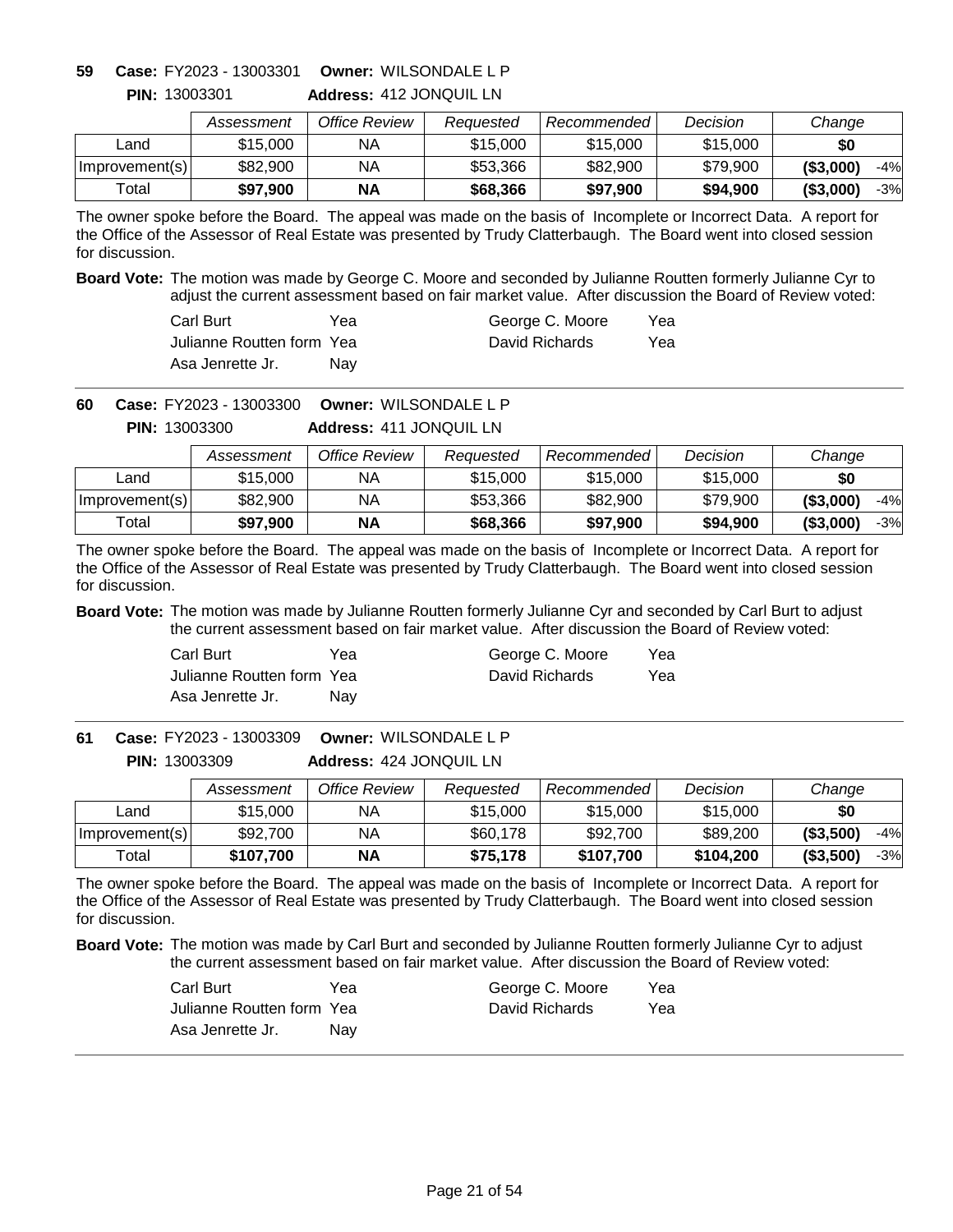**Address:** 522 JONQUIL LN **Owner:** WILSONDALE L P **62 Case:** FY2023 - 13003325

|                | Assessment | Office Review | Reauested | Recommended | Decision | Change              |
|----------------|------------|---------------|-----------|-------------|----------|---------------------|
| ∟and           | \$15,000   | ΝA            | \$15,000  | \$15,000    | \$15,000 | \$0                 |
| Improvement(s) | \$82,900   | ΝA            | \$53,366  | \$82,900    | \$79,900 | ( \$3,000)<br>$-4%$ |
| Total          | \$97,900   | <b>NA</b>     | \$68,366  | \$97,900    | \$94,900 | ( \$3,000]<br>-3%   |

The owner spoke before the Board. The appeal was made on the basis of Incomplete or Incorrect Data. A report for the Office of the Assessor of Real Estate was presented by Trudy Clatterbaugh. The Board went into closed session for discussion.

**Board Vote:** The motion was made by George C. Moore and seconded by Julianne Routten formerly Julianne Cyr to adjust the current assessment based on fair market value. After discussion the Board of Review voted:

| Carl Burt                  | Yea | George C. Moore | Yea |
|----------------------------|-----|-----------------|-----|
| Julianne Routten form Yeal |     | David Richards  | Yea |
| Asa Jenrette Jr.           | Nav |                 |     |

**Owner:** WILSONDALE L P **63 Case:** FY2023 - 13003333

**Address:** 534 JONQUIL LN **PIN:** 13003333

|                | Assessment | Office Review | Reauested | Recommended | Decision  | Change              |
|----------------|------------|---------------|-----------|-------------|-----------|---------------------|
| Land           | \$15,000   | ΝA            | \$15,000  | \$15,000    | \$15,000  | \$0                 |
| Improvement(s) | \$92,700   | ΝA            | \$60,178  | \$92,700    | \$89,200  | ( \$3,500)<br>$-4%$ |
| Total          | \$107.700  | <b>NA</b>     | \$75,178  | \$107.700   | \$104.200 | (\$3,500)<br>$-3%$  |

The owner spoke before the Board. The appeal was made on the basis of Incomplete or Incorrect Data. A report for the Office of the Assessor of Real Estate was presented by Trudy Clatterbaugh. The Board went into closed session for discussion.

**Board Vote:** The motion was made by Carl Burt and seconded by George C. Moore to adjust the current assessment based on fair market value. After discussion the Board of Review voted:

| Carl Burt                 | Yea | George C. Moore | Yea |
|---------------------------|-----|-----------------|-----|
| Julianne Routten form Yea |     | David Richards  | Yea |
| Asa Jenrette Jr.          | Nav |                 |     |

**Address:** 723 JONQUIL LN **Owner:** WILSONDALE L P **64 Case:** FY2023 - 13003370 **PIN:** 13003370

|                | Assessment | Office Review | Reauested | Recommended | Decision  | Change            |
|----------------|------------|---------------|-----------|-------------|-----------|-------------------|
| Land           | \$15,000   | NA            | \$15,000  | \$15,000    | \$15,000  | \$0               |
| Improvement(s) | \$92,700   | NA            | \$60,178  | \$92,700    | \$89,200  | ( \$3,500)<br>-4% |
| Total          | \$107,700  | <b>NA</b>     | \$75,178  | \$107.700   | \$104,200 | ( \$3,500)<br>-3% |

The owner spoke before the Board. The appeal was made on the basis of Incomplete or Incorrect Data. A report for the Office of the Assessor of Real Estate was presented by Trudy Clatterbaugh. The Board went into closed session for discussion.

| Carl Burt                 | Yea | George C. Moore | Yea |
|---------------------------|-----|-----------------|-----|
| Julianne Routten form Yea |     | David Richards  | Yea |
| Asa Jenrette Jr.          | Nav |                 |     |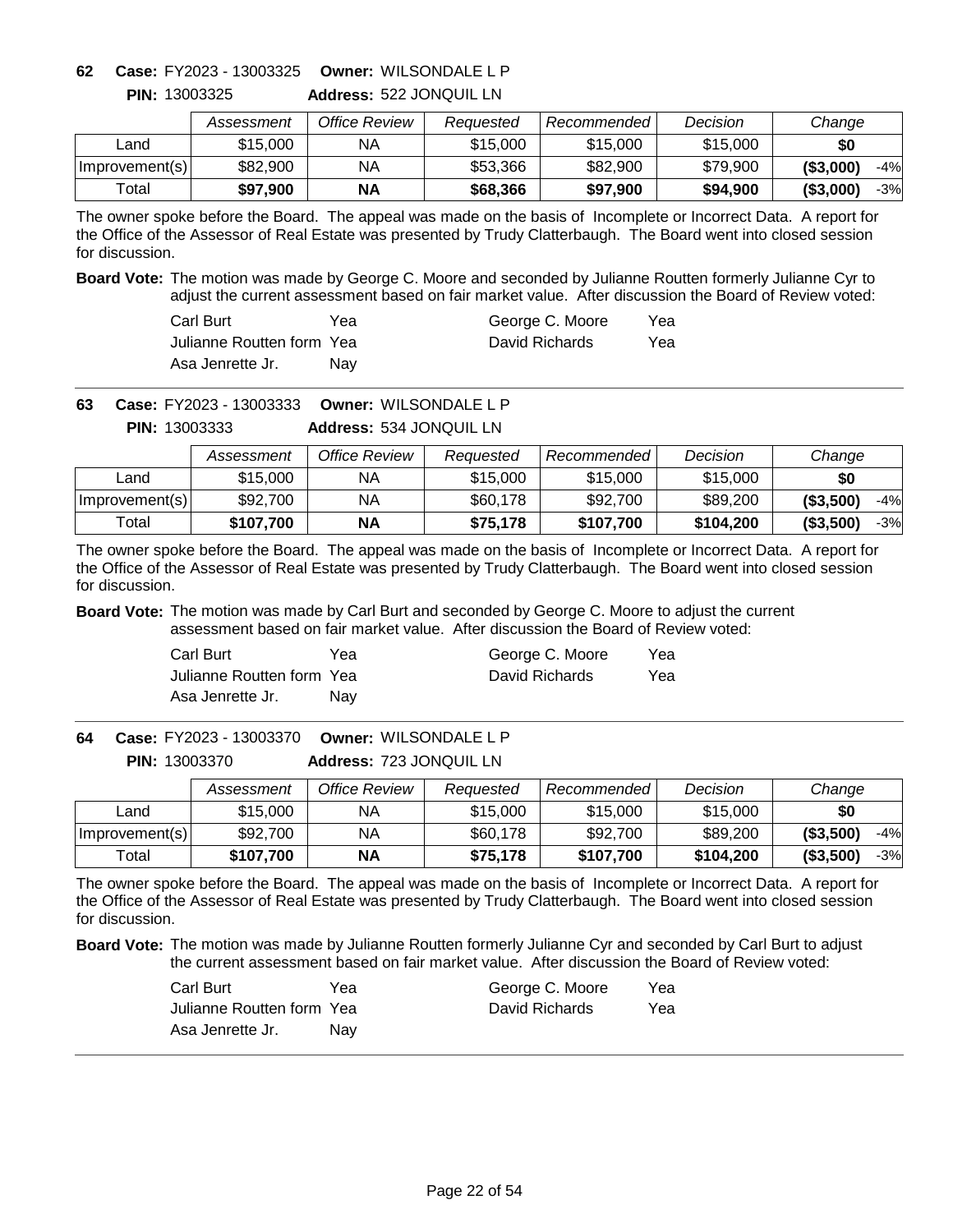**Address:** 532 JONQUIL LN **Owner:** WILSONDALE L P **65 Case:** FY2023 - 13003331

|                | Assessment | Office Review | Reauested | Recommended L | Decision | Change              |
|----------------|------------|---------------|-----------|---------------|----------|---------------------|
| ∟and           | \$15,000   | ΝA            | \$15,000  | \$15,000      | \$15,000 | \$0                 |
| Improvement(s) | \$82,900   | ΝA            | \$53,366  | \$82,900      | \$79,900 | ( \$3,000)<br>$-4%$ |
| Total          | \$97,900   | <b>NA</b>     | \$68,366  | \$97,900      | \$94,900 | ( \$3,000]<br>-3%   |

The owner spoke before the Board. The appeal was made on the basis of Incomplete or Incorrect Data. A report for the Office of the Assessor of Real Estate was presented by Trudy Clatterbaugh. The Board went into closed session for discussion.

**Board Vote:** The motion was made by George C. Moore and seconded by Carl Burt to adjust the current assessment based on fair market value. After discussion the Board of Review voted:

| Carl Burt                  | Yea        | George C. Moore | Yea |
|----------------------------|------------|-----------------|-----|
| Julianne Routten form Yeal |            | David Richards  | Yea |
| Asa Jenrette Jr.           | <b>Nav</b> |                 |     |

**Owner:** WILSONDALE L P **66 Case:** FY2023 - 13003371

> **Address:** 724 JONQUIL LN **PIN:** 13003371

|                | Assessment | Office Review | Reauested | Recommended | Decision  | Change              |
|----------------|------------|---------------|-----------|-------------|-----------|---------------------|
| Land           | \$15,000   | ΝA            | \$15,000  | \$15,000    | \$15,000  | \$0                 |
| Improvement(s) | \$92,700   | ΝA            | \$60,178  | \$92,700    | \$89,200  | ( \$3,500)<br>$-4%$ |
| Total          | \$107.700  | ΝA            | \$75.178  | \$107,700   | \$104,200 | ( \$3,500)<br>$-3%$ |

The owner spoke before the Board. The appeal was made on the basis of Incomplete or Incorrect Data. A report for the Office of the Assessor of Real Estate was presented by Trudy Clatterbaugh. The Board went into closed session for discussion.

**Board Vote:** The motion was made by Julianne Routten formerly Julianne Cyr and seconded by Carl Burt to adjust the current assessment based on fair market value. After discussion the Board of Review voted:

| Carl Burt                 | Yea | George C. Moore | Yea |
|---------------------------|-----|-----------------|-----|
| Julianne Routten form Yea |     | David Richards  | Yea |
| Asa Jenrette Jr.          | Nav |                 |     |

**Address:** 526 JONQUIL LN **Owner:** WILSONDALE L P **67 Case:** FY2023 - 13003329 **PIN:** 13003329

|                | Assessment | Office Review | Reauested | Recommended | Decision | Change            |
|----------------|------------|---------------|-----------|-------------|----------|-------------------|
| _and           | \$15,000   | NА            | \$15,000  | \$15,000    | \$15,000 | \$0               |
| Improvement(s) | \$82,900   | ΝA            | \$53,366  | \$82,900    | \$79.900 | ( \$3,000)<br>-4% |
| $\tau$ otal    | \$97,900   | <b>NA</b>     | \$68,366  | \$97,900    | \$94,900 | ( \$3,000)<br>-3% |

The owner spoke before the Board. The appeal was made on the basis of Incomplete or Incorrect Data. A report for the Office of the Assessor of Real Estate was presented by Trudy Clatterbaugh. The Board went into closed session for discussion.

| Carl Burt                 | Yea | George C. Moore | Yea |
|---------------------------|-----|-----------------|-----|
| Julianne Routten form Yea |     | David Richards  | Yea |
| Asa Jenrette Jr.          | Nav |                 |     |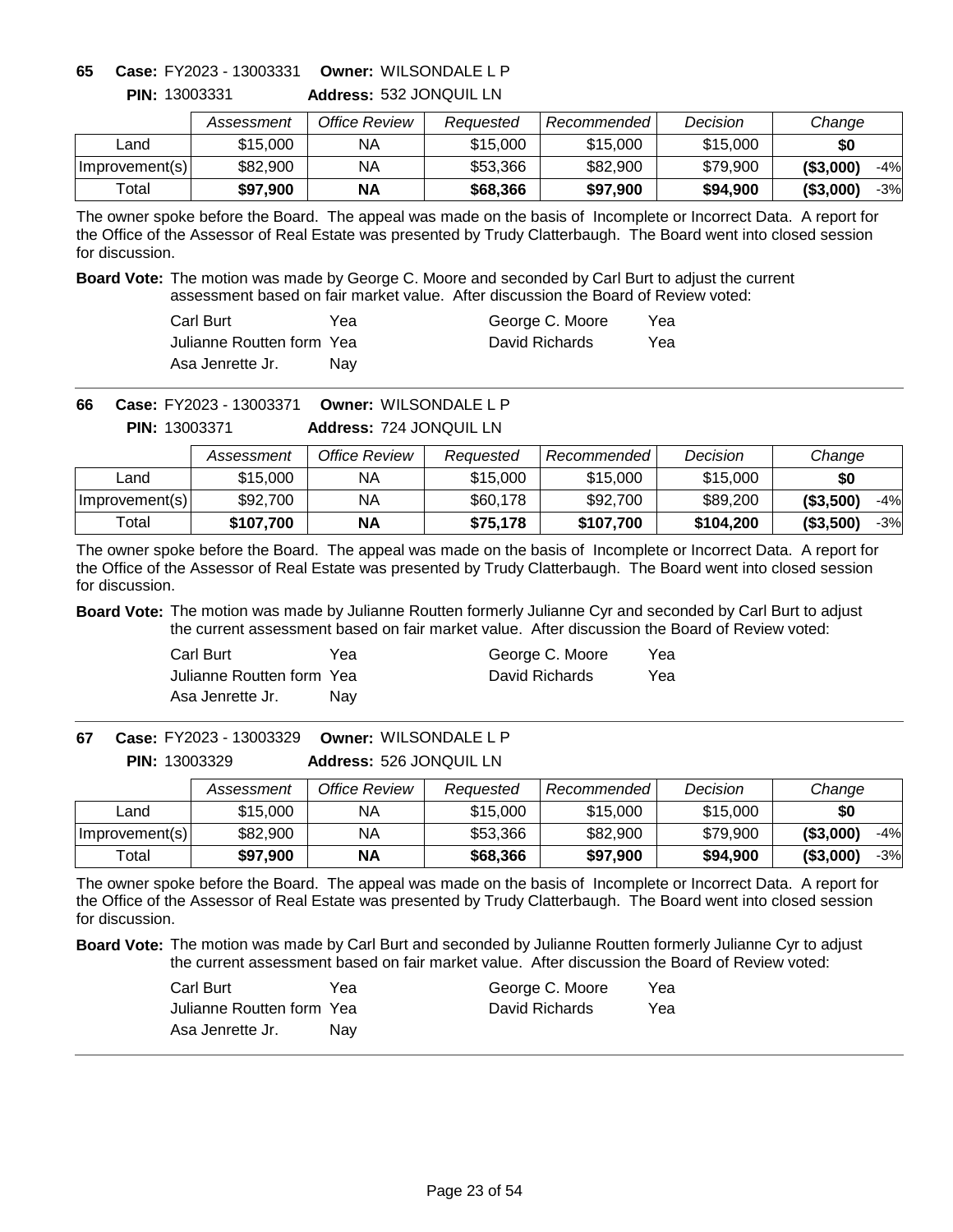**Address:** 525 JONQUIL LN **Owner:** WILSONDALE L P **68 Case:** FY2023 - 13003328

|                | Assessment | Office Review | Reauested | Recommended | Decision | Change              |
|----------------|------------|---------------|-----------|-------------|----------|---------------------|
| _and           | \$15,000   | ΝA            | \$15,000  | \$15,000    | \$15,000 | \$0                 |
| Improvement(s) | \$82,900   | ΝA            | \$53,366  | \$82,900    | \$79.900 | ( \$3,000)<br>$-4%$ |
| $\tau$ otal    | \$97,900   | <b>NA</b>     | \$68,366  | \$97.900    | \$94.900 | ( \$3,000]<br>$-3%$ |

The owner spoke before the Board. The appeal was made on the basis of Incomplete or Incorrect Data. A report for the Office of the Assessor of Real Estate was presented by Trudy Clatterbaugh. The Board went into closed session for discussion.

**Board Vote:** The motion was made by Carl Burt and seconded by George C. Moore to adjust the current assessment based on fair market value. After discussion the Board of Review voted:

| Carl Burt                  | Yea | George C. Moore | Yea |
|----------------------------|-----|-----------------|-----|
| Julianne Routten form Yeal |     | David Richards  | Yea |
| Asa Jenrette Jr.           | Nav |                 |     |

**Owner:** WILSONDALE L P **69 Case:** FY2023 - 13003315

**Address:** 434 JONQUIL LN **PIN:** 13003315

|                | Assessment | Office Review | Reauested | Recommended | Decision  | Change              |
|----------------|------------|---------------|-----------|-------------|-----------|---------------------|
| Land           | \$15,000   | ΝA            | \$15,000  | \$15,000    | \$15,000  | \$0                 |
| Improvement(s) | \$92,700   | ΝA            | \$60,178  | \$92,700    | \$89,200  | ( \$3,500)<br>$-4%$ |
| Total          | \$107.700  | <b>NA</b>     | \$75,178  | \$107.700   | \$104.200 | (\$3,500)<br>$-3%$  |

The owner spoke before the Board. The appeal was made on the basis of Incomplete or Incorrect Data. A report for the Office of the Assessor of Real Estate was presented by Trudy Clatterbaugh. The Board went into closed session for discussion.

**Board Vote:** The motion was made by Julianne Routten formerly Julianne Cyr and seconded by Carl Burt to adjust the current assessment based on fair market value. After discussion the Board of Review voted:

| Carl Burt                 | Yea | George C. Moore | Yea |
|---------------------------|-----|-----------------|-----|
| Julianne Routten form Yea |     | David Richards  | Yea |
| Asa Jenrette Jr.          | Nav |                 |     |

**Address:** 523 JONQUIL LN **Owner:** WILSONDALE L P **70 Case:** FY2023 - 13003326 **PIN:** 13003326

|                | Assessment | Office Review | Reauested | Recommended | Decision  | Change            |
|----------------|------------|---------------|-----------|-------------|-----------|-------------------|
| Land           | \$15,000   | ΝA            | \$15,000  | \$15,000    | \$15,000  | \$0               |
| Improvement(s) | \$92,700   | NА            | \$60,178  | \$92,700    | \$89,200  | ( \$3,500)<br>-4% |
| Total          | \$107,700  | <b>NA</b>     | \$75,178  | \$107,700   | \$104,200 | ( \$3,500)<br>-3% |

The owner spoke before the Board. The appeal was made on the basis of Incomplete or Incorrect Data. A report for the Office of the Assessor of Real Estate was presented by Trudy Clatterbaugh. The Board went into closed session for discussion.

| Carl Burt                 | Yea | George C. Moore | Yea |
|---------------------------|-----|-----------------|-----|
| Julianne Routten form Yea |     | David Richards  | Yea |
| Asa Jenrette Jr.          | Nav |                 |     |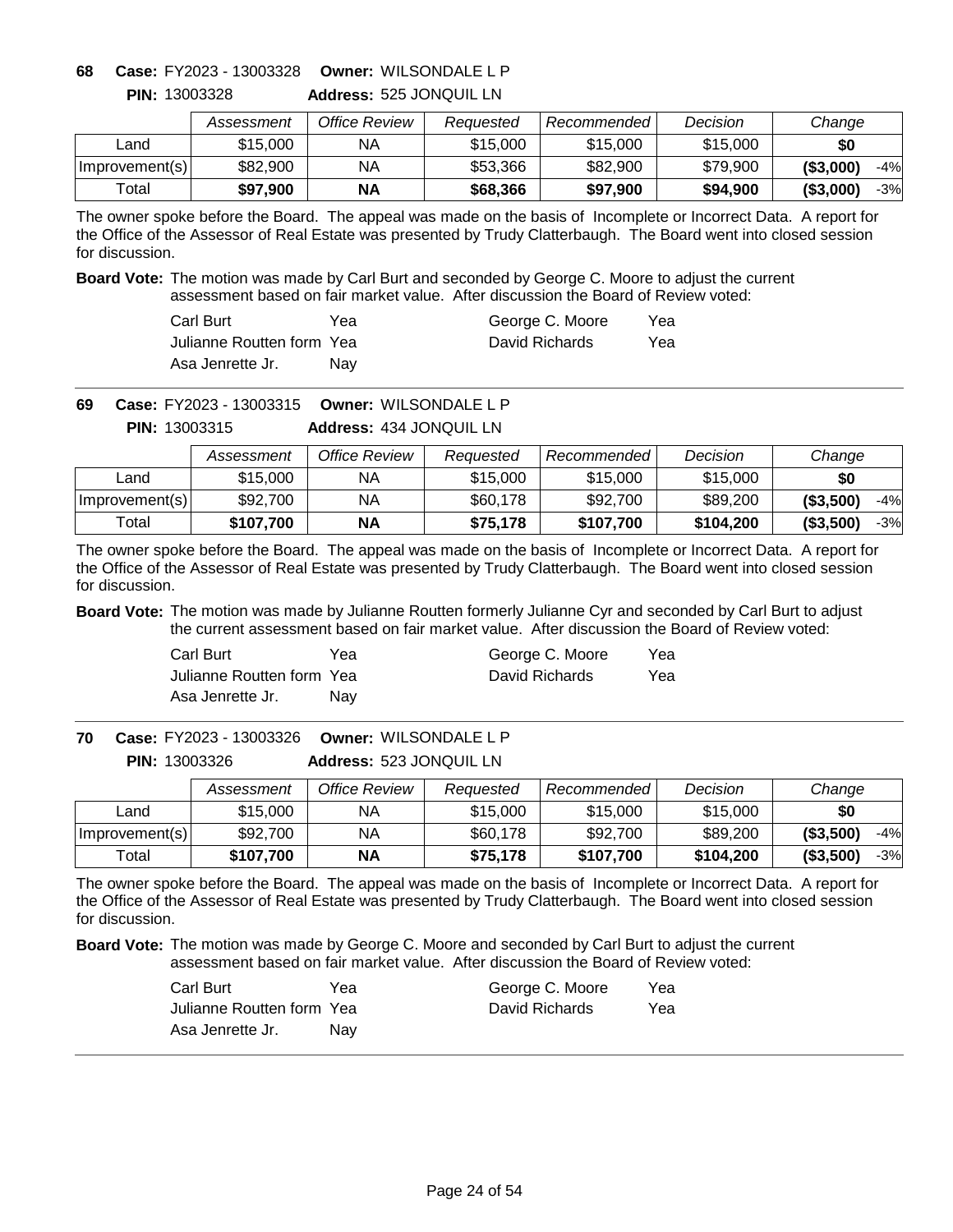**Address:** 535 JONQUIL LN **Owner:** WILSONDALE L P **71 Case:** FY2023 - 13003334

|                | Assessment | Office Review | Reauested | Recommended | Decision | Change              |
|----------------|------------|---------------|-----------|-------------|----------|---------------------|
| _and           | \$15,000   | ΝA            | \$15,000  | \$15,000    | \$15,000 | \$0                 |
| Improvement(s) | \$82,900   | ΝA            | \$53.366  | \$82,900    | \$79,900 | ( \$3,000)<br>$-4%$ |
| Total          | \$97.900   | ΝA            | \$68,366  | \$97.900    | \$94,900 | ( \$3,000]<br>$-3%$ |

The owner spoke before the Board. The appeal was made on the basis of Incomplete or Incorrect Data. A report for the Office of the Assessor of Real Estate was presented by Trudy Clatterbaugh. The Board went into closed session for discussion.

**Board Vote:** The motion was made by Julianne Routten formerly Julianne Cyr and seconded by Carl Burt to adjust the current assessment based on fair market value. After discussion the Board of Review voted:

| Carl Burt                  | Үеа | George C. Moore | Yea |
|----------------------------|-----|-----------------|-----|
| Julianne Routten form Yeal |     | David Richards  | Yea |
| Asa Jenrette Jr.           | Nav |                 |     |

**Owner:** WILSONDALE L P **72 Case:** FY2023 - 13003324

**Address:** 521 JONQUIL LN **PIN:** 13003324

|                | Assessment | Office Review | Reauested | Recommended | Decision | Change              |
|----------------|------------|---------------|-----------|-------------|----------|---------------------|
| Land           | \$15,000   | NA.           | \$15,000  | \$15,000    | \$15,000 | \$0                 |
| Improvement(s) | \$82,900   | NΑ            | \$53,366  | \$82,900    | \$79,900 | ( \$3,000]<br>$-4%$ |
| Total          | \$97.900   | <b>NA</b>     | \$68,366  | \$97,900    | \$94,900 | (\$3,000"<br>$-3%$  |

The owner spoke before the Board. The appeal was made on the basis of Incomplete or Incorrect Data. A report for the Office of the Assessor of Real Estate was presented by Trudy Clatterbaugh. The Board went into closed session for discussion.

**Board Vote:** The motion was made by Julianne Routten formerly Julianne Cyr and seconded by Carl Burt to adjust the current assessment based on fair market value. After discussion the Board of Review voted:

| Carl Burt                 | Yea | George C. Moore | Yea |
|---------------------------|-----|-----------------|-----|
| Julianne Routten form Yea |     | David Richards  | Yea |
| Asa Jenrette Jr.          | Nav |                 |     |

**Address:** 516 JONQUIL LN **Owner:** WILSONDALE L P **73 Case:** FY2023 - 13003323 **PIN:** 13003323

|                | Assessment | Office Review | Reauested | Recommended | Decision | Change            |
|----------------|------------|---------------|-----------|-------------|----------|-------------------|
| _and           | \$15,000   | ΝA            | \$15,000  | \$15,000    | \$15,000 | \$0               |
| Improvement(s) | \$82,900   | ΝA            | \$53,366  | \$82,900    | \$79.900 | ( \$3,000)<br>-4% |
| Total          | \$97,900   | <b>NA</b>     | \$68,366  | \$97,900    | \$94,900 | ( \$3,000)<br>-3% |

The owner spoke before the Board. The appeal was made on the basis of Incomplete or Incorrect Data. A report for the Office of the Assessor of Real Estate was presented by Trudy Clatterbaugh. The Board went into closed session for discussion.

| Carl Burt                 | Үеа | George C. Moore | Yea |
|---------------------------|-----|-----------------|-----|
| Julianne Routten form Yea |     | David Richards  | Yea |
| Asa Jenrette Jr.          | Nav |                 |     |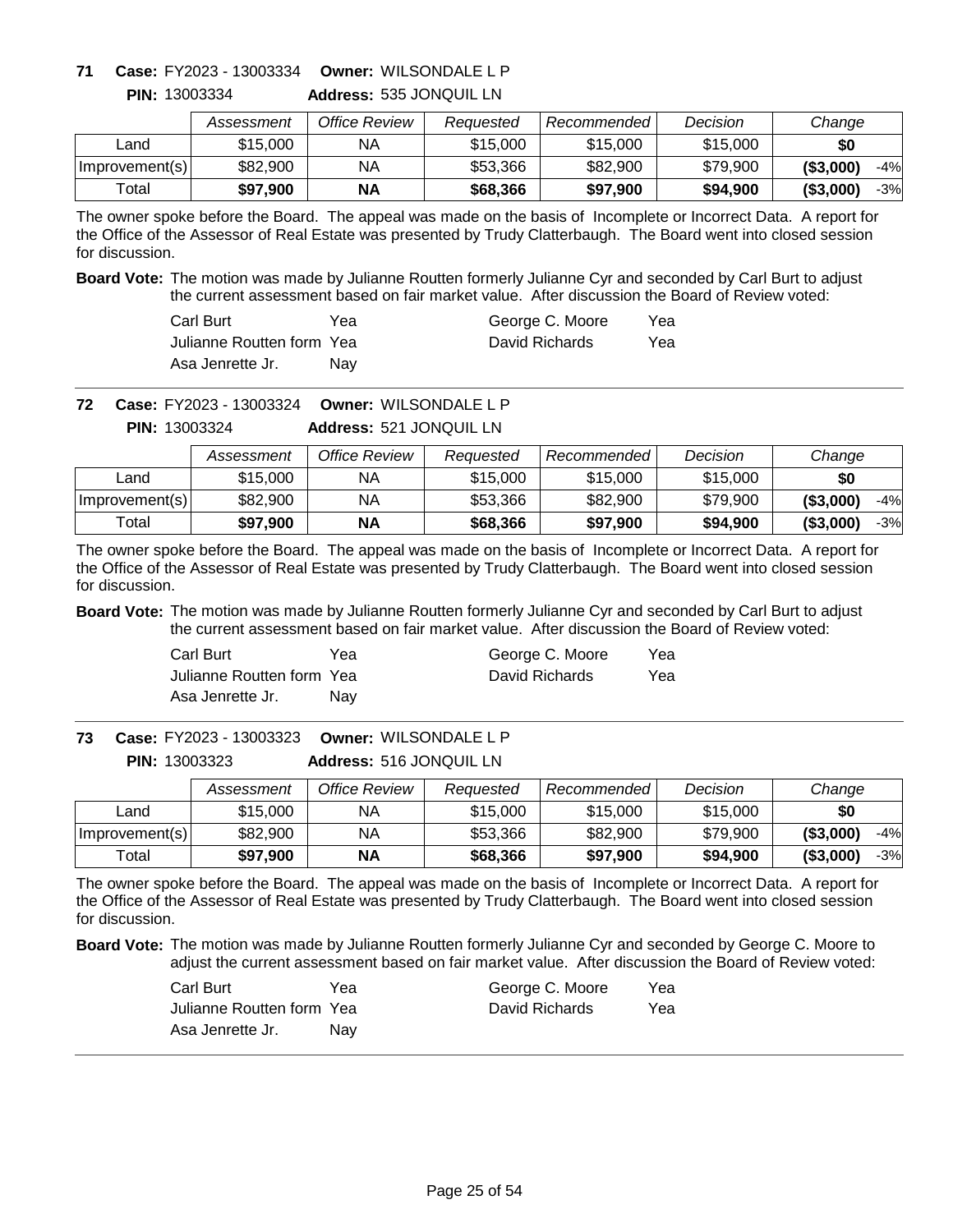**Address:** 515 JONQUIL LN **Owner:** WILSONDALE L P **74 Case:** FY2023 - 13003322

|                | Assessment | Office Review | Reauested | Recommended | Decision | Change              |
|----------------|------------|---------------|-----------|-------------|----------|---------------------|
| ∟and           | \$15,000   | ΝA            | \$15,000  | \$15,000    | \$15,000 | \$0                 |
| Improvement(s) | \$82,900   | ΝA            | \$53,366  | \$82,900    | \$79,900 | $-4%$<br>(S3,000)   |
| Total          | \$97,900   | <b>NA</b>     | \$68,366  | \$97,900    | \$94,900 | ( \$3,000]<br>$-3%$ |

The owner spoke before the Board. The appeal was made on the basis of Incomplete or Incorrect Data. A report for the Office of the Assessor of Real Estate was presented by Trudy Clatterbaugh. The Board went into closed session for discussion.

**Board Vote:** The motion was made by George C. Moore and seconded by Carl Burt to adjust the current assessment based on fair market value. After discussion the Board of Review voted:

| Carl Burt                  | Yea        | George C. Moore | Yea |
|----------------------------|------------|-----------------|-----|
| Julianne Routten form Yeal |            | David Richards  | Yea |
| Asa Jenrette Jr.           | <b>Nav</b> |                 |     |

**Owner:** WILSONDALE L P **75 Case:** FY2023 - 13003321

> **Address:** 514 JONQUIL LN **PIN:** 13003321

|                | Assessment | Office Review | Reauested | Recommended | Decision  | Change              |
|----------------|------------|---------------|-----------|-------------|-----------|---------------------|
| Land           | \$15,000   | NА            | \$15,000  | \$15,000    | \$15,000  | \$0                 |
| Improvement(s) | \$92,700   | ΝA            | \$60,178  | \$92,700    | \$89,200  | ( \$3,500)<br>-4%   |
| Total          | \$107.700  | ΝA            | \$75.178  | \$107,700   | \$104,200 | ( \$3,500)<br>$-3%$ |

The owner spoke before the Board. The appeal was made on the basis of Incomplete or Incorrect Data. A report for the Office of the Assessor of Real Estate was presented by Trudy Clatterbaugh. The Board went into closed session for discussion.

**Board Vote:** The motion was made by Julianne Routten formerly Julianne Cyr and seconded by Carl Burt to adjust the current assessment based on fair market value. After discussion the Board of Review voted:

| Carl Burt                 | Yea | George C. Moore | Yea |
|---------------------------|-----|-----------------|-----|
| Julianne Routten form Yea |     | David Richards  | Yea |
| Asa Jenrette Jr.          | Nav |                 |     |

**Address:** 513 JONQUIL LN **Owner:** WILSONDALE L P **76 Case:** FY2023 - 13003320 **PIN:** 13003320

|                | Assessment | Office Review | Reauested | Recommended | Decision  | Change              |
|----------------|------------|---------------|-----------|-------------|-----------|---------------------|
| Land           | \$15,000   | NА            | \$15,000  | \$15,000    | \$15,000  | \$0                 |
| Improvement(s) | \$92,700   | ΝA            | \$60,178  | \$92,700    | \$89,200  | ( \$3,500)<br>$-4%$ |
| Total          | \$107,700  | <b>NA</b>     | \$75,178  | \$107,700   | \$104.200 | ( \$3,500)<br>$-3%$ |

The owner spoke before the Board. The appeal was made on the basis of Incomplete or Incorrect Data. A report for the Office of the Assessor of Real Estate was presented by Trudy Clatterbaugh. The Board went into closed session for discussion.

| Carl Burt                 | Yea | George C. Moore | Yea |
|---------------------------|-----|-----------------|-----|
| Julianne Routten form Yea |     | David Richards  | Yea |
| Asa Jenrette Jr.          | Nav |                 |     |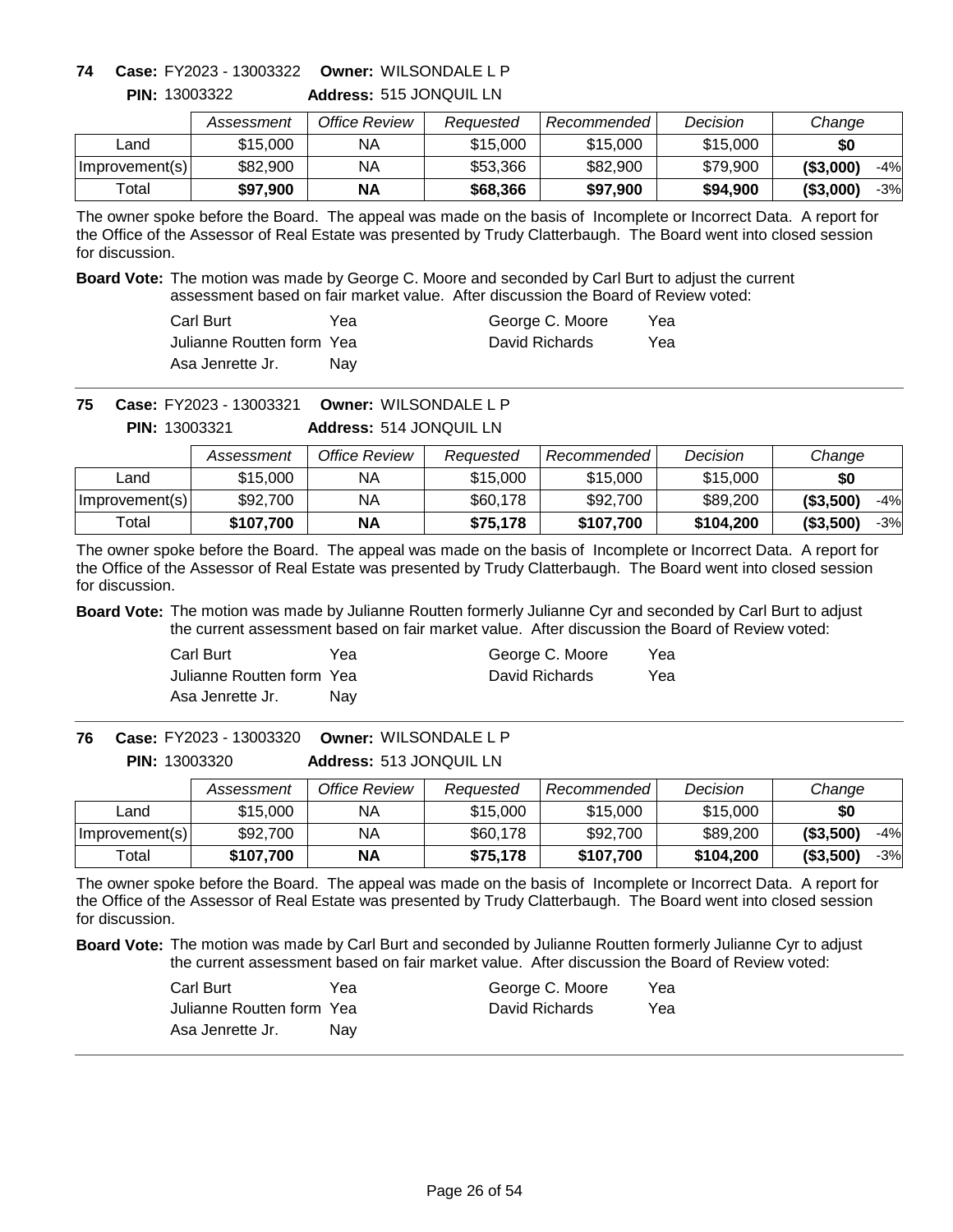### **Owner:** WILSONDALE L P **77 Case:** FY2023 - 13003319

**PIN:** 13003319

|                | Assessment | Office Review | Reauested | Recommended | Decision | Change              |
|----------------|------------|---------------|-----------|-------------|----------|---------------------|
| Land           | \$15,000   | ΝA            | \$15,000  | \$15,000    | \$15,000 | \$0                 |
| Improvement(s) | \$82,900   | ΝA            | \$53,366  | \$82,900    | \$79,900 | ( \$3,000)<br>$-4%$ |
| Total          | \$97,900   | ΝA            | \$68,366  | \$97,900    | \$94,900 | ( \$3,000)<br>$-3%$ |

**Address:** 512 JONQUIL LN

The owner spoke before the Board. The appeal was made on the basis of Incomplete or Incorrect Data. A report for the Office of the Assessor of Real Estate was presented by Trudy Clatterbaugh. The Board went into closed session for discussion.

**Board Vote:** The motion was made by Julianne Routten formerly Julianne Cyr and seconded by Carl Burt to adjust the current assessment based on fair market value. After discussion the Board of Review voted:

| Carl Burt                  | Үеа | George C. Moore | Yea |
|----------------------------|-----|-----------------|-----|
| Julianne Routten form Yeal |     | David Richards  | Yea |
| Asa Jenrette Jr.           | Nav |                 |     |

**Owner:** WILSONDALE L P **78 Case:** FY2023 - 13003318

**Address:** 511 JONQUIL LN **PIN:** 13003318

|                | Assessment | Office Review | Reauested | Recommended | Decision | Change              |
|----------------|------------|---------------|-----------|-------------|----------|---------------------|
| Land           | \$15,000   | NА            | \$15,000  | \$15,000    | \$15,000 | \$0                 |
| Improvement(s) | \$82,900   | ΝA            | \$53,366  | \$82,900    | \$79,900 | ( \$3,000)<br>-4%   |
| Total          | \$97,900   | ΝA            | \$68,366  | \$97.900    | \$94,900 | ( \$3,000)<br>$-3%$ |

The owner spoke before the Board. The appeal was made on the basis of Incomplete or Incorrect Data. A report for the Office of the Assessor of Real Estate was presented by Trudy Clatterbaugh. The Board went into closed session for discussion.

**Board Vote:** The motion was made by George C. Moore and seconded by Julianne Routten formerly Julianne Cyr to adjust the current assessment based on fair market value. After discussion the Board of Review voted:

| Carl Burt                 | Yea | George C. Moore | Yea |
|---------------------------|-----|-----------------|-----|
| Julianne Routten form Yea |     | David Richards  | Yea |
| Asa Jenrette Jr.          | Nav |                 |     |

**Address:** 524 JONQUIL LN **Owner:** WILSONDALE L P **79 Case:** FY2023 - 13003327 **PIN:** 13003327

|                | Assessment | Office Review | Reauested | Recommended | Decision  | Change              |
|----------------|------------|---------------|-----------|-------------|-----------|---------------------|
| ∟and           | \$15,000   | ΝA            | \$15,000  | \$15,000    | \$15,000  | \$0                 |
| Improvement(s) | \$92,700   | ΝA            | \$60,178  | \$92,700    | \$89,200  | (\$3,500)<br>$-4%$  |
| Total          | \$107,700  | <b>NA</b>     | \$75,178  | \$107,700   | \$104,200 | ( \$3,500]<br>$-3%$ |

The owner spoke before the Board. The appeal was made on the basis of Incomplete or Incorrect Data. A report for the Office of the Assessor of Real Estate was presented by Trudy Clatterbaugh. The Board went into closed session for discussion.

| Carl Burt                 | Yea | George C. Moore | Yea |
|---------------------------|-----|-----------------|-----|
| Julianne Routten form Yea |     | David Richards  | Yea |
| Asa Jenrette Jr.          | Nav |                 |     |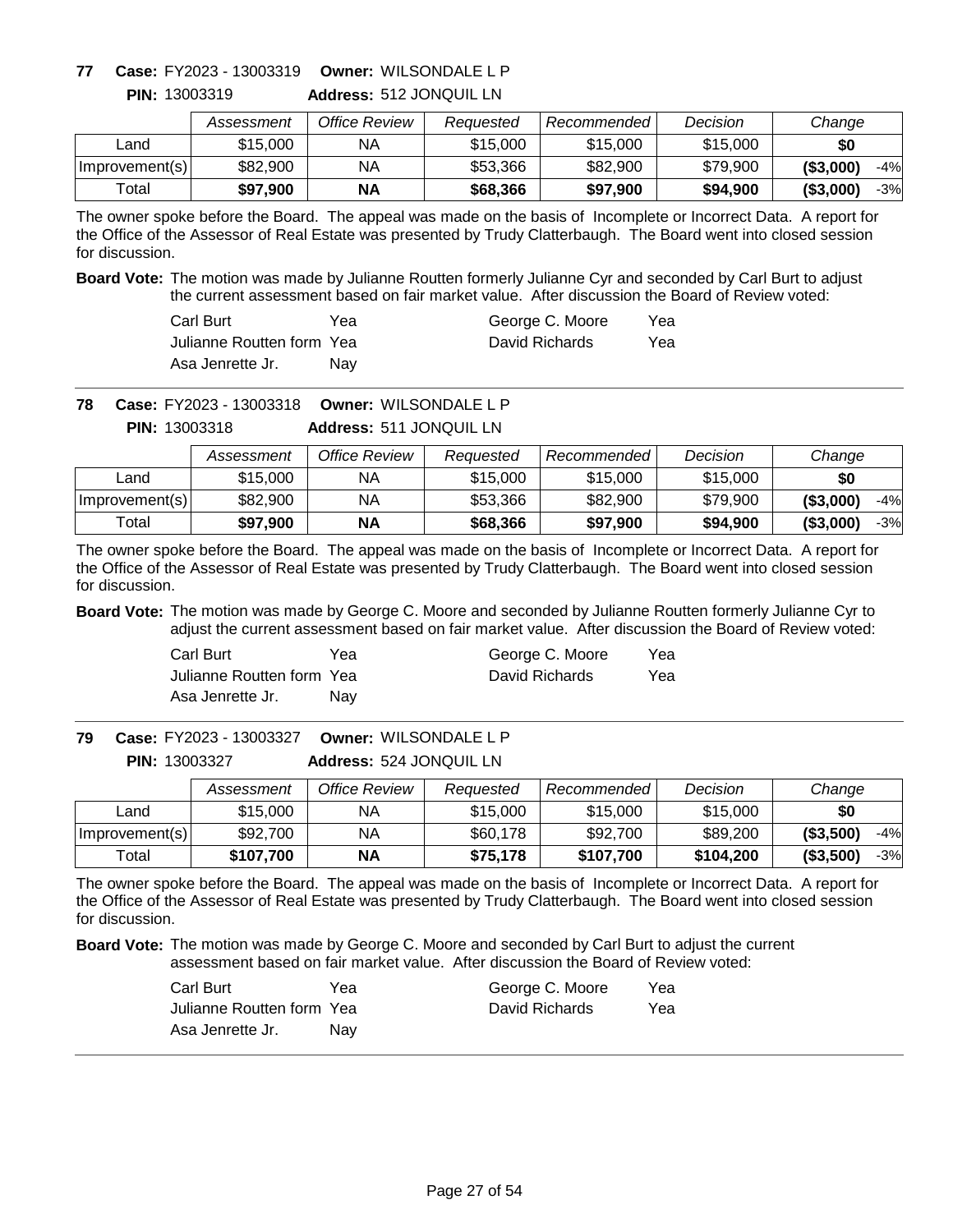**Address:** 924 JONQUIL LN **Owner:** WILSONDALE L P **80 Case:** FY2023 - 13003419

|                | Assessment | Office Review | Reauested | Recommended | Decision  | Change              |
|----------------|------------|---------------|-----------|-------------|-----------|---------------------|
| _and           | \$15,000   | ΝA            | \$15,000  | \$15,000    | \$15,000  | \$0                 |
| Improvement(s) | \$92,700   | ΝA            | \$60,178  | \$92,700    | \$89,200  | ( \$3,500)<br>$-4%$ |
| Total          | \$107.700  | <b>NA</b>     | \$75,178  | \$107.700   | \$104,200 | ( \$3,500)<br>$-3%$ |

The owner spoke before the Board. The appeal was made on the basis of Incomplete or Incorrect Data. A report for the Office of the Assessor of Real Estate was presented by Trudy Clatterbaugh. The Board went into closed session for discussion.

**Board Vote:** The motion was made by Julianne Routten formerly Julianne Cyr and seconded by Carl Burt to adjust the current assessment based on fair market value. After discussion the Board of Review voted:

| Carl Burt                  | Үеа | George C. Moore | Yea |
|----------------------------|-----|-----------------|-----|
| Julianne Routten form Yeal |     | David Richards  | Yea |
| Asa Jenrette Jr.           | Nav |                 |     |

**Owner:** WILSONDALE L P **81 Case:** FY2023 - 13003428

**Address:** 935 JONQUIL LN **PIN:** 13003428

|                | Assessment | Office Review | Reauested | Recommended | Decision | Change              |
|----------------|------------|---------------|-----------|-------------|----------|---------------------|
| Land           | \$15,000   | ΝA            | \$15,000  | \$15,000    | \$15,000 | \$0                 |
| Improvement(s) | \$82,900   | NA            | \$53,366  | \$82,900    | \$79.900 | ( \$3,000]<br>$-4%$ |
| Total          | \$97,900   | <b>NA</b>     | \$68,366  | \$97,900    | \$94,900 | ( \$3,000]<br>$-3%$ |

The owner spoke before the Board. The appeal was made on the basis of Incomplete or Incorrect Data. A report for the Office of the Assessor of Real Estate was presented by Trudy Clatterbaugh. The Board went into closed session for discussion.

**Board Vote:** The motion was made by Carl Burt and seconded by Julianne Routten formerly Julianne Cyr to adjust the current assessment based on fair market value. After discussion the Board of Review voted:

| Carl Burt                 | Yea | George C. Moore | Yea |
|---------------------------|-----|-----------------|-----|
| Julianne Routten form Yea |     | David Richards  | Yea |
| Asa Jenrette Jr.          | Nav |                 |     |

**Address:** 934 JONQUIL LN **Owner:** WILSONDALE L P **82 Case:** FY2023 - 13003427 **PIN:** 13003427

|                | Assessment | Office Review | Reauested | <b>Recommended</b> | Decision  | Change            |
|----------------|------------|---------------|-----------|--------------------|-----------|-------------------|
| _and           | \$15,000   | NA            | \$15,000  | \$15,000           | \$15,000  | \$0               |
| Improvement(s) | \$92,700   | NА            | \$60,178  | \$92,700           | \$89,200  | ( \$3,500)<br>-4% |
| Total          | \$107,700  | <b>NA</b>     | \$75,178  | \$107.700          | \$104,200 | ( \$3,500)<br>-3% |

The owner spoke before the Board. The appeal was made on the basis of Incomplete or Incorrect Data. A report for the Office of the Assessor of Real Estate was presented by Trudy Clatterbaugh. The Board went into closed session for discussion.

| Carl Burt                 | Yea | George C. Moore | Yea |
|---------------------------|-----|-----------------|-----|
| Julianne Routten form Yea |     | David Richards  | Yea |
| Asa Jenrette Jr.          | Nav |                 |     |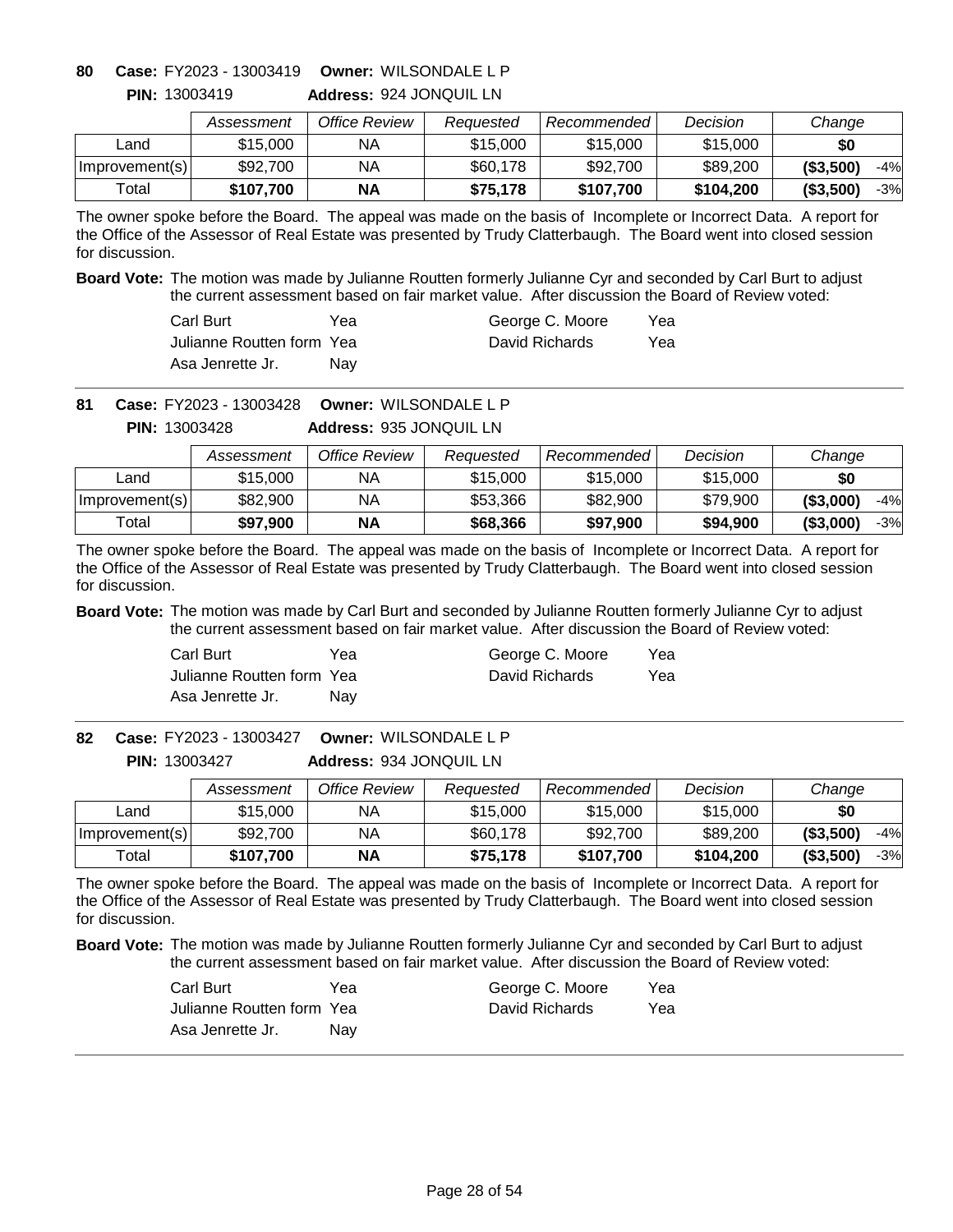**Address:** 933 JONQUIL LN **Owner:** WILSONDALE L P **83 Case:** FY2023 - 13003426

|                | Assessment | Office Review | Reauested | Recommended <b>Recommended</b> | Decision  | Change              |
|----------------|------------|---------------|-----------|--------------------------------|-----------|---------------------|
| ∟and           | \$15,000   | ΝA            | \$15,000  | \$15,000                       | \$15,000  | \$0                 |
| Improvement(s) | \$92,700   | ΝA            | \$60,178  | \$92,700                       | \$89,200  | $-4%$<br>( \$3,500] |
| Total          | \$107,700  | ΝA            | \$75,178  | \$107,700                      | \$104,200 | ( \$3,500]<br>$-3%$ |

The owner spoke before the Board. The appeal was made on the basis of Incomplete or Incorrect Data. A report for the Office of the Assessor of Real Estate was presented by Trudy Clatterbaugh. The Board went into closed session for discussion.

**Board Vote:** The motion was made by George C. Moore and seconded by Carl Burt to adjust the current assessment based on fair market value. After discussion the Board of Review voted:

| Carl Burt                  | Yea        | George C. Moore | Yea |
|----------------------------|------------|-----------------|-----|
| Julianne Routten form Yeal |            | David Richards  | Yea |
| Asa Jenrette Jr.           | <b>Nav</b> |                 |     |

**Owner:** WILSONDALE L P **84 Case:** FY2023 - 13003425

**Address:** 932 JONQUIL LN **PIN:** 13003425

|                | Assessment | Office Review | Reauested | Recommended | Decision | Change              |
|----------------|------------|---------------|-----------|-------------|----------|---------------------|
| Land           | \$15,000   | NА            | \$15,000  | \$15,000    | \$15,000 | \$0                 |
| Improvement(s) | \$82,900   | ΝA            | \$53,366  | \$82,900    | \$79,900 | ( \$3,000)<br>-4%   |
| Total          | \$97,900   | ΝA            | \$68,366  | \$97.900    | \$94,900 | ( \$3,000)<br>$-3%$ |

The owner spoke before the Board. The appeal was made on the basis of Incomplete or Incorrect Data. A report for the Office of the Assessor of Real Estate was presented by Trudy Clatterbaugh. The Board went into closed session for discussion.

**Board Vote:** The motion was made by Julianne Routten formerly Julianne Cyr and seconded by Carl Burt to adjust the current assessment based on fair market value. After discussion the Board of Review voted:

| Carl Burt                 | Yea | George C. Moore | Yea |
|---------------------------|-----|-----------------|-----|
| Julianne Routten form Yea |     | David Richards  | Yea |
| Asa Jenrette Jr.          | Nav |                 |     |

**Address:** 931 JONQUIL LN **Owner:** WILSONDALE L P **85 Case:** FY2023 - 13003424 **PIN:** 13003424

|                | Assessment | Office Review | Reauested | Recommended | Decision | Change              |
|----------------|------------|---------------|-----------|-------------|----------|---------------------|
| _and           | \$15,000   | NА            | \$15,000  | \$15,000    | \$15,000 | \$0                 |
| Improvement(s) | \$82,900   | ΝA            | \$53,366  | \$82,900    | \$79.900 | ( \$3,000)<br>$-4%$ |
| $\tau$ otal    | \$97,900   | <b>NA</b>     | \$68,366  | \$97,900    | \$94,900 | ( \$3,000)<br>-3%   |

The owner spoke before the Board. The appeal was made on the basis of Incomplete or Incorrect Data. A report for the Office of the Assessor of Real Estate was presented by Trudy Clatterbaugh. The Board went into closed session for discussion.

| Carl Burt                 | Yea | George C. Moore | Yea |
|---------------------------|-----|-----------------|-----|
| Julianne Routten form Yea |     | David Richards  | Yea |
| Asa Jenrette Jr.          | Nav |                 |     |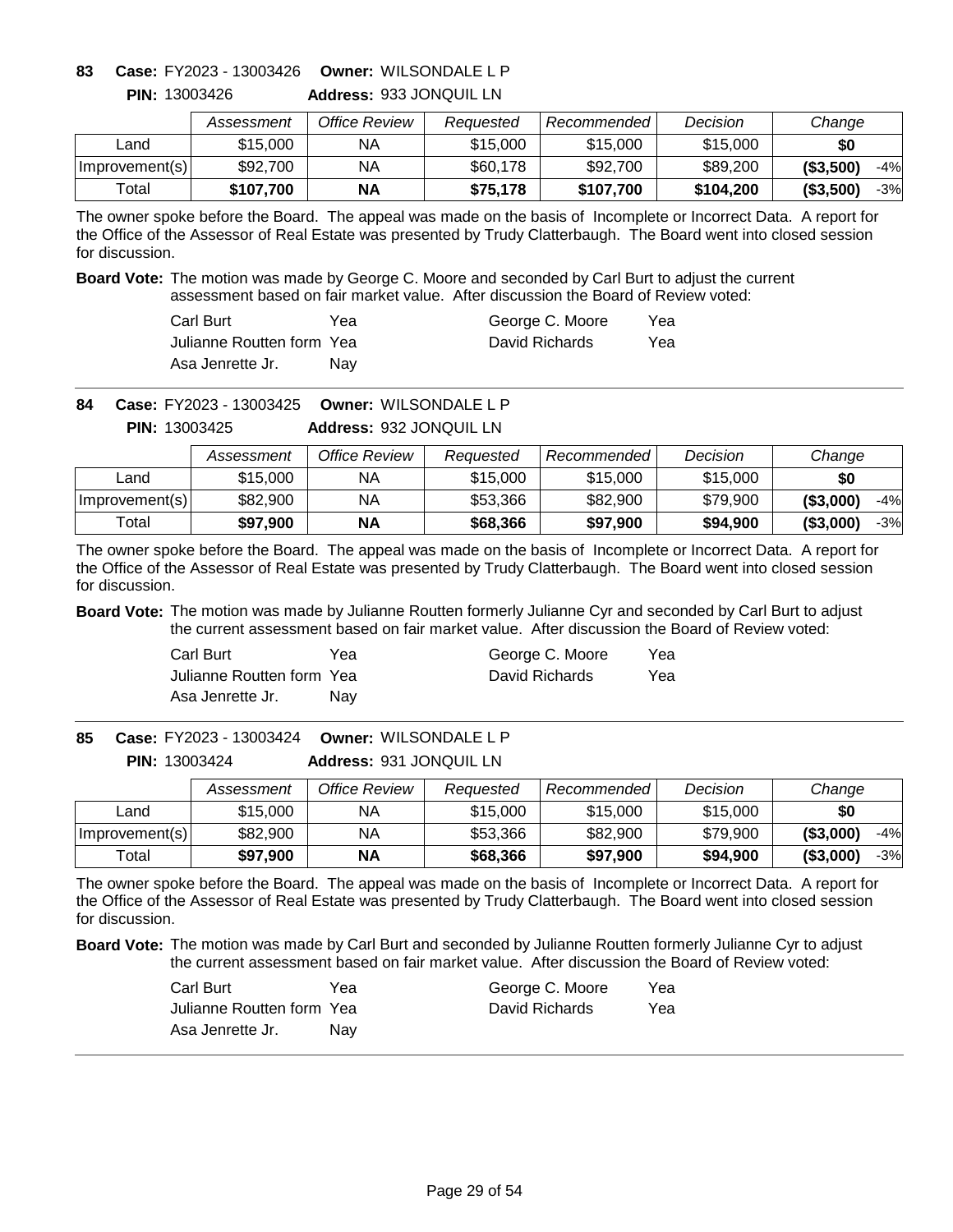**Address:** 928 JONQUIL LN **Owner:** WILSONDALE L P **86 Case:** FY2023 - 13003423

|                | Assessment | Office Review | Reauested | Recommended " | Decision | Change              |
|----------------|------------|---------------|-----------|---------------|----------|---------------------|
| ∟and           | \$15,000   | ΝA            | \$15,000  | \$15,000      | \$15,000 | \$0                 |
| Improvement(s) | \$82,900   | ΝA            | \$53.366  | \$82,900      | \$79,900 | (S3,000)<br>$-4%$   |
| Total          | \$97,900   | <b>NA</b>     | \$68,366  | \$97,900      | \$94,900 | ( \$3,000]<br>$-3%$ |

The owner spoke before the Board. The appeal was made on the basis of Incomplete or Incorrect Data. A report for the Office of the Assessor of Real Estate was presented by Trudy Clatterbaugh. The Board went into closed session for discussion.

**Board Vote:** The motion was made by George C. Moore and seconded by Carl Burt to adjust the current assessment based on fair market value. After discussion the Board of Review voted:

| Carl Burt                  | Yea        | George C. Moore | Yea |
|----------------------------|------------|-----------------|-----|
| Julianne Routten form Yeal |            | David Richards  | Yea |
| Asa Jenrette Jr.           | <b>Nav</b> |                 |     |

**Owner:** WILSONDALE L P **87 Case:** FY2023 - 13003422

**Address:** 927 JONQUIL LN **PIN:** 13003422

|                | Assessment | Office Review | Reauested | Recommended | Decision | Change              |
|----------------|------------|---------------|-----------|-------------|----------|---------------------|
| Land           | \$15,000   | NА            | \$15,000  | \$15,000    | \$15,000 | \$0                 |
| Improvement(s) | \$82,900   | ΝA            | \$53,366  | \$82,900    | \$79,900 | ( \$3,000)<br>-4%   |
| Total          | \$97,900   | ΝA            | \$68,366  | \$97.900    | \$94,900 | ( \$3,000)<br>$-3%$ |

The owner spoke before the Board. The appeal was made on the basis of Incomplete or Incorrect Data. A report for the Office of the Assessor of Real Estate was presented by Trudy Clatterbaugh. The Board went into closed session for discussion.

**Board Vote:** The motion was made by Julianne Routten formerly Julianne Cyr and seconded by Carl Burt to adjust the current assessment based on fair market value. After discussion the Board of Review voted:

| Carl Burt                 | Yea | George C. Moore | Yea |
|---------------------------|-----|-----------------|-----|
| Julianne Routten form Yea |     | David Richards  | Yea |
| Asa Jenrette Jr.          | Nav |                 |     |

**Address:** 722 JONQUIL LN **Owner:** WILSONDALE L P **88 Case:** FY2023 - 13003369 **PIN:** 13003369

|                | Assessment | Office Review | Reauested | Recommended | Decision | Change              |
|----------------|------------|---------------|-----------|-------------|----------|---------------------|
| ∟and           | \$15,000   | NА            | \$15,000  | \$15,000    | \$15,000 | \$0                 |
| Improvement(s) | \$82,900   | NA            | \$53,366  | \$82,900    | \$79.900 | ( \$3,000)<br>$-4%$ |
| Total          | \$97,900   | <b>NA</b>     | \$68,366  | \$97,900    | \$94,900 | ( \$3,000)<br>$-3%$ |

The owner spoke before the Board. The appeal was made on the basis of Incomplete or Incorrect Data. A report for the Office of the Assessor of Real Estate was presented by Trudy Clatterbaugh. The Board went into closed session for discussion.

| Carl Burt                 | Yea | George C. Moore | Yea |
|---------------------------|-----|-----------------|-----|
| Julianne Routten form Yea |     | David Richards  | Yea |
| Asa Jenrette Jr.          | Nav |                 |     |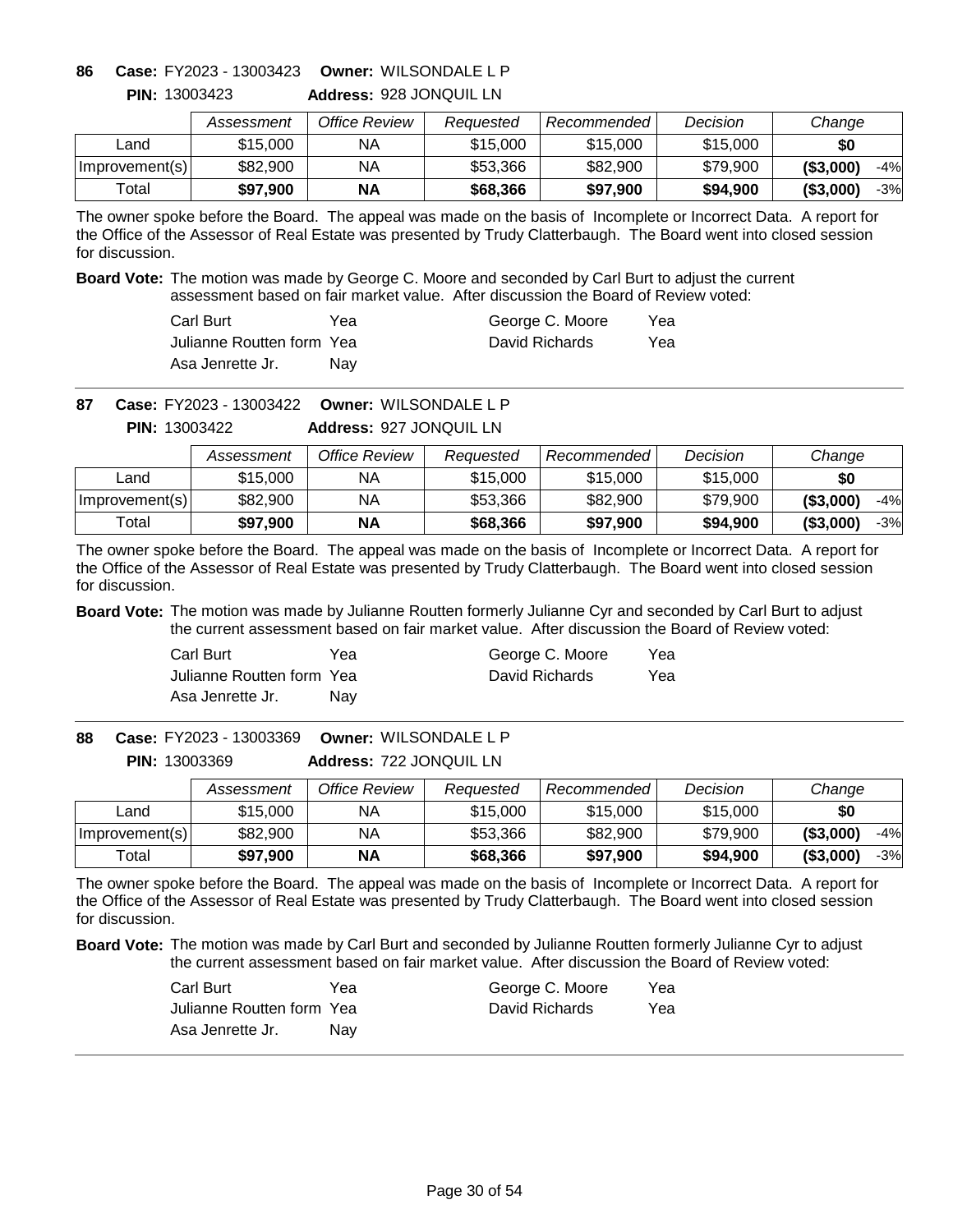**Address:** 925 JONQUIL LN **Owner:** WILSONDALE L P **89 Case:** FY2023 - 13003420

|                | Assessment | Office Review | Reauested | Recommended L | Decision | Change              |
|----------------|------------|---------------|-----------|---------------|----------|---------------------|
| ∟and           | \$15,000   | ΝA            | \$15,000  | \$15,000      | \$15,000 | \$0                 |
| Improvement(s) | \$82,900   | ΝA            | \$53,366  | \$82,900      | \$79,900 | ( \$3,000)<br>$-4%$ |
| Total          | \$97,900   | <b>NA</b>     | \$68,366  | \$97,900      | \$94,900 | ( \$3,000]<br>-3%   |

The owner spoke before the Board. The appeal was made on the basis of Incomplete or Incorrect Data. A report for the Office of the Assessor of Real Estate was presented by Trudy Clatterbaugh. The Board went into closed session for discussion.

**Board Vote:** The motion was made by George C. Moore and seconded by Carl Burt to adjust the current assessment based on fair market value. After discussion the Board of Review voted:

| Carl Burt                  | Yea        | George C. Moore | Yea |
|----------------------------|------------|-----------------|-----|
| Julianne Routten form Yeal |            | David Richards  | Yea |
| Asa Jenrette Jr.           | <b>Nav</b> |                 |     |

**Owner:** WILSONDALE L P **90 Case:** FY2023 - 13003431

> **Address:** 938 JONQUIL LN **PIN:** 13003431

|                | Assessment | Office Review | Reauested | Recommended | Decision | Change              |
|----------------|------------|---------------|-----------|-------------|----------|---------------------|
| Land           | \$15,000   | NА            | \$15,000  | \$15,000    | \$15,000 | \$0                 |
| Improvement(s) | \$82,900   | ΝA            | \$53,366  | \$82,900    | \$79,900 | ( \$3,000)<br>-4%   |
| Total          | \$97,900   | ΝA            | \$68,366  | \$97.900    | \$94,900 | ( \$3,000)<br>$-3%$ |

The owner spoke before the Board. The appeal was made on the basis of Incomplete or Incorrect Data. A report for the Office of the Assessor of Real Estate was presented by Trudy Clatterbaugh. The Board went into closed session for discussion.

**Board Vote:** The motion was made by Carl Burt and seconded by Julianne Routten formerly Julianne Cyr to adjust the current assessment based on fair market value. After discussion the Board of Review voted:

| Carl Burt                 | Yea | George C. Moore | Yea |
|---------------------------|-----|-----------------|-----|
| Julianne Routten form Yea |     | David Richards  | Yea |
| Asa Jenrette Jr.          | Nav |                 |     |

**Address:** 923 JONQUIL LN **Owner:** WILSONDALE L P **91 Case:** FY2023 - 13003418 **PIN:** 13003418

|                | Assessment | Office Review | Reauested | Recommended | Decision  | Change              |
|----------------|------------|---------------|-----------|-------------|-----------|---------------------|
| Land           | \$15,000   | NA            | \$15,000  | \$15,000    | \$15,000  | \$0                 |
| Improvement(s) | \$92,700   | NA            | \$60,178  | \$92,700    | \$89,200  | ( \$3,500)<br>$-4%$ |
| Total          | \$107.700  | <b>NA</b>     | \$75,178  | \$107.700   | \$104.200 | ( \$3,500)<br>-3%   |

The owner spoke before the Board. The appeal was made on the basis of Incomplete or Incorrect Data. A report for the Office of the Assessor of Real Estate was presented by Trudy Clatterbaugh. The Board went into closed session for discussion.

| Carl Burt                 | Yea | George C. Moore | Yea |
|---------------------------|-----|-----------------|-----|
| Julianne Routten form Yea |     | David Richards  | Yea |
| Asa Jenrette Jr.          | Nav |                 |     |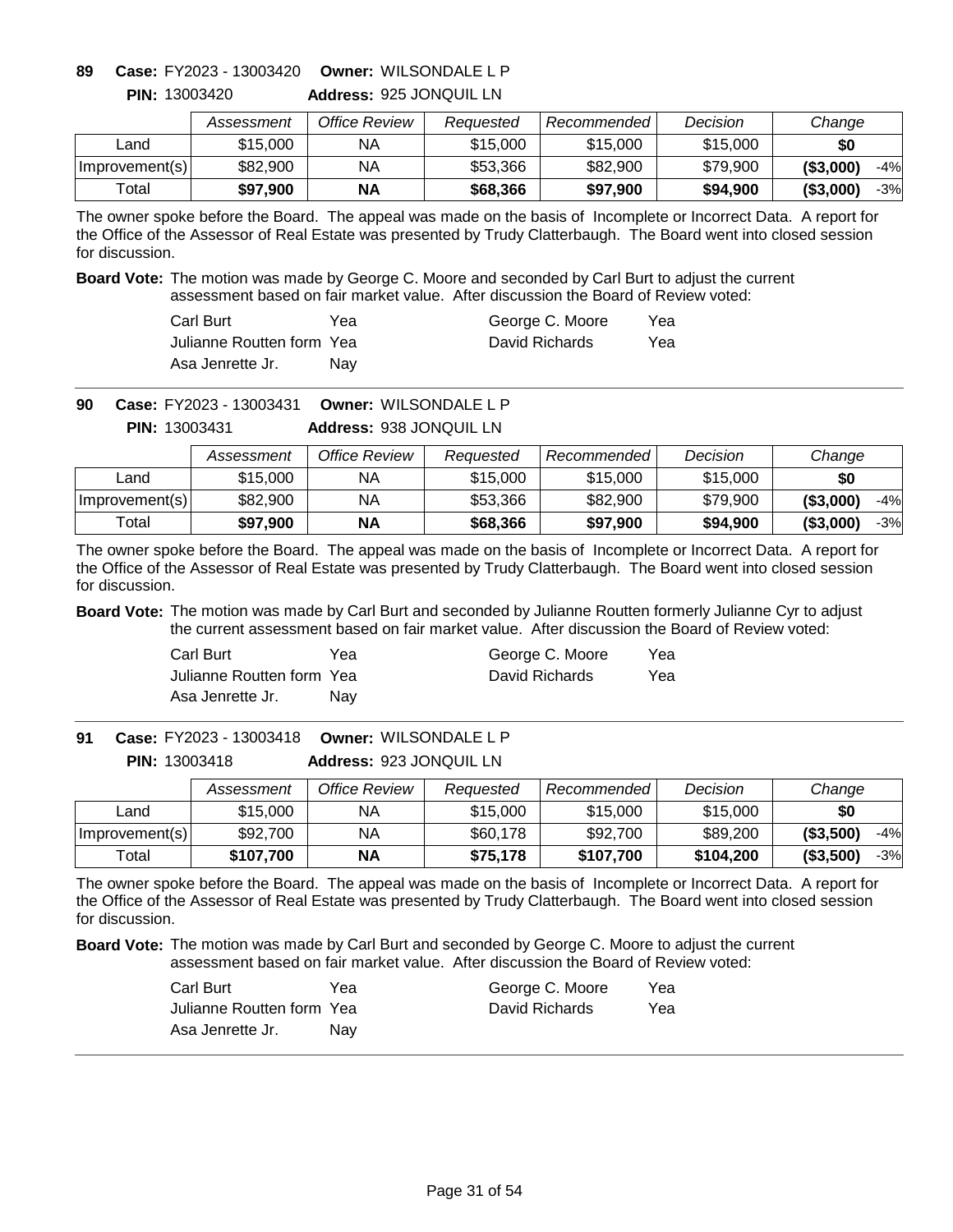**Address:** 922 JONQUIL LN **Owner:** WILSONDALE L P **92 Case:** FY2023 - 13003417

|                | Assessment | Office Review | Reauested | Recommended | Decision | Change              |
|----------------|------------|---------------|-----------|-------------|----------|---------------------|
| _and           | \$15,000   | ΝA            | \$15,000  | \$15,000    | \$15,000 | \$0                 |
| Improvement(s) | \$82,900   | ΝA            | \$53,366  | \$82,900    | \$79,900 | ( \$3,000)<br>$-4%$ |
| Total          | \$97,900   | <b>NA</b>     | \$68,366  | \$97,900    | \$94,900 | $-3%$<br>( \$3,000) |

The owner spoke before the Board. The appeal was made on the basis of Incomplete or Incorrect Data. A report for the Office of the Assessor of Real Estate was presented by Trudy Clatterbaugh. The Board went into closed session for discussion.

**Board Vote:** The motion was made by George C. Moore and seconded by Carl Burt to adjust the current assessment based on fair market value. After discussion the Board of Review voted:

| Carl Burt                  | Yea        | George C. Moore | Yea |
|----------------------------|------------|-----------------|-----|
| Julianne Routten form Yeal |            | David Richards  | Yea |
| Asa Jenrette Jr.           | <b>Nav</b> |                 |     |

**Owner:** WILSONDALE L P **93 Case:** FY2023 - 13003416

**Address:** 921 JONQUIL LN **PIN:** 13003416

|                | Assessment | Office Review | Reauested | Recommended | Decision | Change              |
|----------------|------------|---------------|-----------|-------------|----------|---------------------|
| Land           | \$15,000   | ΝA            | \$15,000  | \$15,000    | \$15,000 | \$0                 |
| Improvement(s) | \$82,900   | NA            | \$53,366  | \$82,900    | \$79.900 | ( \$3,000]<br>$-4%$ |
| Total          | \$97,900   | <b>NA</b>     | \$68,366  | \$97,900    | \$94,900 | ( \$3,000]<br>$-3%$ |

The owner spoke before the Board. The appeal was made on the basis of Incomplete or Incorrect Data. A report for the Office of the Assessor of Real Estate was presented by Trudy Clatterbaugh. The Board went into closed session for discussion.

**Board Vote:** The motion was made by Julianne Routten formerly Julianne Cyr and seconded by George C. Moore to adjust the current assessment based on fair market value. After discussion the Board of Review voted:

| Carl Burt                 | Yea | George C. Moore | Yea |
|---------------------------|-----|-----------------|-----|
| Julianne Routten form Yea |     | David Richards  | Yea |
| Asa Jenrette Jr.          | Nav |                 |     |

**Address:** 918 JONQUIL LN **Owner:** WILSONDALE L P **94 Case:** FY2023 - 13003415 **PIN:** 13003415

|                | Assessment | Office Review | Reauested | Recommended | Decision | Change              |
|----------------|------------|---------------|-----------|-------------|----------|---------------------|
| _and           | \$15,000   | NА            | \$15,000  | \$15,000    | \$15,000 | \$0                 |
| Improvement(s) | \$82,900   | ΝA            | \$53,366  | \$82,900    | \$79.900 | ( \$3,000)<br>$-4%$ |
| $\tau$ otal    | \$97,900   | <b>NA</b>     | \$68,366  | \$97,900    | \$94,900 | ( \$3,000)<br>-3%   |

The owner spoke before the Board. The appeal was made on the basis of Incomplete or Incorrect Data. A report for the Office of the Assessor of Real Estate was presented by Trudy Clatterbaugh. The Board went into closed session for discussion.

| Carl Burt                 | Yea | George C. Moore | Yea |
|---------------------------|-----|-----------------|-----|
| Julianne Routten form Yea |     | David Richards  | Yea |
| Asa Jenrette Jr.          | Nav |                 |     |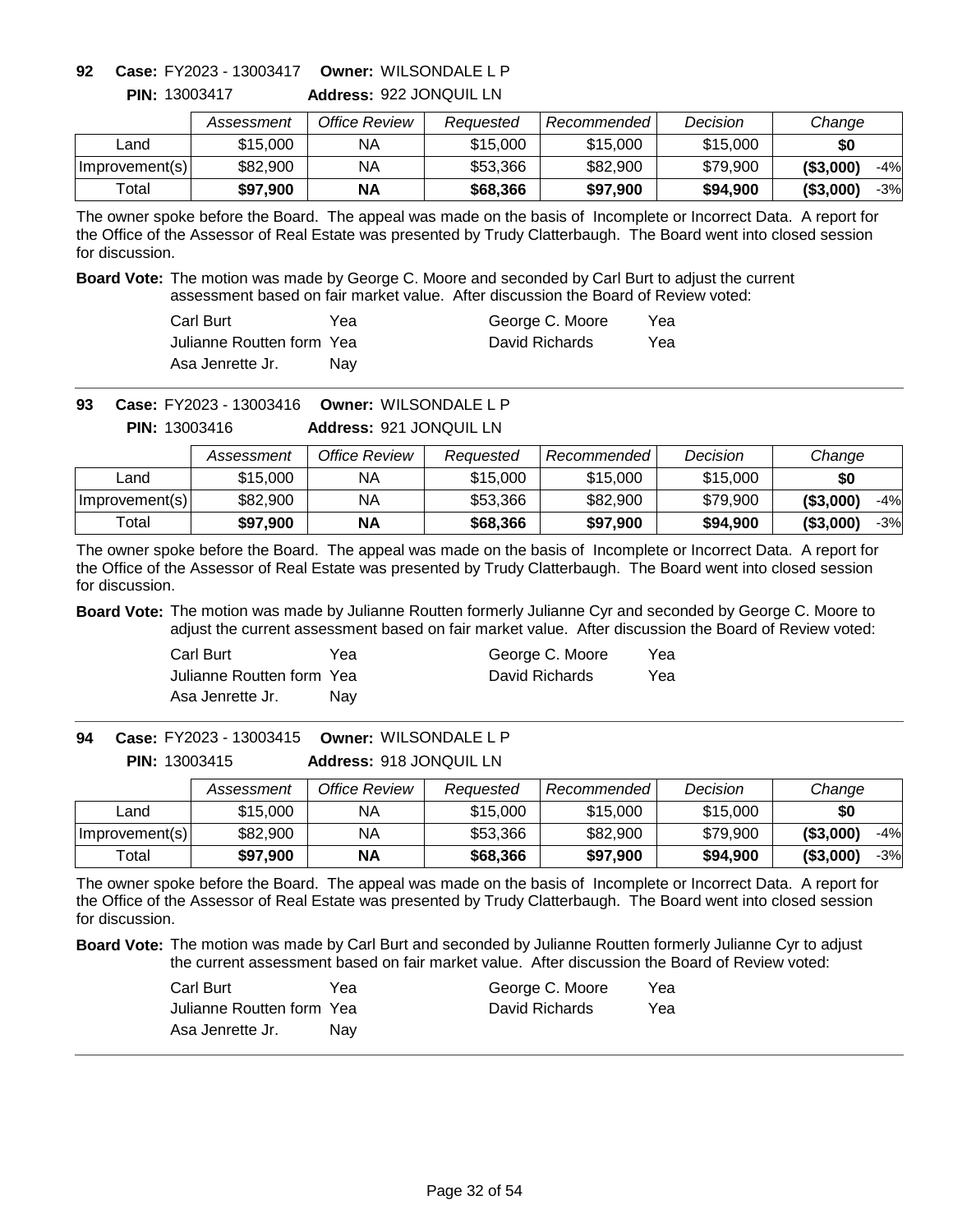**Address:** 917 JONQUIL LN **Owner:** WILSONDALE L P **95 Case:** FY2023 - 13003414

|                | Assessment | Office Review | Reauested | Recommended | Decision | Change              |
|----------------|------------|---------------|-----------|-------------|----------|---------------------|
| ∟and           | \$15,000   | NA            | \$15,000  | \$15,000    | \$15,000 | \$0                 |
| Improvement(s) | \$82,900   | ΝA            | \$53,366  | \$82,900    | \$79,900 | $-4%$<br>(S3,000)   |
| Total          | \$97,900   | ΝA            | \$68,366  | \$97,900    | \$94,900 | ( \$3,000]<br>$-3%$ |

The owner spoke before the Board. The appeal was made on the basis of Incomplete or Incorrect Data. A report for the Office of the Assessor of Real Estate was presented by Trudy Clatterbaugh. The Board went into closed session for discussion.

**Board Vote:** The motion was made by George C. Moore and seconded by Carl Burt to adjust the current assessment based on fair market value. After discussion the Board of Review voted:

| Carl Burt                  | Yea        | George C. Moore | Yea |
|----------------------------|------------|-----------------|-----|
| Julianne Routten form Yeal |            | David Richards  | Yea |
| Asa Jenrette Jr.           | <b>Nav</b> |                 |     |

**Owner:** WILSONDALE L P **96 Case:** FY2023 - 13003413

**Address:** 916 JONQUIL LN **PIN:** 13003413

|                | Assessment | Office Review | Reauested | Recommended | Decision | Change              |
|----------------|------------|---------------|-----------|-------------|----------|---------------------|
| Land           | \$15,000   | NA.           | \$15,000  | \$15,000    | \$15,000 | \$0                 |
| Improvement(s) | \$82,900   | NΑ            | \$53,366  | \$82,900    | \$79,900 | ( \$3,000]<br>$-4%$ |
| Total          | \$97.900   | <b>NA</b>     | \$68,366  | \$97,900    | \$94,900 | (\$3,000"<br>$-3%$  |

The owner spoke before the Board. The appeal was made on the basis of Incomplete or Incorrect Data. A report for the Office of the Assessor of Real Estate was presented by Trudy Clatterbaugh. The Board went into closed session for discussion.

**Board Vote:** The motion was made by Julianne Routten formerly Julianne Cyr and seconded by Carl Burt to adjust the current assessment based on fair market value. After discussion the Board of Review voted:

| Carl Burt                 | Yea | George C. Moore | Yea |
|---------------------------|-----|-----------------|-----|
| Julianne Routten form Yea |     | David Richards  | Yea |
| Asa Jenrette Jr.          | Nav |                 |     |

**Address:** 915 JONQUIL LN **Owner:** WILSONDALE L P **97 Case:** FY2023 - 13003412 **PIN:** 13003412

|                | Assessment | Office Review | Reauested | Recommended | Decision | Change              |
|----------------|------------|---------------|-----------|-------------|----------|---------------------|
| _and           | \$15,000   | NА            | \$15,000  | \$15,000    | \$15,000 | \$0                 |
| Improvement(s) | \$82,900   | ΝA            | \$53,366  | \$82,900    | \$79.900 | ( \$3,000)<br>$-4%$ |
| $\tau$ otal    | \$97,900   | <b>NA</b>     | \$68,366  | \$97,900    | \$94,900 | ( \$3,000)<br>-3%   |

The owner spoke before the Board. The appeal was made on the basis of Incomplete or Incorrect Data. A report for the Office of the Assessor of Real Estate was presented by Trudy Clatterbaugh. The Board went into closed session for discussion.

| Carl Burt                 | Yea | George C. Moore | Yea |
|---------------------------|-----|-----------------|-----|
| Julianne Routten form Yea |     | David Richards  | Yea |
| Asa Jenrette Jr.          | Nav |                 |     |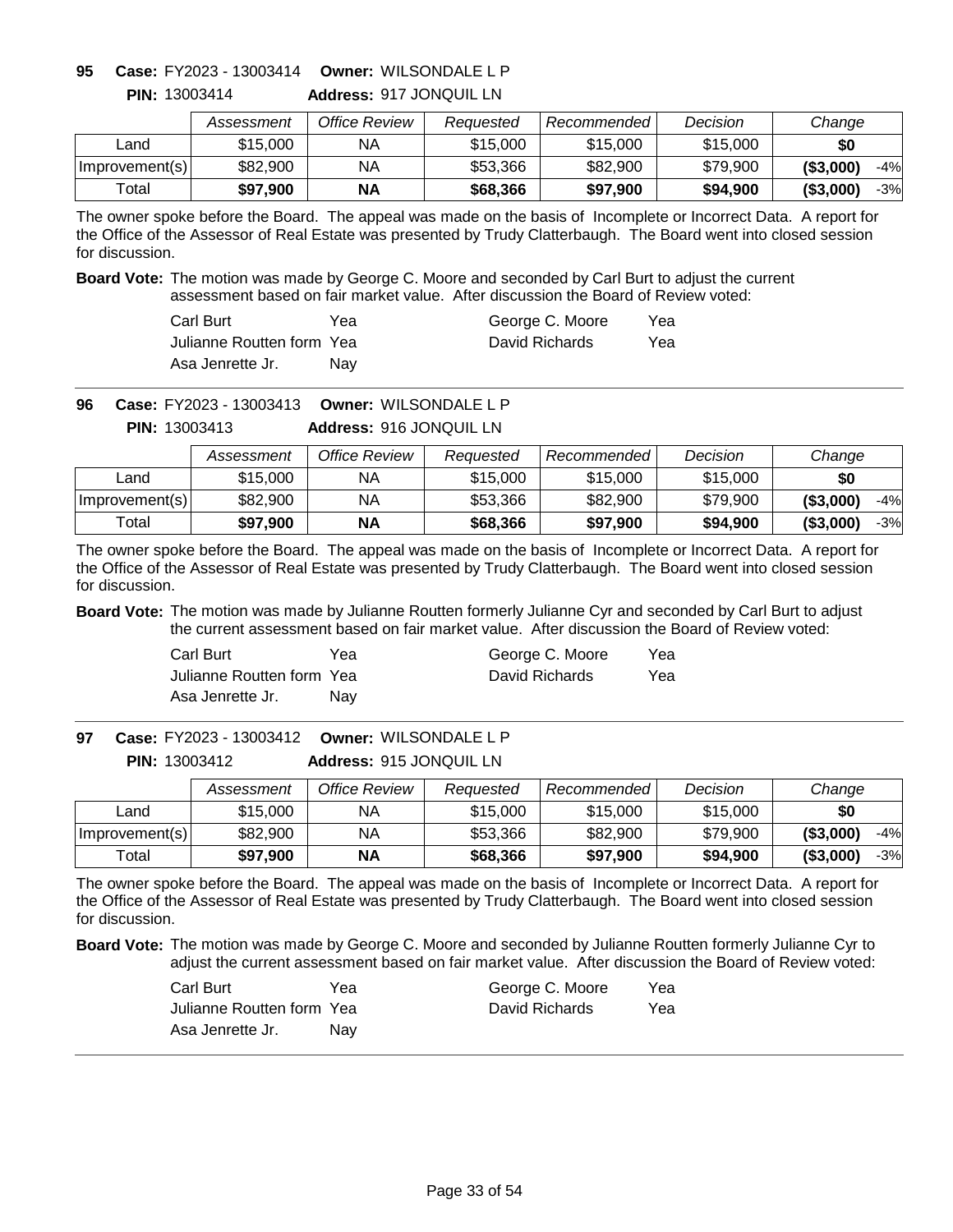**Address:** 926 JONQUIL LN **Owner:** WILSONDALE L P **98 Case:** FY2023 - 13003421

|                | Assessment | Office Review | Reauested | Recommended | Decision | Change              |
|----------------|------------|---------------|-----------|-------------|----------|---------------------|
| _and           | \$15,000   | ΝA            | \$15,000  | \$15,000    | \$15,000 | \$0                 |
| Improvement(s) | \$82,900   | ΝA            | \$53,366  | \$82,900    | \$79,900 | ( \$3,000)<br>$-4%$ |
| Total          | \$97,900   | <b>NA</b>     | \$68,366  | \$97,900    | \$94,900 | $-3%$<br>( \$3,000) |

The owner spoke before the Board. The appeal was made on the basis of Incomplete or Incorrect Data. A report for the Office of the Assessor of Real Estate was presented by Trudy Clatterbaugh. The Board went into closed session for discussion.

**Board Vote:** The motion was made by Julianne Routten formerly Julianne Cyr and seconded by Carl Burt to adjust the current assessment based on fair market value. After discussion the Board of Review voted:

| Carl Burt                  | Yea | George C. Moore | Yea |
|----------------------------|-----|-----------------|-----|
| Julianne Routten form Yeal |     | David Richards  | Yea |
| Asa Jenrette Jr.           | Nav |                 |     |

**Owner:** WILSONDALE L P **99 Case:** FY2023 - 13003439

**Address:** 1022 JONQUIL LN **PIN:** 13003439

|                | Assessment | Office Review | Reauested | Recommended | Decision | Change              |
|----------------|------------|---------------|-----------|-------------|----------|---------------------|
| Land           | \$15,000   | ΝA            | \$15,000  | \$15,000    | \$15,000 | \$0                 |
| Improvement(s) | \$82,900   | NA            | \$53,366  | \$82,900    | \$79.900 | ( \$3,000]<br>$-4%$ |
| Total          | \$97,900   | <b>NA</b>     | \$68,366  | \$97,900    | \$94,900 | ( \$3,000]<br>$-3%$ |

The owner spoke before the Board. The appeal was made on the basis of Incomplete or Incorrect Data. A report for the Office of the Assessor of Real Estate was presented by Trudy Clatterbaugh. The Board went into closed session for discussion.

**Board Vote:** The motion was made by George C. Moore and seconded by Carl Burt to adjust the current assessment based on fair market value. After discussion the Board of Review voted:

| Carl Burt                 | Yea | George C. Moore | Yea |
|---------------------------|-----|-----------------|-----|
| Julianne Routten form Yea |     | David Richards  | Yea |
| Asa Jenrette Jr.          | Nav |                 |     |

**Address:** 1035 JONQUIL LN **Owner:** WILSONDALE L P **100 Case:** FY2023 - 13003448 **PIN:** 13003448

|                  | Assessment | Office Review | Reauested | Recommended | Decision | Change              |
|------------------|------------|---------------|-----------|-------------|----------|---------------------|
| Land             | \$15,000   | ΝA            | \$15,000  | \$15,000    | \$15,000 | \$0                 |
| Improvement(s)   | \$82,900   | ΝA            | \$53,366  | \$82,900    | \$79,900 | (\$3,000)<br>$-4%$  |
| $\mathsf{Total}$ | \$97,900   | ΝA            | \$68,366  | \$97,900    | \$94,900 | ( \$3,000]<br>$-3%$ |

The owner spoke before the Board. The appeal was made on the basis of Incomplete or Incorrect Data. A report for the Office of the Assessor of Real Estate was presented by Trudy Clatterbaugh. The Board went into closed session for discussion.

| Carl Burt                 | Yea | George C. Moore | Yea |
|---------------------------|-----|-----------------|-----|
| Julianne Routten form Yea |     | David Richards  | Yea |
| Asa Jenrette Jr.          | Nav |                 |     |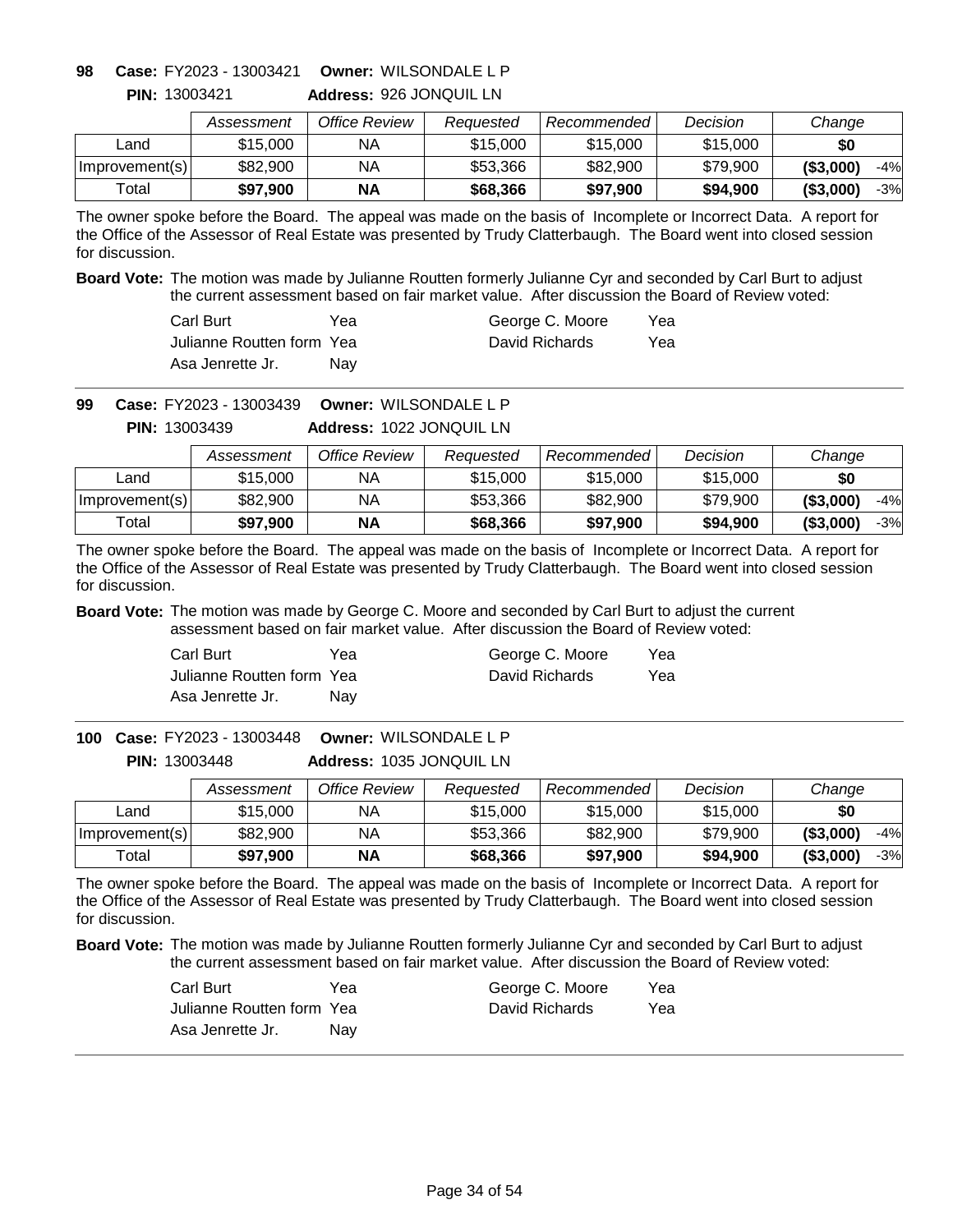# **Owner:** WILSONDALE L P **101 Case:** FY2023 - 13003447

|                | Assessment | Office Review | Reauested | Recommended | Decision  | Change              |
|----------------|------------|---------------|-----------|-------------|-----------|---------------------|
| ∟and           | \$15,000   | NA            | \$15,000  | \$15,000    | \$15,000  | \$0                 |
| Improvement(s) | \$92,700   | NА            | \$60,178  | \$92,700    | \$89,200  | ( \$3,500)<br>$-4%$ |
| Total          | \$107,700  | <b>NA</b>     | \$75.178  | \$107.700   | \$104,200 | (\$3,500)<br>-3%    |

**Address:** 1034 JONQUIL LN **PIN:** 13003447

The owner spoke before the Board. The appeal was made on the basis of Incomplete or Incorrect Data. A report for the Office of the Assessor of Real Estate was presented by Trudy Clatterbaugh. The Board went into closed session for discussion.

**Board Vote:** The motion was made by Carl Burt and seconded by Julianne Routten formerly Julianne Cyr to adjust the current assessment based on fair market value. After discussion the Board of Review voted:

| Carl Burt                  | Yea | George C. Moore | Yea |
|----------------------------|-----|-----------------|-----|
| Julianne Routten form Yeal |     | David Richards  | Yea |
| Asa Jenrette Jr.           | Nav |                 |     |

**Owner:** WILSONDALE L P **102 Case:** FY2023 - 13003446

**Address:** 1033 JONQUIL LN **PIN:** 13003446

|                | Assessment | Office Review | Reauested | Recommended | Decision  | Change              |
|----------------|------------|---------------|-----------|-------------|-----------|---------------------|
| Land           | \$15,000   | ΝA            | \$15,000  | \$15,000    | \$15,000  | \$0                 |
| Improvement(s) | \$92,700   | ΝA            | \$60,178  | \$92,700    | \$89,200  | ( \$3,500)<br>$-4%$ |
| Total          | \$107.700  | ΝA            | \$75.178  | \$107,700   | \$104,200 | ( \$3,500)<br>$-3%$ |

The owner spoke before the Board. The appeal was made on the basis of Incomplete or Incorrect Data. A report for the Office of the Assessor of Real Estate was presented by Trudy Clatterbaugh. The Board went into closed session for discussion.

**Board Vote:** The motion was made by George C. Moore and seconded by Carl Burt to adjust the current assessment based on fair market value. After discussion the Board of Review voted:

| Carl Burt                 | Yea | George C. Moore | Yea |
|---------------------------|-----|-----------------|-----|
| Julianne Routten form Yea |     | David Richards  | Yea |
| Asa Jenrette Jr.          | Nav |                 |     |

**Address:** 1032 JONQUIL LN **Owner:** WILSONDALE L P **103 Case:** FY2023 - 13003445 **PIN:** 13003445

|                | Assessment | Office Review | Reauested | Recommended | Decision | Change              |
|----------------|------------|---------------|-----------|-------------|----------|---------------------|
| _and           | \$15,000   | ΝA            | \$15,000  | \$15,000    | \$15,000 | \$0                 |
| Improvement(s) | \$82,900   | ΝA            | \$53,366  | \$82,900    | \$79.900 | ( \$3,000)<br>$-4%$ |
| Total          | \$97,900   | <b>NA</b>     | \$68,366  | \$97,900    | \$94,900 | ( \$3,000)<br>-3%   |

The owner spoke before the Board. The appeal was made on the basis of Incomplete or Incorrect Data. A report for the Office of the Assessor of Real Estate was presented by Trudy Clatterbaugh. The Board went into closed session for discussion.

| Carl Burt                 | Yea | George C. Moore | Yea |
|---------------------------|-----|-----------------|-----|
| Julianne Routten form Yea |     | David Richards  | Yea |
| Asa Jenrette Jr.          | Nav |                 |     |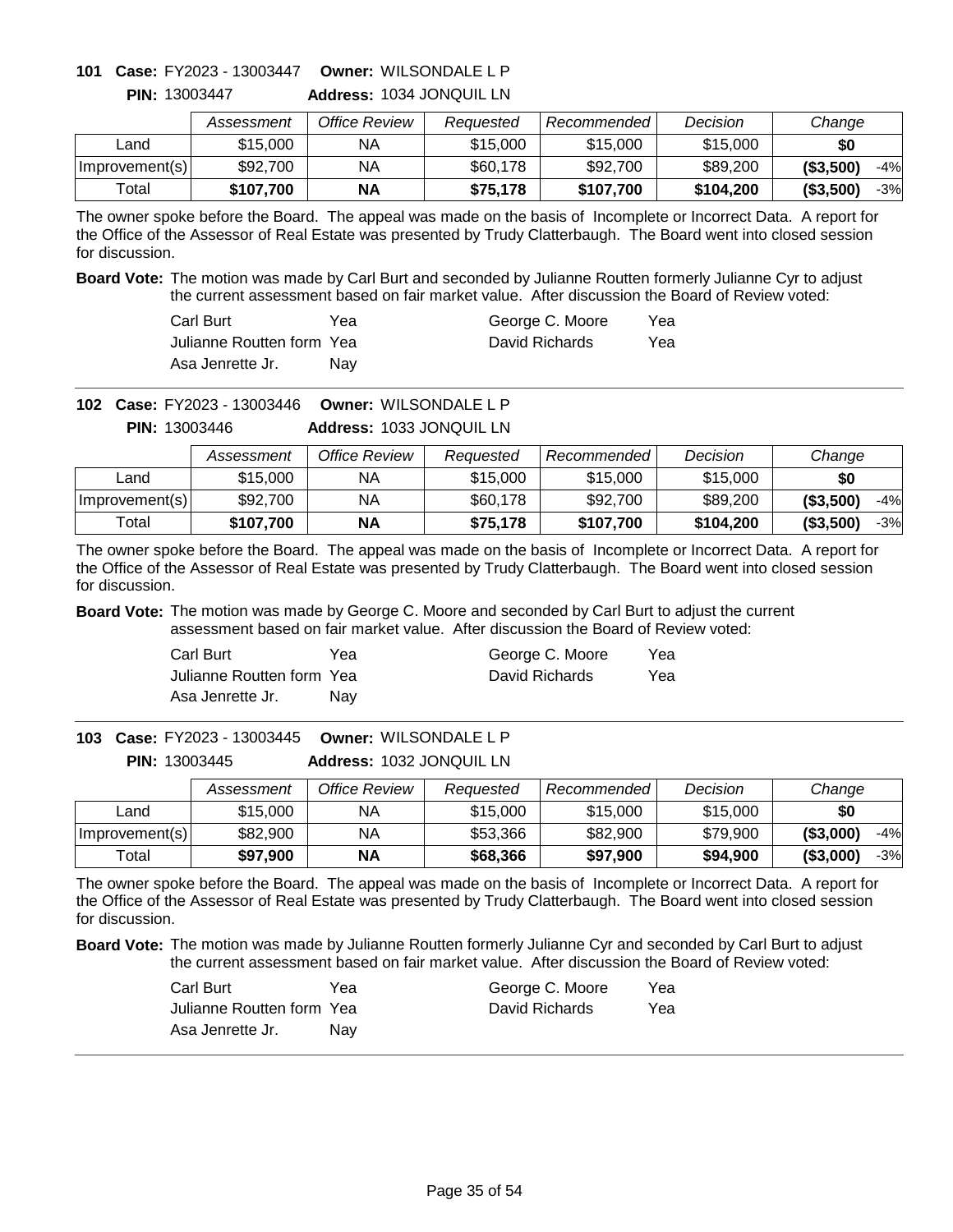### **Owner:** WILSONDALE L P **104 Case:** FY2023 - 13003444 **PIN:** 13003444

| <b>PIN: 13003444</b> |  |  | Address: 1031 JONQUIL LN |  |
|----------------------|--|--|--------------------------|--|
|                      |  |  |                          |  |

|                | Assessment | Office Review | Reauested | Recommended | Decision | Change              |
|----------------|------------|---------------|-----------|-------------|----------|---------------------|
| Land           | \$15,000   | NA            | \$15,000  | \$15,000    | \$15,000 | \$0                 |
| Improvement(s) | \$82,900   | NA            | \$53,366  | \$82.900    | \$79,900 | ( \$3,000)<br>$-4%$ |
| Total          | \$97,900   | NΑ            | \$68,366  | \$97,900    | \$94,900 | ( \$3,000)<br>-3%   |

The owner spoke before the Board. The appeal was made on the basis of Incomplete or Incorrect Data. A report for the Office of the Assessor of Real Estate was presented by Trudy Clatterbaugh. The Board went into closed session for discussion.

**Board Vote:** The motion was made by Carl Burt and seconded by Julianne Routten formerly Julianne Cyr to adjust the current assessment based on fair market value. After discussion the Board of Review voted:

| Carl Burt                  | Үеа | George C. Moore | Yea |
|----------------------------|-----|-----------------|-----|
| Julianne Routten form Yeal |     | David Richards  | Yea |
| Asa Jenrette Jr.           | Nav |                 |     |

**Owner:** WILSONDALE L P **105 Case:** FY2023 - 13003443

**Address:** 1026 JONQUIL LN **PIN:** 13003443

|                | Assessment | Office Review | Reauested | Recommended | Decision | Change              |
|----------------|------------|---------------|-----------|-------------|----------|---------------------|
| Land           | \$15,000   | NA            | \$15,000  | \$15,000    | \$15,000 | \$0                 |
| Improvement(s) | \$82,900   | ΝA            | \$53,366  | \$82,900    | \$79,900 | ( \$3,000)<br>$-4%$ |
| Total          | \$97,900   | ΝA            | \$68,366  | \$97,900    | \$94,900 | ( \$3,000)<br>$-3%$ |

The owner spoke before the Board. The appeal was made on the basis of Incomplete or Incorrect Data. A report for the Office of the Assessor of Real Estate was presented by Trudy Clatterbaugh. The Board went into closed session for discussion.

**Board Vote:** The motion was made by George C. Moore and seconded by Carl Burt to adjust the current assessment based on fair market value. After discussion the Board of Review voted:

| Carl Burt                 | Yea | George C. Moore | Yea |
|---------------------------|-----|-----------------|-----|
| Julianne Routten form Yea |     | David Richards  | Yea |
| Asa Jenrette Jr.          | Nav |                 |     |

**Address:** 1025 JONQUIL LN **Owner:** WILSONDALE L P **106 Case:** FY2023 - 13003442 **PIN:** 13003442

|                | Assessment | Office Review | Reauested | Recommended | Decision | Change              |
|----------------|------------|---------------|-----------|-------------|----------|---------------------|
| _and           | \$15,000   | NA            | \$15,000  | \$15,000    | \$15,000 | \$0                 |
| Improvement(s) | \$82,900   | NА            | \$53,366  | \$82,900    | \$79,900 | ( \$3,000)<br>$-4%$ |
| Total          | \$97,900   | <b>NA</b>     | \$68,366  | \$97,900    | \$94,900 | ( \$3,000)<br>-3%   |

The owner spoke before the Board. The appeal was made on the basis of Incomplete or Incorrect Data. A report for the Office of the Assessor of Real Estate was presented by Trudy Clatterbaugh. The Board went into closed session for discussion.

| Carl Burt                 | Yea | George C. Moore | Yea |
|---------------------------|-----|-----------------|-----|
| Julianne Routten form Yea |     | David Richards  | Yea |
| Asa Jenrette Jr.          | Nav |                 |     |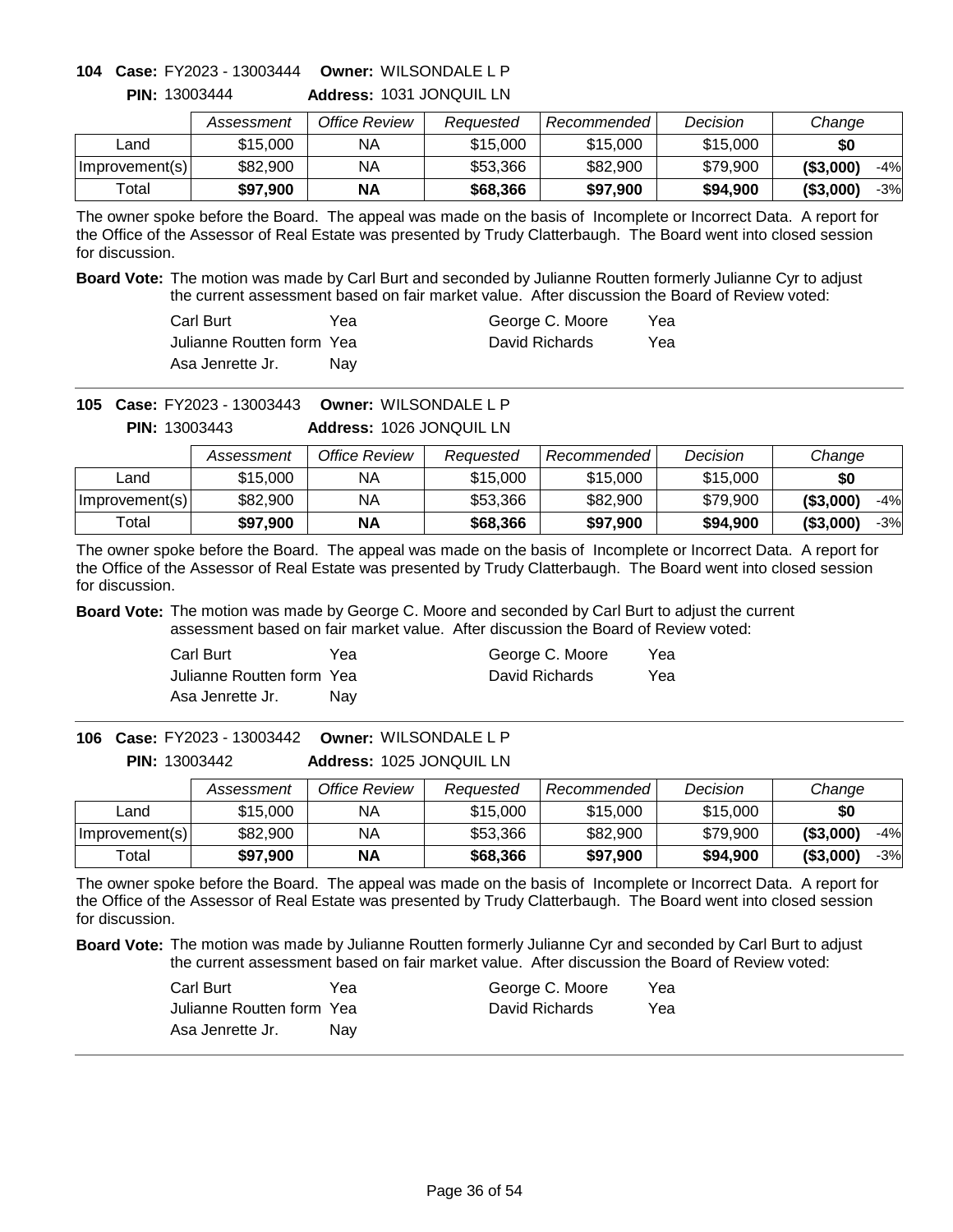# **Owner:** WILSONDALE L P **107 Case:** FY2023 - 13003429

**PIN:** 13003429

| _  _   _                |
|-------------------------|
| Address: 936 JONQUIL LN |

|                | Assessment | Office Review | Reauested | Recommended | Decision | Change              |
|----------------|------------|---------------|-----------|-------------|----------|---------------------|
| ∟and           | \$15,000   | ΝA            | \$15,000  | \$15,000    | \$15,000 | \$0                 |
| Improvement(s) | \$82,900   | NA            | \$53,366  | \$82,900    | \$79,900 | ( \$3,000)<br>$-4%$ |
| Total          | \$97.900   | <b>NA</b>     | \$68,366  | \$97,900    | \$94,900 | ( \$3,000)<br>$-3%$ |

The owner spoke before the Board. The appeal was made on the basis of Incomplete or Incorrect Data. A report for the Office of the Assessor of Real Estate was presented by Trudy Clatterbaugh. The Board went into closed session for discussion.

**Board Vote:** The motion was made by Carl Burt and seconded by Julianne Routten formerly Julianne Cyr to adjust the current assessment based on fair market value. After discussion the Board of Review voted:

| Carl Burt                  | Yea | George C. Moore | Yea |
|----------------------------|-----|-----------------|-----|
| Julianne Routten form Yeal |     | David Richards  | Yea |
| Asa Jenrette Jr.           | Nav |                 |     |

**Owner:** WILSONDALE L P **108 Case:** FY2023 - 13003440

**Address:** 1023 JONQUIL LN **PIN:** 13003440

|                | Assessment | Office Review | Reauested | Recommended | Decision  | Change              |
|----------------|------------|---------------|-----------|-------------|-----------|---------------------|
| Land           | \$15,000   | ΝA            | \$15,000  | \$15,000    | \$15,000  | \$0                 |
| Improvement(s) | \$92,700   | ΝA            | \$60,178  | \$92,700    | \$89,200  | ( \$3,500)<br>$-4%$ |
| Total          | \$107.700  | ΝA            | \$75.178  | \$107,700   | \$104,200 | ( \$3,500)<br>$-3%$ |

The owner spoke before the Board. The appeal was made on the basis of Incomplete or Incorrect Data. A report for the Office of the Assessor of Real Estate was presented by Trudy Clatterbaugh. The Board went into closed session for discussion.

**Board Vote:** The motion was made by George C. Moore and seconded by Carl Burt to adjust the current assessment based on fair market value. After discussion the Board of Review voted:

| Carl Burt                 | Yea | George C. Moore | Yea |
|---------------------------|-----|-----------------|-----|
| Julianne Routten form Yea |     | David Richards  | Yea |
| Asa Jenrette Jr.          | Nav |                 |     |

**Address:** 937 JONQUIL LN **Owner:** WILSONDALE L P **109 Case:** FY2023 - 13003430 **PIN:** 13003430

|                | Assessment | Office Review | Reauested | Recommended | Decision | Change              |
|----------------|------------|---------------|-----------|-------------|----------|---------------------|
| ∟and           | \$15,000   | NА            | \$15,000  | \$15,000    | \$15,000 | \$0                 |
| Improvement(s) | \$82,900   | NA            | \$53,366  | \$82,900    | \$79,900 | ( \$3,000]<br>$-4%$ |
| Total          | \$97,900   | <b>NA</b>     | \$68,366  | \$97,900    | \$94,900 | ( \$3,000]<br>$-3%$ |

The owner spoke before the Board. The appeal was made on the basis of Incomplete or Incorrect Data. A report for the Office of the Assessor of Real Estate was presented by Trudy Clatterbaugh. The Board went into closed session for discussion.

| Carl Burt                 | Yea | George C. Moore | Yea |
|---------------------------|-----|-----------------|-----|
| Julianne Routten form Yea |     | David Richards  | Yea |
| Asa Jenrette Jr.          | Nav |                 |     |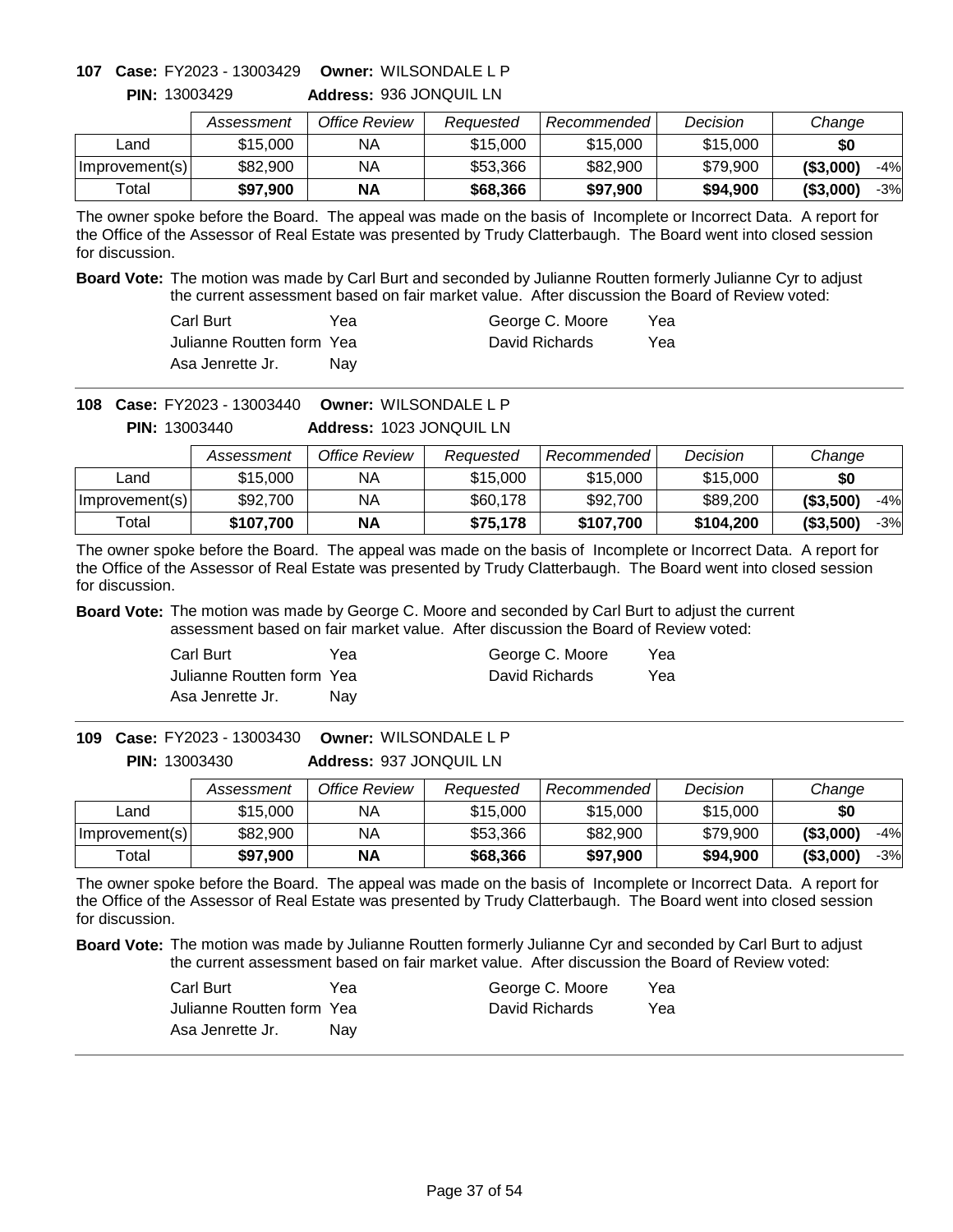# **Owner:** WILSONDALE L P **110 Case:** FY2023 - 13003438

|                | Assessment | Office Review | Reauested | Recommended | Decision | Change              |
|----------------|------------|---------------|-----------|-------------|----------|---------------------|
| Land           | \$15,000   | ΝA            | \$15,000  | \$15,000    | \$15,000 | \$0                 |
| Improvement(s) | \$82,900   | ΝA            | \$53,366  | \$82,900    | \$79,900 | ( \$3,000]<br>$-4%$ |
| Total          | \$97,900   | <b>NA</b>     | \$68,366  | \$97,900    | \$94,900 | $-3%$<br>( \$3,000] |

**Address:** 1021 JONQUIL LN **PIN:** 13003438

The owner spoke before the Board. The appeal was made on the basis of Incomplete or Incorrect Data. A report for the Office of the Assessor of Real Estate was presented by Trudy Clatterbaugh. The Board went into closed session for discussion.

**Board Vote:** The motion was made by George C. Moore and seconded by Carl Burt to adjust the current assessment based on fair market value. After discussion the Board of Review voted:

| Carl Burt                  | Yea        | George C. Moore | Yea |
|----------------------------|------------|-----------------|-----|
| Julianne Routten form Yeal |            | David Richards  | Yea |
| Asa Jenrette Jr.           | <b>Nav</b> |                 |     |

**Owner:** WILSONDALE L P **111 Case:** FY2023 - 13003437

**Address:** 1016 JONQUIL LN **PIN:** 13003437

|                | Assessment | Office Review | Reauested | Recommended | Decision | Change              |
|----------------|------------|---------------|-----------|-------------|----------|---------------------|
| Land           | \$15,000   | NA.           | \$15,000  | \$15,000    | \$15,000 | \$0                 |
| Improvement(s) | \$82,900   | NΑ            | \$53,366  | \$82,900    | \$79,900 | ( \$3,000]<br>$-4%$ |
| Total          | \$97.900   | <b>NA</b>     | \$68,366  | \$97,900    | \$94,900 | (\$3,000"<br>$-3%$  |

The owner spoke before the Board. The appeal was made on the basis of Incomplete or Incorrect Data. A report for the Office of the Assessor of Real Estate was presented by Trudy Clatterbaugh. The Board went into closed session for discussion.

**Board Vote:** The motion was made by Carl Burt and seconded by Julianne Routten formerly Julianne Cyr to adjust the current assessment based on fair market value. After discussion the Board of Review voted:

| Carl Burt                 | Yea | George C. Moore | Yea |
|---------------------------|-----|-----------------|-----|
| Julianne Routten form Yea |     | David Richards  | Yea |
| Asa Jenrette Jr.          | Nav |                 |     |

**Address:** 1015 JONQUIL LN **Owner:** WILSONDALE L P **112 Case:** FY2023 - 13003436 **PIN:** 13003436

|                | Assessment | Office Review | Reauested | Recommended | Decision | Change              |
|----------------|------------|---------------|-----------|-------------|----------|---------------------|
| Land           | \$15,000   | NA            | \$15,000  | \$15,000    | \$15,000 | \$0                 |
| Improvement(s) | \$82,900   | NA            | \$53,366  | \$82,900    | \$79,900 | ( \$3,000)<br>$-4%$ |
| Total          | \$97,900   | ΝA            | \$68,366  | \$97,900    | \$94,900 | ( \$3,000)<br>-3%   |

The owner spoke before the Board. The appeal was made on the basis of Incomplete or Incorrect Data. A report for the Office of the Assessor of Real Estate was presented by Trudy Clatterbaugh. The Board went into closed session for discussion.

| Carl Burt                 | Yea | George C. Moore | Yea |
|---------------------------|-----|-----------------|-----|
| Julianne Routten form Yea |     | David Richards  | Yea |
| Asa Jenrette Jr.          | Nav |                 |     |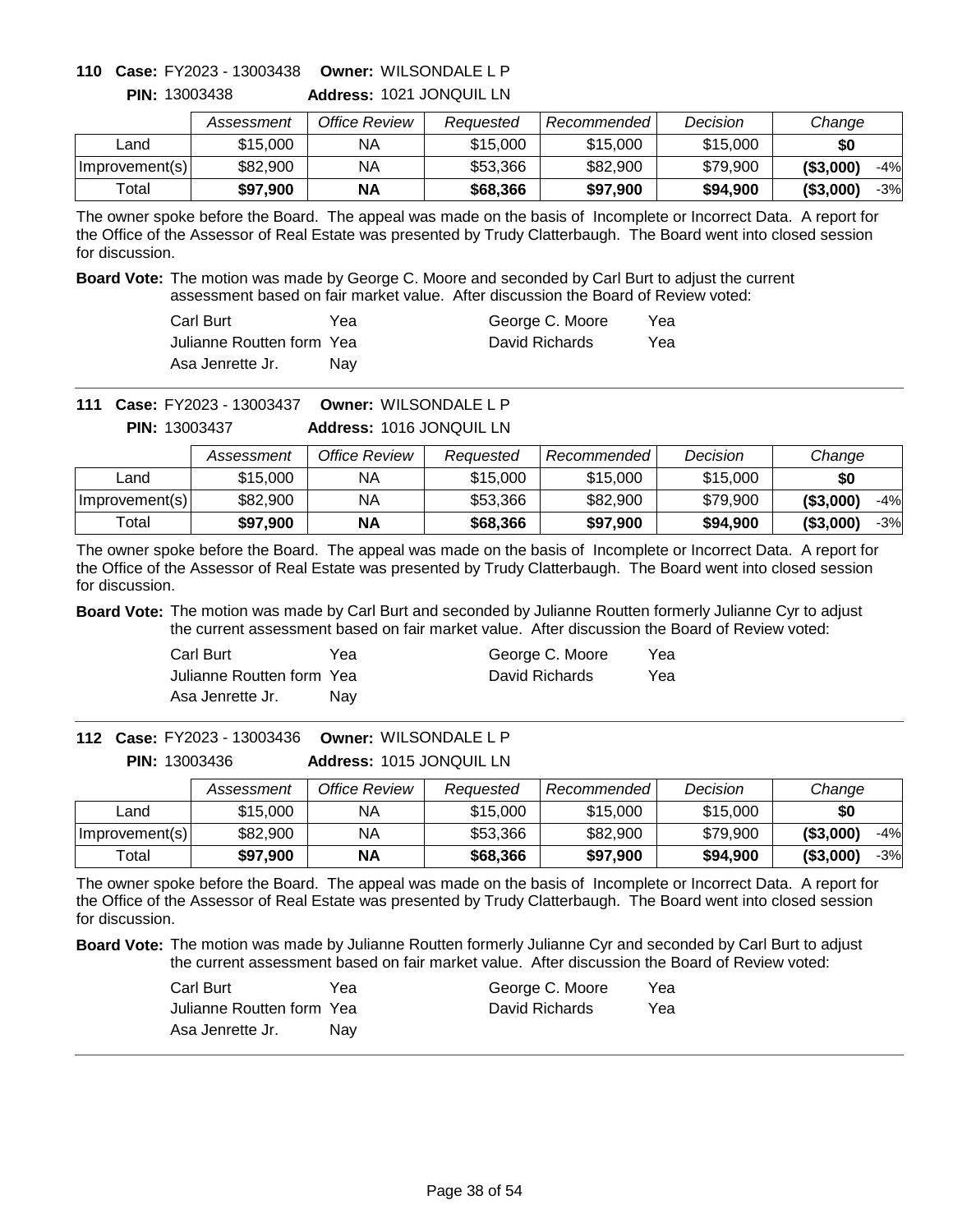# **Owner:** WILSONDALE L P **113 Case:** FY2023 - 13003435

|                | Assessment | Office Review | Requested | Recommended | Decision  | Change    |
|----------------|------------|---------------|-----------|-------------|-----------|-----------|
| Land           | \$15,000   | ΝA            | \$15,000  | \$15,000    | \$15,000  | \$0       |
| Improvement(s) | \$92,700   | ΝA            | \$60,178  | \$92,700    | \$89,200  | (\$3,500) |
| Total          | \$107,700  | ΝA            | \$75,178  | \$107,700   | \$104,200 | (\$3,500) |

-4% -3%

**Address:** 1014 JONQUIL LN **PIN:** 13003435

The owner spoke before the Board. The appeal was made on the basis of Incomplete or Incorrect Data. A report for the Office of the Assessor of Real Estate was presented by Trudy Clatterbaugh. The Board went into closed session for discussion.

**Board Vote:** The motion was made by George C. Moore and seconded by Carl Burt to adjust the current assessment based on fair market value. After discussion the Board of Review voted:

| Carl Burt                  | Үеа | George C. Moore | Yea |
|----------------------------|-----|-----------------|-----|
| Julianne Routten form Yeal |     | David Richards  | Yea |
| Asa Jenrette Jr.           | Nav |                 |     |

**Owner:** WILSONDALE L P **114 Case:** FY2023 - 13003434

**Address:** 1013 JONQUIL LN **PIN:** 13003434

|                | Assessment | Office Review | Reauested | Recommended | Decision  | Change              |
|----------------|------------|---------------|-----------|-------------|-----------|---------------------|
| Land           | \$15,000   | ΝA            | \$15,000  | \$15,000    | \$15,000  | \$0                 |
| Improvement(s) | \$92,700   | NA            | \$60,178  | \$92,700    | \$89,200  | ( \$3,500)<br>$-4%$ |
| Total          | \$107.700  | <b>NA</b>     | \$75.178  | \$107,700   | \$104,200 | (\$3,500)<br>$-3%$  |

The owner spoke before the Board. The appeal was made on the basis of Incomplete or Incorrect Data. A report for the Office of the Assessor of Real Estate was presented by Trudy Clatterbaugh. The Board went into closed session for discussion.

**Board Vote:** The motion was made by Carl Burt and seconded by George C. Moore to adjust the current assessment based on fair market value. After discussion the Board of Review voted:

| Carl Burt                 | Yea | George C. Moore | Yea |
|---------------------------|-----|-----------------|-----|
| Julianne Routten form Yea |     | David Richards  | Yea |
| Asa Jenrette Jr.          | Nav |                 |     |

**Address:** 1012 JONQUIL LN **Owner:** WILSONDALE L P **115 Case:** FY2023 - 13003433 **PIN:** 13003433

|                | Assessment | Office Review | Reauested | Recommended | Decision | Change              |
|----------------|------------|---------------|-----------|-------------|----------|---------------------|
| Land           | \$15,000   | NА            | \$15,000  | \$15,000    | \$15,000 | \$0                 |
| Improvement(s) | \$82,900   | NА            | \$53,366  | \$82,900    | \$79.900 | ( \$3,000)<br>$-4%$ |
| Total          | \$97.900   | <b>NA</b>     | \$68,366  | \$97,900    | \$94,900 | ( \$3,000)<br>$-3%$ |

The owner spoke before the Board. The appeal was made on the basis of Incomplete or Incorrect Data. A report for the Office of the Assessor of Real Estate was presented by Trudy Clatterbaugh. The Board went into closed session for discussion.

| Carl Burt                 | Yea | George C. Moore | Yea |
|---------------------------|-----|-----------------|-----|
| Julianne Routten form Yea |     | David Richards  | Yea |
| Asa Jenrette Jr.          | Nav |                 |     |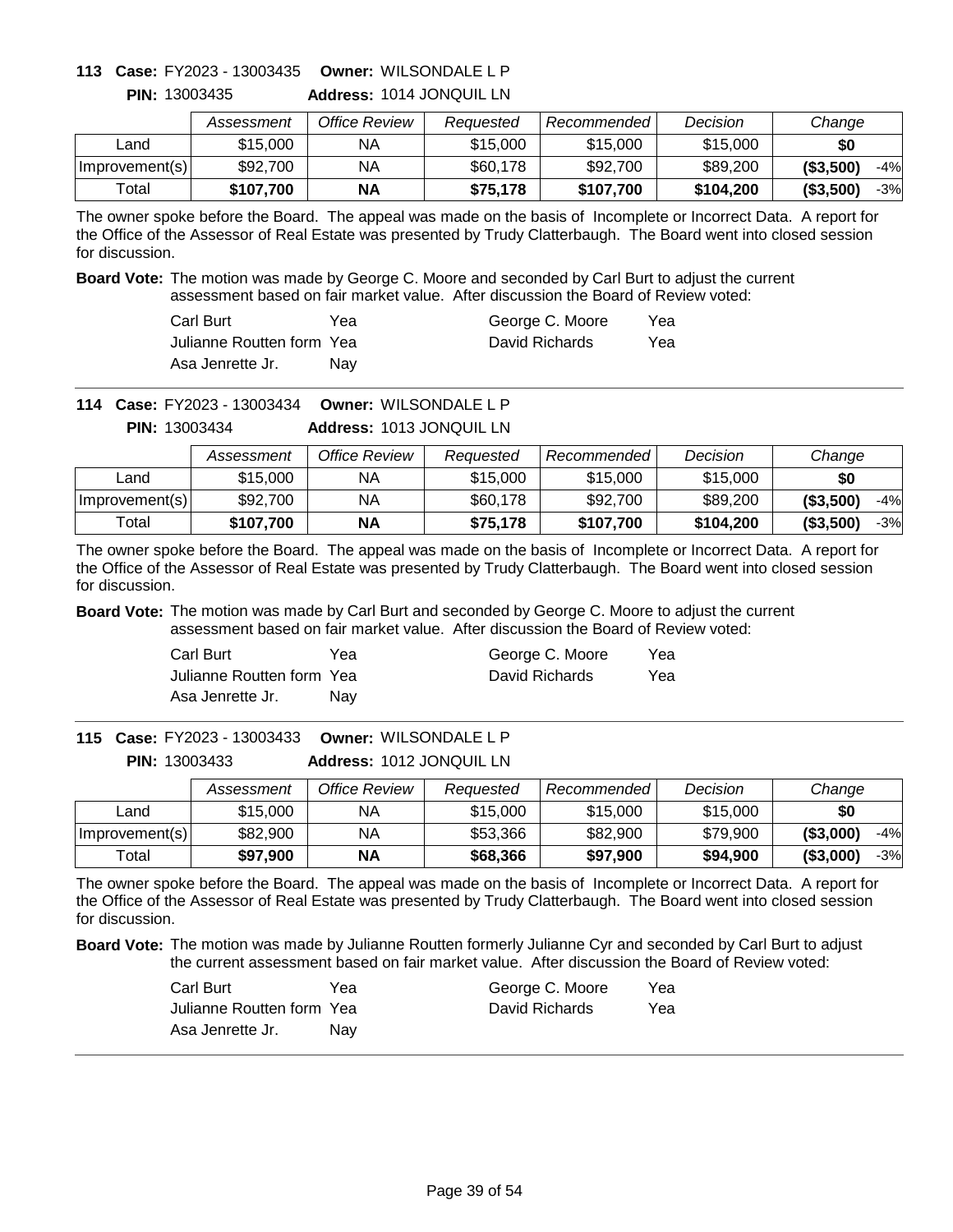# **Owner:** WILSONDALE L P **116 Case:** FY2023 - 13003432

**PIN:** 13003432

**Address:** 1011 JONQUIL LN

|                | Assessment | Office Review | Reauested | Recommended | Decision | Change              |
|----------------|------------|---------------|-----------|-------------|----------|---------------------|
| _and           | \$15,000   | ΝA            | \$15,000  | \$15,000    | \$15,000 | \$0                 |
| Improvement(s) | \$82,900   | ΝA            | \$53.366  | \$82,900    | \$79,900 | ( \$3,000)<br>$-4%$ |
| Total          | \$97.900   | <b>NA</b>     | \$68,366  | \$97,900    | \$94,900 | ( \$3,000]<br>$-3%$ |

The owner spoke before the Board. The appeal was made on the basis of Incomplete or Incorrect Data. A report for the Office of the Assessor of Real Estate was presented by Trudy Clatterbaugh. The Board went into closed session for discussion.

**Board Vote:** The motion was made by George C. Moore and seconded by Carl Burt to adjust the current assessment based on fair market value. After discussion the Board of Review voted:

| Carl Burt                  | Yea        | George C. Moore | Yea |
|----------------------------|------------|-----------------|-----|
| Julianne Routten form Yeal |            | David Richards  | Yea |
| Asa Jenrette Jr.           | <b>Nav</b> |                 |     |

**Owner:** WILSONDALE L P **117 Case:** FY2023 - 13003409

**Address:** 912 JONQUIL LN **PIN:** 13003409

|                | Assessment | Office Review | Reauested | Recommended | Decision | Change              |
|----------------|------------|---------------|-----------|-------------|----------|---------------------|
| Land           | \$15,000   | NA.           | \$15,000  | \$15,000    | \$15,000 | \$0                 |
| Improvement(s) | \$82,900   | NΑ            | \$53,366  | \$82,900    | \$79,900 | ( \$3,000]<br>$-4%$ |
| Total          | \$97.900   | <b>NA</b>     | \$68,366  | \$97,900    | \$94,900 | (\$3,000"<br>$-3%$  |

The owner spoke before the Board. The appeal was made on the basis of Incomplete or Incorrect Data. A report for the Office of the Assessor of Real Estate was presented by Trudy Clatterbaugh. The Board went into closed session for discussion.

**Board Vote:** The motion was made by Julianne Routten formerly Julianne Cyr and seconded by Carl Burt to adjust the current assessment based on fair market value. After discussion the Board of Review voted:

| Carl Burt                 | Yea | George C. Moore | Yea |
|---------------------------|-----|-----------------|-----|
| Julianne Routten form Yea |     | David Richards  | Yea |
| Asa Jenrette Jr.          | Nav |                 |     |

**Address:** 1024 JONQUIL LN **Owner:** WILSONDALE L P **118 Case:** FY2023 - 13003441 **PIN:** 13003441

|                | Assessment | Office Review | Reauested | Recommended | Decision  | Change              |
|----------------|------------|---------------|-----------|-------------|-----------|---------------------|
| Land           | \$15,000   | NА            | \$15,000  | \$15,000    | \$15,000  | \$0                 |
| Improvement(s) | \$92,700   | NА            | \$60,178  | \$92,700    | \$89,200  | ( \$3,500)<br>$-4%$ |
| Total          | \$107.700  | <b>NA</b>     | \$75.178  | \$107,700   | \$104,200 | ( \$3,500)<br>$-3%$ |

The owner spoke before the Board. The appeal was made on the basis of Incomplete or Incorrect Data. A report for the Office of the Assessor of Real Estate was presented by Trudy Clatterbaugh. The Board went into closed session for discussion.

| Carl Burt                 | Yea | George C. Moore | Yea |
|---------------------------|-----|-----------------|-----|
| Julianne Routten form Yea |     | David Richards  | Yea |
| Asa Jenrette Jr.          | Nav |                 |     |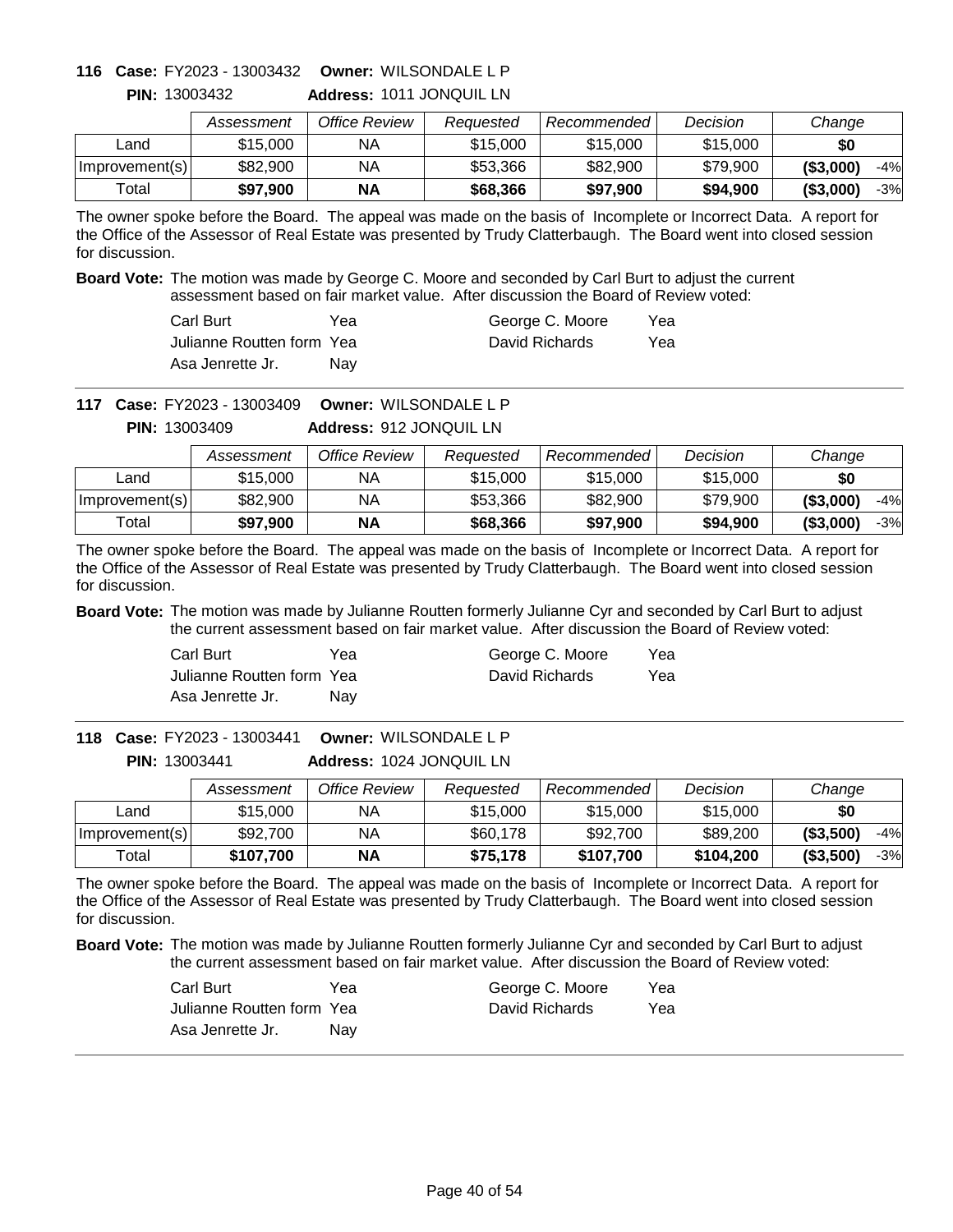# **Owner:** WILSONDALE L P **119 Case:** FY2023 - 13003380

|                | Assessment | Office Review | Reauested | Recommended | Decision | Change              |
|----------------|------------|---------------|-----------|-------------|----------|---------------------|
| ∟and           | \$15,000   | ΝA            | \$15,000  | \$15,000    | \$15,000 | \$0                 |
| Improvement(s) | \$82,900   | ΝA            | \$53,366  | \$82,900    | \$79.900 | $-4%$<br>( \$3,000] |
| Total          | \$97,900   | ΝA            | \$68,366  | \$97,900    | \$94,900 | ( \$3,000]<br>$-3%$ |

**Address:** 735 JONQUIL LN **PIN:** 13003380

The owner spoke before the Board. The appeal was made on the basis of Incomplete or Incorrect Data. A report for the Office of the Assessor of Real Estate was presented by Trudy Clatterbaugh. The Board went into closed session for discussion.

**Board Vote:** The motion was made by Julianne Routten formerly Julianne Cyr and seconded by Carl Burt to adjust the current assessment based on fair market value. After discussion the Board of Review voted:

| Carl Burt                  | Yea | George C. Moore | Yea |
|----------------------------|-----|-----------------|-----|
| Julianne Routten form Yeal |     | David Richards  | Yea |
| Asa Jenrette Jr.           | Nav |                 |     |

**Owner:** WILSONDALE L P **120 Case:** FY2023 - 13003411

> **Address:** 914 JONQUIL LN **PIN:** 13003411

|                | Assessment | Office Review | Reauested | Recommended | Decision  | Change              |
|----------------|------------|---------------|-----------|-------------|-----------|---------------------|
| Land           | \$15,000   | ΝA            | \$15,000  | \$15,000    | \$15,000  | \$0                 |
| Improvement(s) | \$92,700   | ΝA            | \$60,178  | \$92,700    | \$89,200  | ( \$3,500)<br>$-4%$ |
| Total          | \$107.700  | <b>NA</b>     | \$75,178  | \$107.700   | \$104.200 | (\$3,500)<br>$-3%$  |

The owner spoke before the Board. The appeal was made on the basis of Incomplete or Incorrect Data. A report for the Office of the Assessor of Real Estate was presented by Trudy Clatterbaugh. The Board went into closed session for discussion.

**Board Vote:** The motion was made by Carl Burt and seconded by George C. Moore to adjust the current assessment based on fair market value. After discussion the Board of Review voted:

| Carl Burt                 | Yea | George C. Moore | Yea |
|---------------------------|-----|-----------------|-----|
| Julianne Routten form Yea |     | David Richards  | Yea |
| Asa Jenrette Jr.          | Nav |                 |     |

**Address:** 815 JONQUIL LN **Owner:** WILSONDALE L P **121 Case:** FY2023 - 13003388 **PIN:** 13003388

|                | Assessment | Office Review | Reauested | Recommended | Decision | Change              |
|----------------|------------|---------------|-----------|-------------|----------|---------------------|
| Land           | \$15,000   | NA            | \$15,000  | \$15,000    | \$15,000 | \$0                 |
| Improvement(s) | \$82,900   | NA            | \$53,366  | \$82,900    | \$79.900 | ( \$3,000)<br>$-4%$ |
| ™otal          | \$97,900   | <b>NA</b>     | \$68,366  | \$97,900    | \$94.900 | ( \$3,000)<br>-3%   |

The owner spoke before the Board. The appeal was made on the basis of Incomplete or Incorrect Data. A report for the Office of the Assessor of Real Estate was presented by Trudy Clatterbaugh. The Board went into closed session for discussion.

| Carl Burt                 | Yea | George C. Moore | Yea |
|---------------------------|-----|-----------------|-----|
| Julianne Routten form Yea |     | David Richards  | Yea |
| Asa Jenrette Jr.          | Nav |                 |     |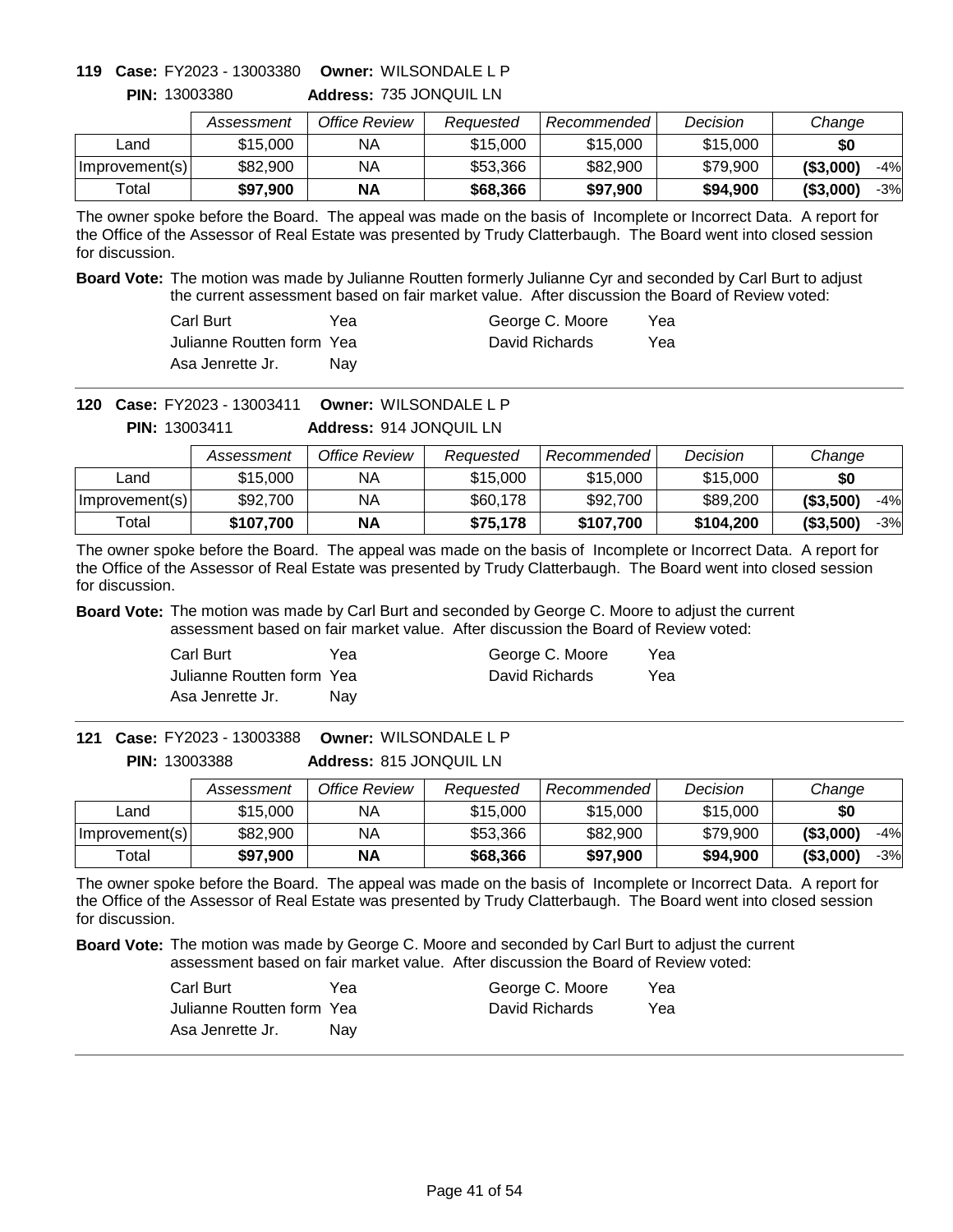### **Owner:** WILSONDALE L P **122 Case:** FY2023 - 13003387

**PIN:** 13003387

**Address:** 814 JONQUIL LN

|                | Assessment | Office Review | Reauested | Recommended | Decision  | Change              |
|----------------|------------|---------------|-----------|-------------|-----------|---------------------|
| _and           | \$15,000   | ΝA            | \$15,000  | \$15,000    | \$15,000  | \$0                 |
| Improvement(s) | \$92,700   | ΝA            | \$60,178  | \$92,700    | \$89,200  | ( \$3,500)<br>$-4%$ |
| Total          | \$107.700  | ΝA            | \$75.178  | \$107,700   | \$104,200 | ( \$3,500)<br>$-3%$ |

The owner spoke before the Board. The appeal was made on the basis of Incomplete or Incorrect Data. A report for the Office of the Assessor of Real Estate was presented by Trudy Clatterbaugh. The Board went into closed session for discussion.

**Board Vote:** The motion was made by Julianne Routten formerly Julianne Cyr and seconded by Carl Burt to adjust the current assessment based on fair market value. After discussion the Board of Review voted:

| Carl Burt                  | Yea | George C. Moore | Yea |
|----------------------------|-----|-----------------|-----|
| Julianne Routten form Yeal |     | David Richards  | Yea |
| Asa Jenrette Jr.           | Nav |                 |     |

**Owner:** WILSONDALE L P **123 Case:** FY2023 - 13003386

**Address:** 813 JONQUIL LN **PIN:** 13003386

|                | Assessment | Office Review | Reauested | Recommended | Decision  | Change              |
|----------------|------------|---------------|-----------|-------------|-----------|---------------------|
| Land           | \$15,000   | ΝA            | \$15,000  | \$15,000    | \$15,000  | \$0                 |
| Improvement(s) | \$92,700   | NА            | \$60,178  | \$92,700    | \$89,200  | ( \$3,500)<br>$-4%$ |
| Total          | \$107.700  | <b>NA</b>     | \$75.178  | \$107,700   | \$104,200 | ( \$3,500)<br>$-3%$ |

The owner spoke before the Board. The appeal was made on the basis of Incomplete or Incorrect Data. A report for the Office of the Assessor of Real Estate was presented by Trudy Clatterbaugh. The Board went into closed session for discussion.

**Board Vote:** The motion was made by George C. Moore and seconded by Carl Burt to adjust the current assessment based on fair market value. After discussion the Board of Review voted:

| Carl Burt                 | Yea | George C. Moore | Yea |
|---------------------------|-----|-----------------|-----|
| Julianne Routten form Yea |     | David Richards  | Yea |
| Asa Jenrette Jr.          | Nav |                 |     |

**Address:** 812 JONQUIL LN **Owner:** WILSONDALE L P **124 Case:** FY2023 - 13003385 **PIN:** 13003385

|                | Assessment | Office Review | Reauested | Recommended | Decision | Change              |
|----------------|------------|---------------|-----------|-------------|----------|---------------------|
| ∟and           | \$15,000   | ΝA            | \$15,000  | \$15,000    | \$15,000 | \$0                 |
| Improvement(s) | \$82,900   | NA            | \$53,366  | \$82,900    | \$79,900 | ( \$3,000)<br>$-4%$ |
| Total          | \$97,900   | <b>NA</b>     | \$68,366  | \$97,900    | \$94,900 | ( \$3,000)<br>-3%   |

The owner spoke before the Board. The appeal was made on the basis of Incomplete or Incorrect Data. A report for the Office of the Assessor of Real Estate was presented by Trudy Clatterbaugh. The Board went into closed session for discussion.

| Carl Burt                 | Yea | George C. Moore | Yea |
|---------------------------|-----|-----------------|-----|
| Julianne Routten form Yea |     | David Richards  | Yea |
| Asa Jenrette Jr.          | Nav |                 |     |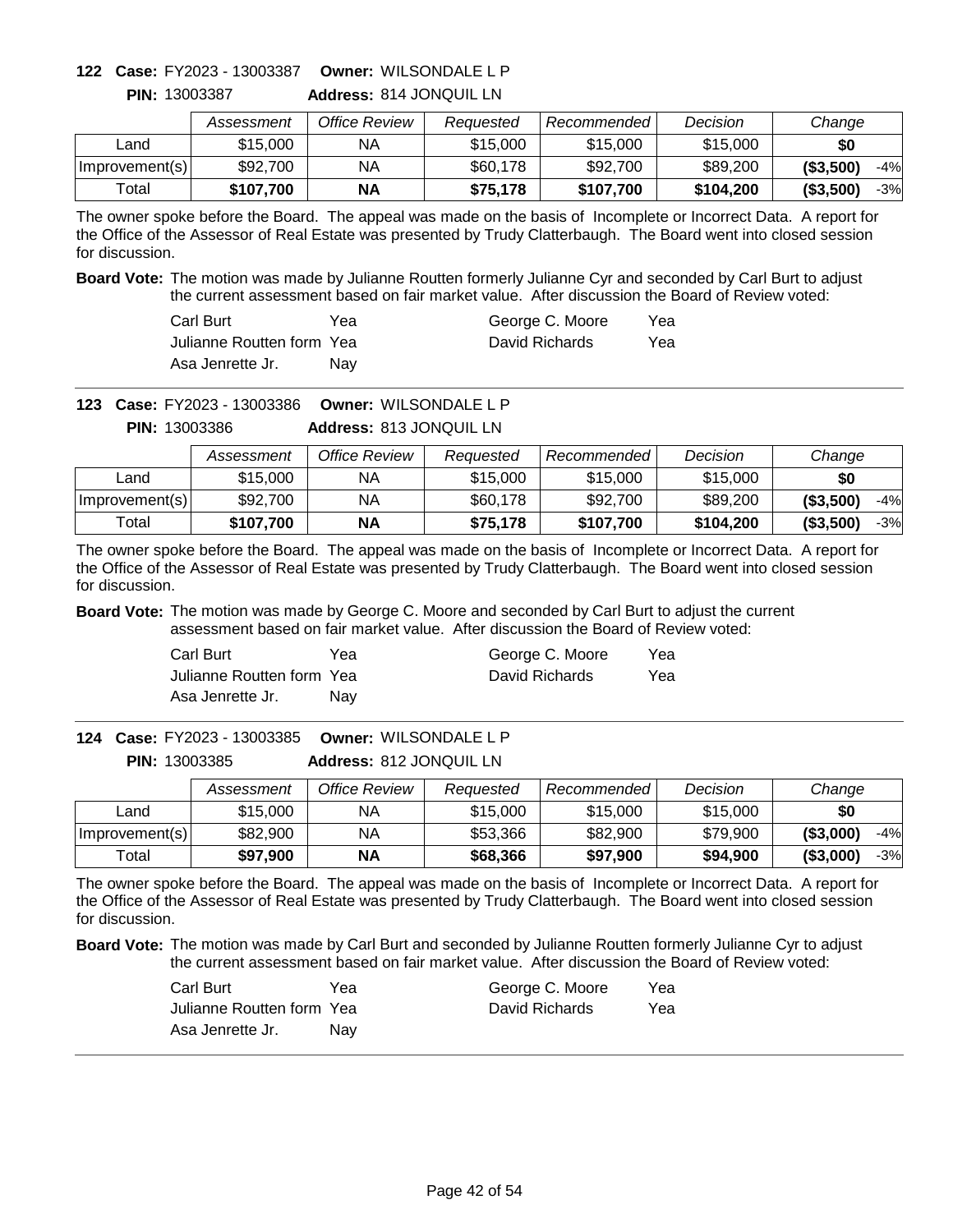# **Owner:** WILSONDALE L P **125 Case:** FY2023 - 13003384

**PIN:** 13003384

**Address:** 811 JONQUIL LN

|                | Assessment | Office Review | Reauested | Recommended | Decision | Change              |
|----------------|------------|---------------|-----------|-------------|----------|---------------------|
| _and           | \$15,000   | ΝA            | \$15,000  | \$15,000    | \$15,000 | \$0                 |
| Improvement(s) | \$82,900   | ΝA            | \$53.366  | \$82,900    | \$79,900 | ( \$3,000)<br>$-4%$ |
| Total          | \$97.900   | <b>NA</b>     | \$68,366  | \$97,900    | \$94,900 | ( \$3,000]<br>$-3%$ |

The owner spoke before the Board. The appeal was made on the basis of Incomplete or Incorrect Data. A report for the Office of the Assessor of Real Estate was presented by Trudy Clatterbaugh. The Board went into closed session for discussion.

**Board Vote:** The motion was made by Julianne Routten formerly Julianne Cyr and seconded by Carl Burt to adjust the current assessment based on fair market value. After discussion the Board of Review voted:

| Carl Burt                  | Yea | George C. Moore | Yea |
|----------------------------|-----|-----------------|-----|
| Julianne Routten form Yeal |     | David Richards  | Yea |
| Asa Jenrette Jr.           | Nav |                 |     |

**Owner:** WILSONDALE L P **126 Case:** FY2023 - 13003383

**Address:** 738 JONQUIL LN **PIN:** 13003383

|                | Assessment | Office Review | Reauested | Recommended | Decision | Change              |
|----------------|------------|---------------|-----------|-------------|----------|---------------------|
| Land           | \$15,000   | ΝA            | \$15,000  | \$15,000    | \$15,000 | \$0                 |
| Improvement(s) | \$82,900   | NA            | \$53,366  | \$82,900    | \$79.900 | ( \$3,000)<br>$-4%$ |
| Total          | \$97,900   | <b>NA</b>     | \$68,366  | \$97,900    | \$94.900 | ( \$3,000]<br>$-3%$ |

The owner spoke before the Board. The appeal was made on the basis of Incomplete or Incorrect Data. A report for the Office of the Assessor of Real Estate was presented by Trudy Clatterbaugh. The Board went into closed session for discussion.

**Board Vote:** The motion was made by George C. Moore and seconded by Carl Burt to adjust the current assessment based on fair market value. After discussion the Board of Review voted:

| Carl Burt                 | Yea | George C. Moore | Yea |
|---------------------------|-----|-----------------|-----|
| Julianne Routten form Yea |     | David Richards  | Yea |
| Asa Jenrette Jr.          | Nav |                 |     |

**Address:** 817 JONQUIL LN **Owner:** WILSONDALE L P **127 Case:** FY2023 - 13003390 **PIN:** 13003390

|                | Assessment | Office Review | Reauested | Recommended | Decision | Change              |
|----------------|------------|---------------|-----------|-------------|----------|---------------------|
| ∟and           | \$15,000   | ΝA            | \$15,000  | \$15,000    | \$15,000 | \$0                 |
| Improvement(s) | \$82,900   | NA            | \$53,366  | \$82,900    | \$79,900 | ( \$3,000)<br>$-4%$ |
| Total          | \$97,900   | <b>NA</b>     | \$68,366  | \$97,900    | \$94,900 | ( \$3,000)<br>-3%   |

The owner spoke before the Board. The appeal was made on the basis of Incomplete or Incorrect Data. A report for the Office of the Assessor of Real Estate was presented by Trudy Clatterbaugh. The Board went into closed session for discussion.

| Carl Burt                 | Yea | George C. Moore | Yea |
|---------------------------|-----|-----------------|-----|
| Julianne Routten form Yea |     | David Richards  | Yea |
| Asa Jenrette Jr.          | Nav |                 |     |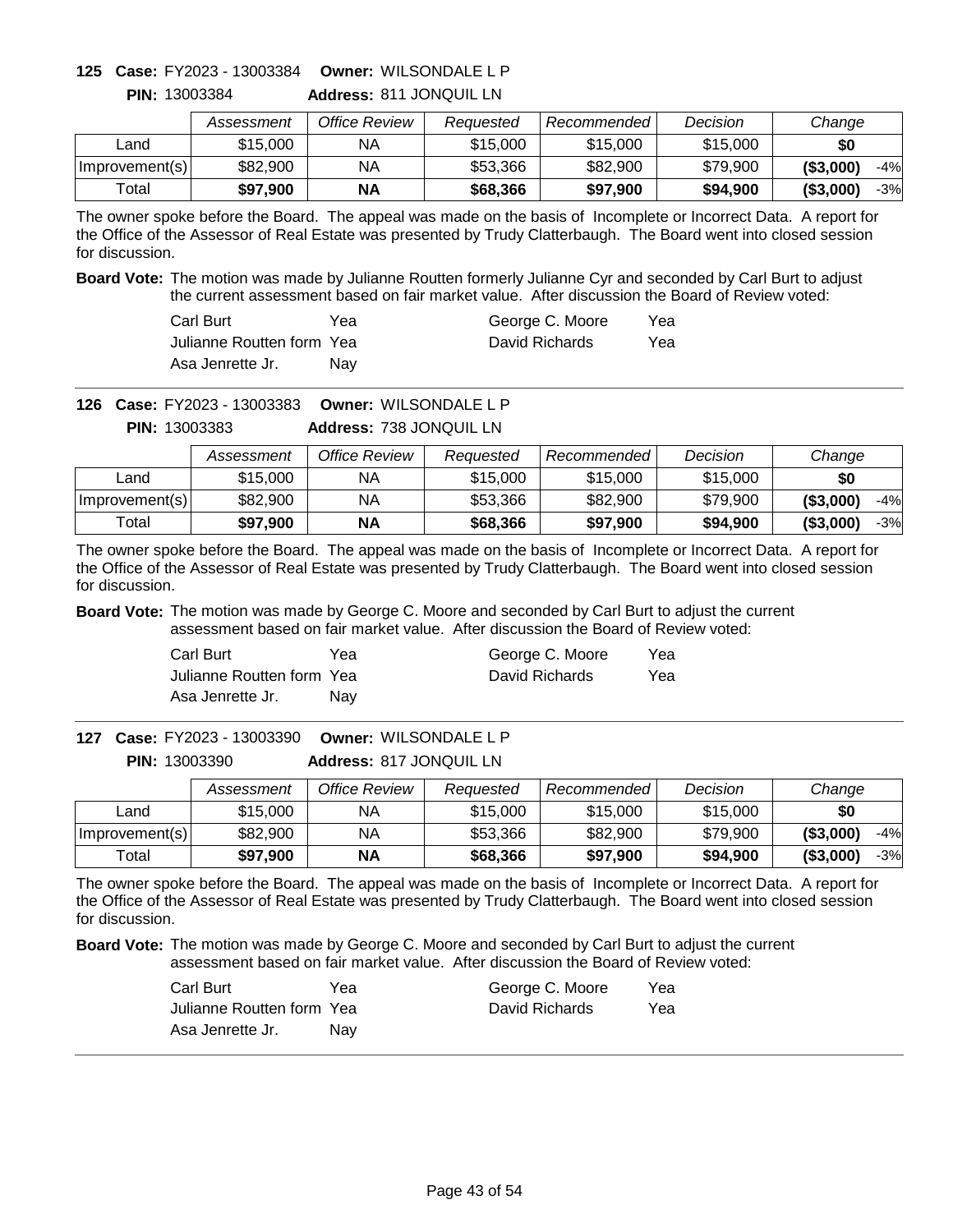### **Owner:** WILSONDALE L P **128 Case:** FY2023 - 13003381

**PIN:** 13003381

**Address:** 736 JONQUIL LN

|                | Assessment | Office Review | Reauested | Recommended | Decision | Change              |
|----------------|------------|---------------|-----------|-------------|----------|---------------------|
| Land           | \$15,000   | ΝA            | \$15,000  | \$15,000    | \$15,000 | \$0                 |
| Improvement(s) | \$82,900   | ΝA            | \$53,366  | \$82,900    | \$79,900 | ( \$3,000)<br>$-4%$ |
| Total          | \$97.900   | <b>NA</b>     | \$68,366  | \$97,900    | \$94,900 | ( \$3,000)<br>$-3%$ |

The owner spoke before the Board. The appeal was made on the basis of Incomplete or Incorrect Data. A report for the Office of the Assessor of Real Estate was presented by Trudy Clatterbaugh. The Board went into closed session for discussion.

**Board Vote:** The motion was made by George C. Moore and seconded by Carl Burt to adjust the current assessment based on fair market value. After discussion the Board of Review voted:

| Carl Burt                  | Yea        | George C. Moore | Yea |
|----------------------------|------------|-----------------|-----|
| Julianne Routten form Yeal |            | David Richards  | Yea |
| Asa Jenrette Jr.           | <b>Nav</b> |                 |     |

**Owner:** WILSONDALE L P **129 Case:** FY2023 - 13003391

> **Address:** 818 JONQUIL LN **PIN:** 13003391

|                | Assessment | Office Review | Reauested | Recommended | Decision | Change              |
|----------------|------------|---------------|-----------|-------------|----------|---------------------|
| Land           | \$15,000   | ΝA            | \$15,000  | \$15,000    | \$15,000 | \$0                 |
| Improvement(s) | \$82,900   | NA            | \$53,366  | \$82,900    | \$79.900 | ( \$3,000]<br>$-4%$ |
| Total          | \$97,900   | <b>NA</b>     | \$68,366  | \$97,900    | \$94,900 | ( \$3,000]<br>$-3%$ |

The owner spoke before the Board. The appeal was made on the basis of Incomplete or Incorrect Data. A report for the Office of the Assessor of Real Estate was presented by Trudy Clatterbaugh. The Board went into closed session for discussion.

**Board Vote:** The motion was made by George C. Moore and seconded by Julianne Routten formerly Julianne Cyr to adjust the current assessment based on fair market value. After discussion the Board of Review voted:

| Carl Burt                 | Yea | George C. Moore | Yea |
|---------------------------|-----|-----------------|-----|
| Julianne Routten form Yea |     | David Richards  | Yea |
| Asa Jenrette Jr.          | Nav |                 |     |

**Address:** 734 JONQUIL LN **Owner:** WILSONDALE L P **130 Case:** FY2023 - 13003379 **PIN:** 13003379

|                | Assessment | Office Review | Reauested | Recommended | Decision  | Change              |
|----------------|------------|---------------|-----------|-------------|-----------|---------------------|
| Land           | \$15,000   | ΝA            | \$15,000  | \$15,000    | \$15,000  | \$0                 |
| Improvement(s) | \$92,700   | NA            | \$60,178  | \$92,700    | \$89,200  | ( \$3,500)<br>$-4%$ |
| Total          | \$107,700  | <b>NA</b>     | \$75,178  | \$107.700   | \$104.200 | ( \$3,500)<br>-3%   |

The owner spoke before the Board. The appeal was made on the basis of Incomplete or Incorrect Data. A report for the Office of the Assessor of Real Estate was presented by Trudy Clatterbaugh. The Board went into closed session for discussion.

| Carl Burt                 | Yea | George C. Moore | Yea |
|---------------------------|-----|-----------------|-----|
| Julianne Routten form Yea |     | David Richards  | Yea |
| Asa Jenrette Jr.          | Nav |                 |     |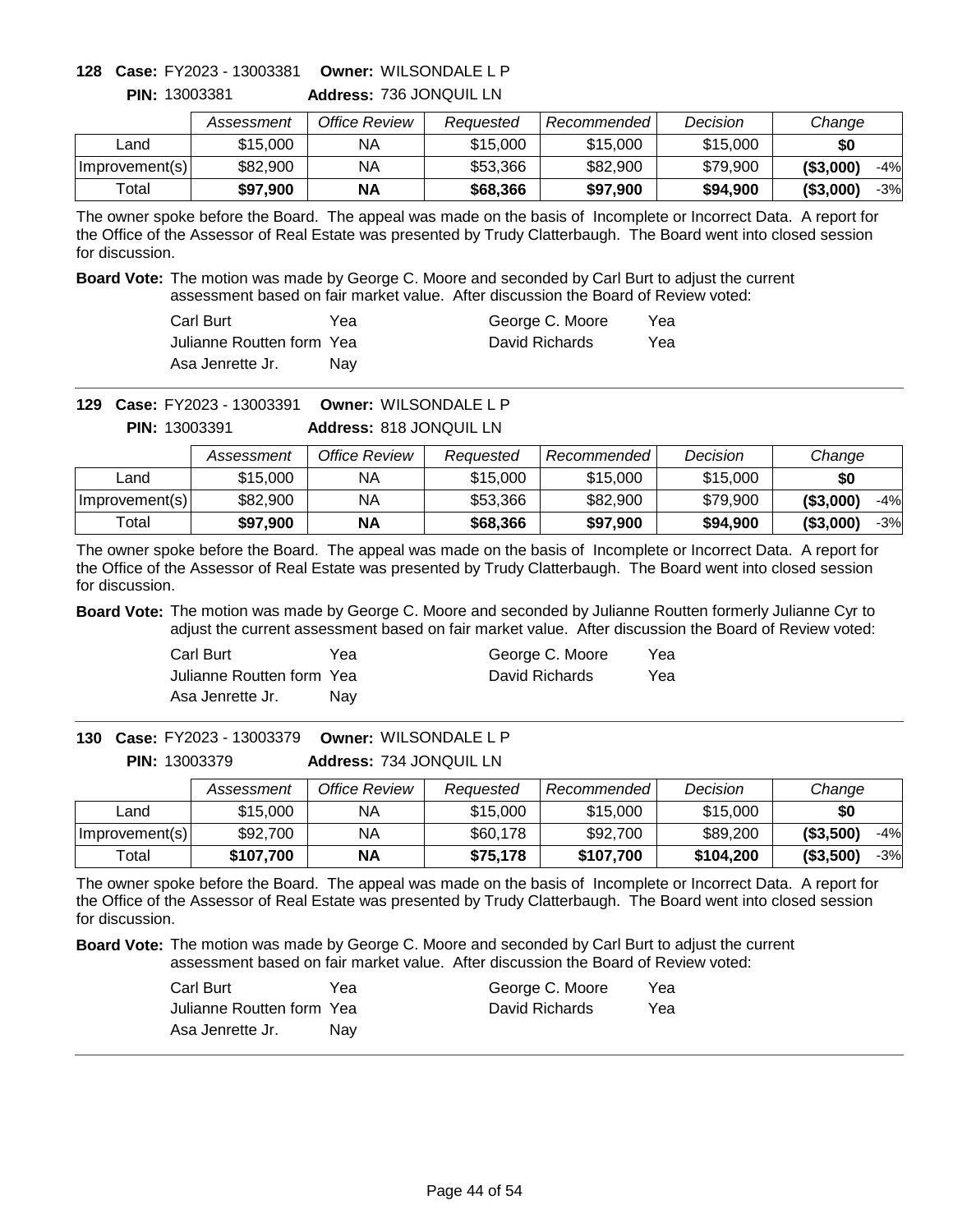# **Owner:** WILSONDALE L P **131 Case:** FY2023 - 13003378

**PIN:** 13003378

**Address:** 733 JONQUIL LN

|                | Assessment | Office Review | Reauested | Recommended | Decision  | Change              |
|----------------|------------|---------------|-----------|-------------|-----------|---------------------|
| ∟and           | \$15,000   | ΝA            | \$15,000  | \$15,000    | \$15,000  | \$0                 |
| Improvement(s) | \$92,700   | NA            | \$60,178  | \$92,700    | \$89,200  | ( \$3,500)<br>$-4%$ |
| Total          | \$107.700  | ΝA            | \$75.178  | \$107,700   | \$104,200 | ( \$3,500)<br>-3%   |

The owner spoke before the Board. The appeal was made on the basis of Incomplete or Incorrect Data. A report for the Office of the Assessor of Real Estate was presented by Trudy Clatterbaugh. The Board went into closed session for discussion.

**Board Vote:** The motion was made by Carl Burt and seconded by Julianne Routten formerly Julianne Cyr to adjust the current assessment based on fair market value. After discussion the Board of Review voted:

| Carl Burt                  | Үеа | George C. Moore | Yea |
|----------------------------|-----|-----------------|-----|
| Julianne Routten form Yeal |     | David Richards  | Yea |
| Asa Jenrette Jr.           | Nav |                 |     |

**Owner:** WILSONDALE L P **132 Case:** FY2023 - 13003377

**Address:** 732 JONQUIL LN **PIN:** 13003377

|                | Assessment | Office Review | Reauested | Recommended | Decision | Change              |
|----------------|------------|---------------|-----------|-------------|----------|---------------------|
| Land           | \$15,000   | NA.           | \$15,000  | \$15,000    | \$15,000 | \$0                 |
| Improvement(s) | \$82,900   | NΑ            | \$53,366  | \$82,900    | \$79,900 | ( \$3,000]<br>$-4%$ |
| Total          | \$97.900   | <b>NA</b>     | \$68,366  | \$97,900    | \$94,900 | (\$3,000"<br>$-3%$  |

The owner spoke before the Board. The appeal was made on the basis of Incomplete or Incorrect Data. A report for the Office of the Assessor of Real Estate was presented by Trudy Clatterbaugh. The Board went into closed session for discussion.

**Board Vote:** The motion was made by Julianne Routten formerly Julianne Cyr and seconded by Carl Burt to adjust the current assessment based on fair market value. After discussion the Board of Review voted:

| Carl Burt                 | Yea | George C. Moore | Yea |
|---------------------------|-----|-----------------|-----|
| Julianne Routten form Yea |     | David Richards  | Yea |
| Asa Jenrette Jr.          | Nav |                 |     |

**Address:** 731 JONQUIL LN **Owner:** WILSONDALE L P **133 Case:** FY2023 - 13003376 **PIN:** 13003376

|                | Assessment | Office Review | Reauested | <b>Recommended</b> | Decision | Change              |
|----------------|------------|---------------|-----------|--------------------|----------|---------------------|
| _and           | \$15,000   | NA            | \$15,000  | \$15,000           | \$15,000 | \$0                 |
| Improvement(s) | \$82,900   | NА            | \$53,366  | \$82,900           | \$79,900 | ( \$3,000)<br>$-4%$ |
| Total          | \$97,900   | <b>NA</b>     | \$68,366  | \$97,900           | \$94.900 | ( \$3,000)<br>-3%   |

The owner spoke before the Board. The appeal was made on the basis of Incomplete or Incorrect Data. A report for the Office of the Assessor of Real Estate was presented by Trudy Clatterbaugh. The Board went into closed session for discussion.

| Carl Burt                 | Yea | George C. Moore | Yea |
|---------------------------|-----|-----------------|-----|
| Julianne Routten form Yea |     | David Richards  | Yea |
| Asa Jenrette Jr.          | Nav |                 |     |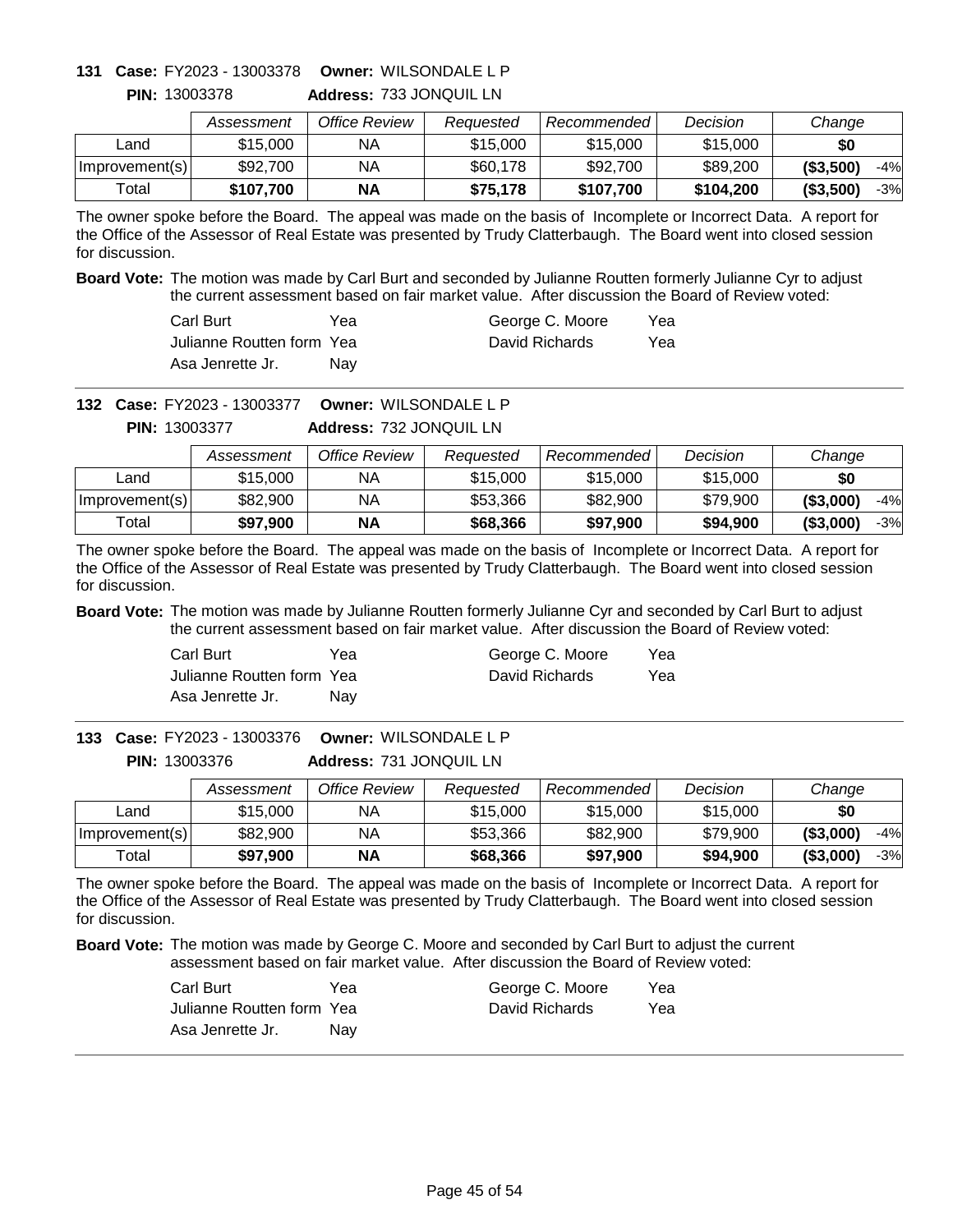# **Owner:** WILSONDALE L P **134 Case:** FY2023 - 13003375

|                | Assessment | Office Review | Reauested | Recommended | Decision | Change              |
|----------------|------------|---------------|-----------|-------------|----------|---------------------|
| Land           | \$15,000   | NA            | \$15,000  | \$15,000    | \$15,000 | \$0                 |
| Improvement(s) | \$82,900   | NA            | \$53,366  | \$82,900    | \$79,900 | ( \$3,000)<br>$-4%$ |
| Total          | \$97.900   | <b>NA</b>     | \$68,366  | \$97,900    | \$94,900 | ( \$3,000]<br>$-3%$ |

**Address:** 728 JONQUIL LN **PIN:** 13003375

The owner spoke before the Board. The appeal was made on the basis of Incomplete or Incorrect Data. A report for the Office of the Assessor of Real Estate was presented by Trudy Clatterbaugh. The Board went into closed session for discussion.

**Board Vote:** The motion was made by Carl Burt and seconded by Julianne Routten formerly Julianne Cyr to adjust the current assessment based on fair market value. After discussion the Board of Review voted:

| Carl Burt                  | Үеа | George C. Moore | Yea |
|----------------------------|-----|-----------------|-----|
| Julianne Routten form Yeal |     | David Richards  | Yea |
| Asa Jenrette Jr.           | Nav |                 |     |

**Owner:** WILSONDALE L P **135 Case:** FY2023 - 13003374

**Address:** 727 JONQUIL LN **PIN:** 13003374

|                | Assessment | Office Review | Reauested | Recommended | Decision | Change              |
|----------------|------------|---------------|-----------|-------------|----------|---------------------|
| Land           | \$15,000   | NA.           | \$15,000  | \$15,000    | \$15,000 | \$0                 |
| Improvement(s) | \$82,900   | NΑ            | \$53,366  | \$82,900    | \$79,900 | ( \$3,000]<br>$-4%$ |
| Total          | \$97.900   | <b>NA</b>     | \$68,366  | \$97,900    | \$94,900 | (\$3,000"<br>$-3%$  |

The owner spoke before the Board. The appeal was made on the basis of Incomplete or Incorrect Data. A report for the Office of the Assessor of Real Estate was presented by Trudy Clatterbaugh. The Board went into closed session for discussion.

**Board Vote:** The motion was made by Julianne Routten formerly Julianne Cyr and seconded by George C. Moore to adjust the current assessment based on fair market value. After discussion the Board of Review voted:

| Carl Burt                 | Yea | George C. Moore | Yea |
|---------------------------|-----|-----------------|-----|
| Julianne Routten form Yea |     | David Richards  | Yea |
| Asa Jenrette Jr.          | Nav |                 |     |

**Address:** 726 JONQUIL LN **Owner:** WILSONDALE L P **136 Case:** FY2023 - 13003373 **PIN:** 13003373

|                | Assessment | Office Review | Reauested | <b>Recommended</b> | Decision | Change            |
|----------------|------------|---------------|-----------|--------------------|----------|-------------------|
| ∟and           | \$15,000   | NA            | \$15,000  | \$15,000           | \$15,000 | \$0               |
| Improvement(s) | \$82,900   | <b>NA</b>     | \$53,366  | \$82,900           | \$79,900 | ( \$3,000)<br>-4% |
| ™otal          | \$97,900   | <b>NA</b>     | \$68,366  | \$97.900           | \$94,900 | ( \$3,000)<br>-3% |

The owner spoke before the Board. The appeal was made on the basis of Incomplete or Incorrect Data. A report for the Office of the Assessor of Real Estate was presented by Trudy Clatterbaugh. The Board went into closed session for discussion.

| Carl Burt                 | Yea | George C. Moore | Yea |
|---------------------------|-----|-----------------|-----|
| Julianne Routten form Yea |     | David Richards  | Yea |
| Asa Jenrette Jr.          | Nav |                 |     |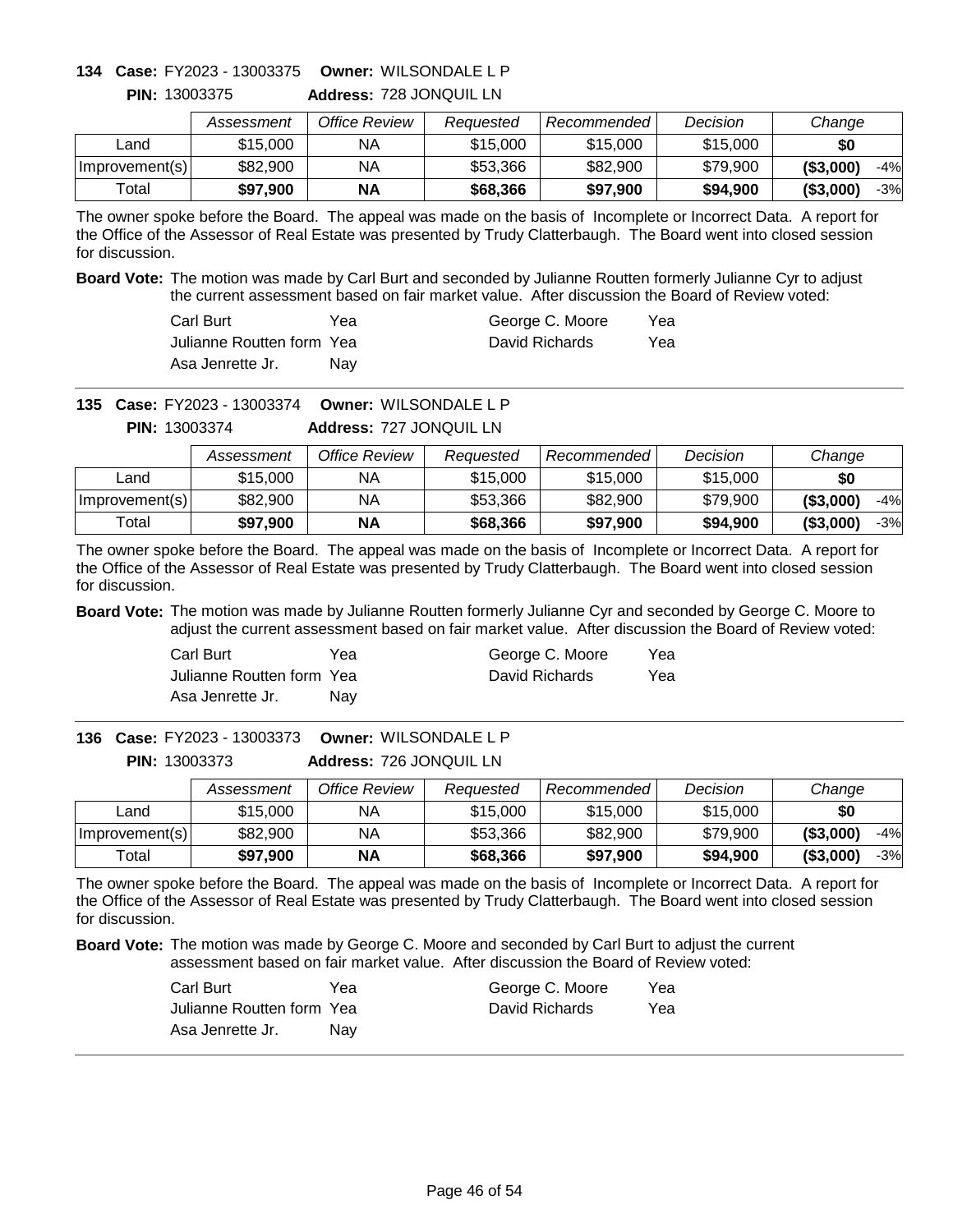# **Owner:** WILSONDALE L P **137 Case:** FY2023 - 13003372

**PIN:** 13003372

**Address:** 725 JONQUIL LN

|                | Assessment | Office Review | Reauested | Recommended | Decision | Change              |
|----------------|------------|---------------|-----------|-------------|----------|---------------------|
| ∟and           | \$15,000   | ΝA            | \$15,000  | \$15,000    | \$15,000 | \$0                 |
| Improvement(s) | \$82,900   | ΝA            | \$53.366  | \$82,900    | \$79,900 | ( \$3,000)<br>$-4%$ |
| ™otal          | \$97.900   | <b>NA</b>     | \$68,366  | \$97.900    | \$94,900 | ( \$3,000)<br>$-3%$ |

The owner spoke before the Board. The appeal was made on the basis of Incomplete or Incorrect Data. A report for the Office of the Assessor of Real Estate was presented by Trudy Clatterbaugh. The Board went into closed session for discussion.

**Board Vote:** The motion was made by Carl Burt and seconded by Julianne Routten formerly Julianne Cyr to adjust the current assessment based on fair market value. After discussion the Board of Review voted:

| Carl Burt                  | Үеа | George C. Moore | Yea |
|----------------------------|-----|-----------------|-----|
| Julianne Routten form Yeal |     | David Richards  | Yea |
| Asa Jenrette Jr.           | Nav |                 |     |

**Owner:** WILSONDALE L P **138 Case:** FY2023 - 13003382

**Address:** 737 JONQUIL LN **PIN:** 13003382

|                | Assessment | Office Review | Reauested | Recommended | Decision | Change              |
|----------------|------------|---------------|-----------|-------------|----------|---------------------|
| Land           | \$15,000   | NA.           | \$15,000  | \$15,000    | \$15,000 | \$0                 |
| Improvement(s) | \$82,900   | NΑ            | \$53,366  | \$82,900    | \$79,900 | ( \$3,000]<br>$-4%$ |
| Total          | \$97.900   | <b>NA</b>     | \$68,366  | \$97,900    | \$94,900 | (\$3,000"<br>$-3%$  |

The owner spoke before the Board. The appeal was made on the basis of Incomplete or Incorrect Data. A report for the Office of the Assessor of Real Estate was presented by Trudy Clatterbaugh. The Board went into closed session for discussion.

**Board Vote:** The motion was made by Carl Burt and seconded by Julianne Routten formerly Julianne Cyr to adjust the current assessment based on fair market value. After discussion the Board of Review voted:

| Carl Burt                 | Yea | George C. Moore | Yea |
|---------------------------|-----|-----------------|-----|
| Julianne Routten form Yea |     | David Richards  | Yea |
| Asa Jenrette Jr.          | Nav |                 |     |

**Address:** 831 JONQUIL LN **Owner:** WILSONDALE L P **139 Case:** FY2023 - 13003400 **PIN:** 13003400

|                | Assessment | Office Review | Reauested | Recommended | Decision | Change            |
|----------------|------------|---------------|-----------|-------------|----------|-------------------|
| _and           | \$15,000   | NА            | \$15,000  | \$15,000    | \$15,000 | \$0               |
| Improvement(s) | \$82,900   | ΝA            | \$53,366  | \$82,900    | \$79.900 | ( \$3,000)<br>-4% |
| $\tau$ otal    | \$97,900   | <b>NA</b>     | \$68,366  | \$97,900    | \$94,900 | ( \$3,000)<br>-3% |

The owner spoke before the Board. The appeal was made on the basis of Incomplete or Incorrect Data. A report for the Office of the Assessor of Real Estate was presented by Trudy Clatterbaugh. The Board went into closed session for discussion.

| Carl Burt                 | Yea | George C. Moore | Yea |
|---------------------------|-----|-----------------|-----|
| Julianne Routten form Yea |     | David Richards  | Yea |
| Asa Jenrette Jr.          | Nav |                 |     |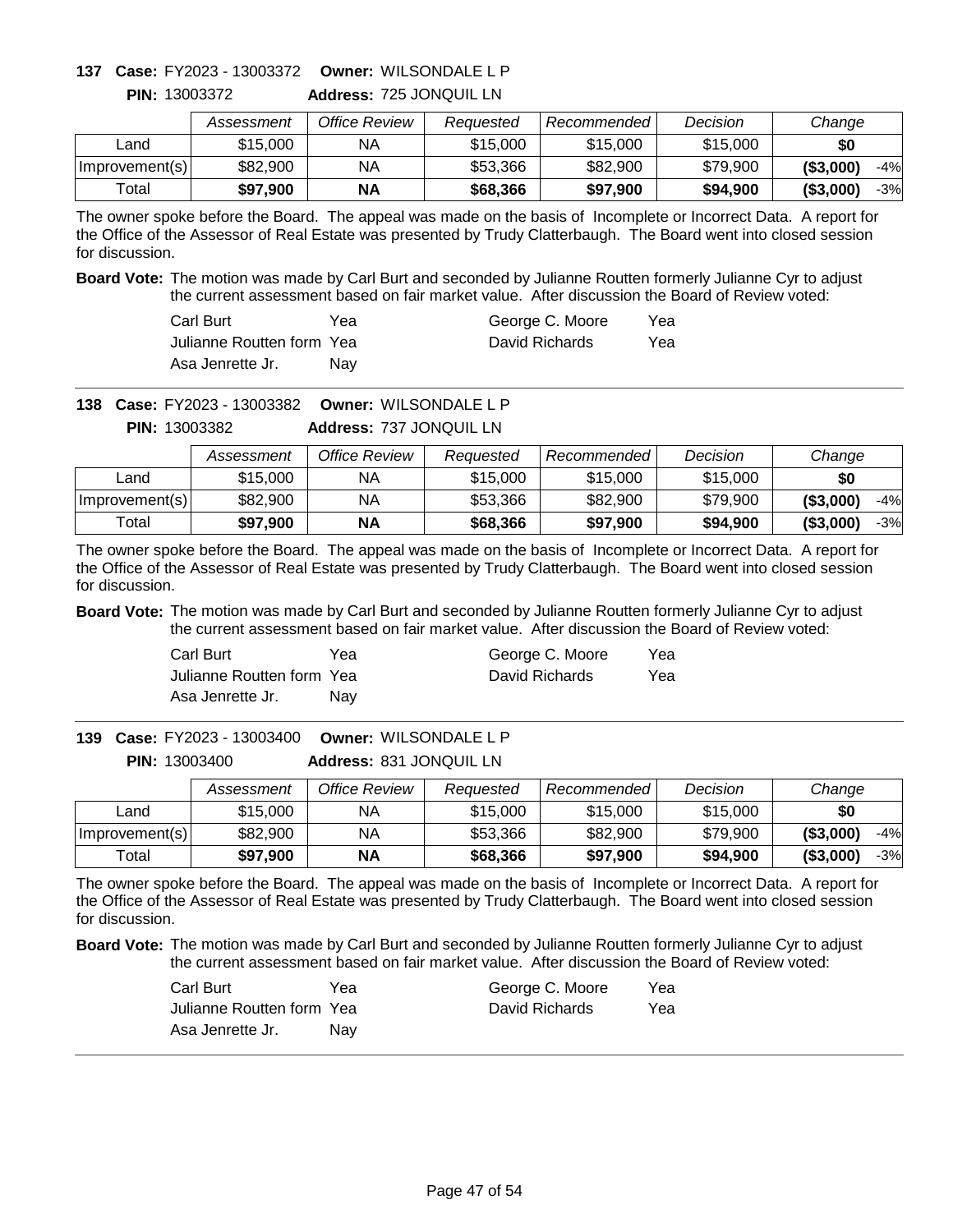# **Owner:** WILSONDALE L P **140 Case:** FY2023 - 13003449

|                | Assessment | Office Review | Reauested | Recommended <b>Recomment</b> | Decision | Change              |
|----------------|------------|---------------|-----------|------------------------------|----------|---------------------|
| Land           | \$15,000   | ΝA            | \$15,000  | \$15,000                     | \$15,000 | \$0                 |
| Improvement(s) | \$82,900   | ΝA            | \$53,366  | \$82,900                     | \$79,900 | ( \$3,000]<br>$-4%$ |
| Total          | \$97,900   | <b>NA</b>     | \$68,366  | \$97,900                     | \$94,900 | ( \$3,000]<br>$-3%$ |

**Address:** 1036 JONQUIL LN **PIN:** 13003449

The owner spoke before the Board. The appeal was made on the basis of Incomplete or Incorrect Data. A report for the Office of the Assessor of Real Estate was presented by Trudy Clatterbaugh. The Board went into closed session for discussion.

**Board Vote:** The motion was made by Julianne Routten formerly Julianne Cyr and seconded by Carl Burt to adjust the current assessment based on fair market value. After discussion the Board of Review voted:

| Carl Burt                  | Үеа | George C. Moore | Yea |
|----------------------------|-----|-----------------|-----|
| Julianne Routten form Yeal |     | David Richards  | Yea |
| Asa Jenrette Jr.           | Nav |                 |     |

**Owner:** WILSONDALE L P **141 Case:** FY2023 - 13003408

**Address:** 911 JONQUIL LN **PIN:** 13003408

|                | Assessment | Office Review | Reauested | Recommended | Decision | Change              |
|----------------|------------|---------------|-----------|-------------|----------|---------------------|
| ∟and           | \$15,000   | ΝA            | \$15,000  | \$15,000    | \$15,000 | \$0                 |
| Improvement(s) | \$82,900   | NА            | \$53,366  | \$82,900    | \$79,900 | ( \$3,000]<br>$-4%$ |
| Total          | \$97.900   | ΝA            | \$68,366  | \$97,900    | \$94,900 | ( \$3,000]<br>$-3%$ |

The owner spoke before the Board. The appeal was made on the basis of Incomplete or Incorrect Data. A report for the Office of the Assessor of Real Estate was presented by Trudy Clatterbaugh. The Board went into closed session for discussion.

**Board Vote:** The motion was made by Julianne Routten formerly Julianne Cyr and seconded by Carl Burt to adjust the current assessment based on fair market value. After discussion the Board of Review voted:

| Carl Burt                 | Yea | George C. Moore | Yea |
|---------------------------|-----|-----------------|-----|
| Julianne Routten form Yea |     | David Richards  | Yea |
| Asa Jenrette Jr.          | Nav |                 |     |

**Address:** 838 JONQUIL LN **Owner:** WILSONDALE L P **142 Case:** FY2023 - 13003407 **PIN:** 13003407

|                | Assessment | Office Review | Reauested | Recommended | Decision | Change                |
|----------------|------------|---------------|-----------|-------------|----------|-----------------------|
| Land           | \$15,000   | NА            | \$15,000  | \$15,000    | \$15,000 | \$0                   |
| Improvement(s) | \$82,900   | NA            | \$53,366  | \$82,900    | \$79,900 | ( \$3,000)<br>$-4%$   |
| ⊤otal          | \$97,900   | <b>NA</b>     | \$68,366  | \$97,900    | \$94,900 | $($ \$3,000)<br>$-3%$ |

The owner spoke before the Board. The appeal was made on the basis of Incomplete or Incorrect Data. A report for the Office of the Assessor of Real Estate was presented by Trudy Clatterbaugh. The Board went into closed session for discussion.

| Carl Burt                 | Yea | George C. Moore | Yea |
|---------------------------|-----|-----------------|-----|
| Julianne Routten form Yea |     | David Richards  | Yea |
| Asa Jenrette Jr.          | Nav |                 |     |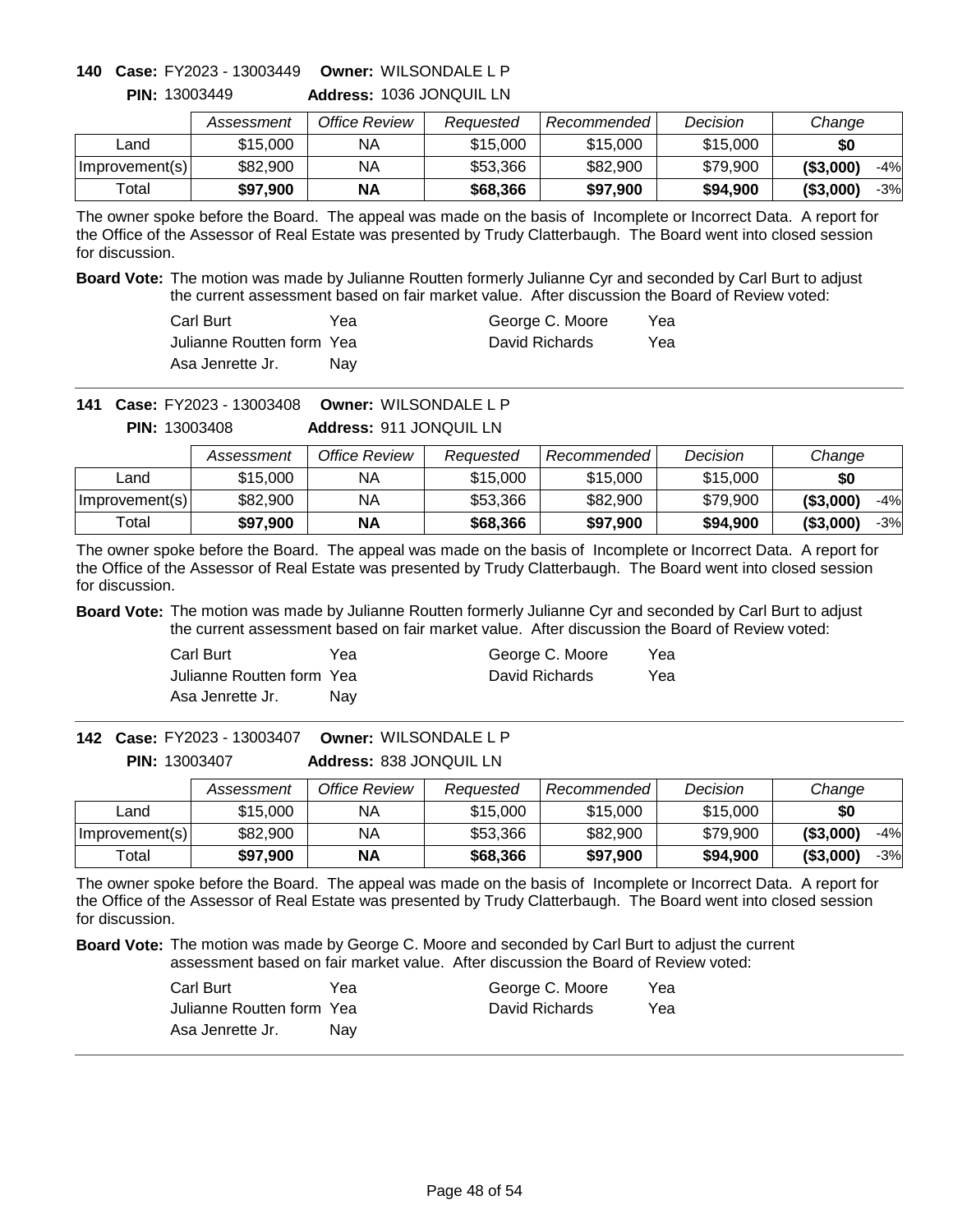# **Owner:** WILSONDALE L P **143 Case:** FY2023 - 13003406

|                | Assessment | Office Review | Reauested | Recommended | Decision | Change              |
|----------------|------------|---------------|-----------|-------------|----------|---------------------|
| _and           | \$15,000   | ΝA            | \$15,000  | \$15,000    | \$15,000 | \$0                 |
| Improvement(s) | \$82,900   | ΝA            | \$53.366  | \$82,900    | \$79.900 | ( \$3,000]<br>$-4%$ |
| Total          | \$97,900   | NΑ            | \$68,366  | \$97,900    | \$94,900 | ( \$3,000]<br>$-3%$ |

**Address:** 837 JONQUIL LN **PIN:** 13003406

The owner spoke before the Board. The appeal was made on the basis of Incomplete or Incorrect Data. A report for the Office of the Assessor of Real Estate was presented by Trudy Clatterbaugh. The Board went into closed session for discussion.

**Board Vote:** The motion was made by Carl Burt and seconded by George C. Moore to adjust the current assessment based on fair market value. After discussion the Board of Review voted:

| Carl Burt                  | Yea | George C. Moore | Yea |
|----------------------------|-----|-----------------|-----|
| Julianne Routten form Yeal |     | David Richards  | Yea |
| Asa Jenrette Jr.           | Nav |                 |     |

**Owner:** WILSONDALE L P **144 Case:** FY2023 - 13003405

**Address:** 836 JONQUIL LN **PIN:** 13003405

|                | Assessment | Office Review | Reauested | Recommended | Decision | Change              |
|----------------|------------|---------------|-----------|-------------|----------|---------------------|
| ∟and           | \$15,000   | NА            | \$15,000  | \$15,000    | \$15,000 | \$0                 |
| Improvement(s) | \$82,900   | ΝA            | \$53,366  | \$82,900    | \$79.900 | ( \$3,000)<br>$-4%$ |
| Total          | \$97.900   | <b>NA</b>     | \$68,366  | \$97,900    | \$94,900 | ( \$3,000)<br>$-3%$ |

The owner spoke before the Board. The appeal was made on the basis of Incomplete or Incorrect Data. A report for the Office of the Assessor of Real Estate was presented by Trudy Clatterbaugh. The Board went into closed session for discussion.

**Board Vote:** The motion was made by Julianne Routten formerly Julianne Cyr and seconded by Carl Burt to adjust the current assessment based on fair market value. After discussion the Board of Review voted:

| Carl Burt                 | Yea | George C. Moore | Yea |
|---------------------------|-----|-----------------|-----|
| Julianne Routten form Yea |     | David Richards  | Yea |
| Asa Jenrette Jr.          | Nav |                 |     |

**Address:** 835 JONQUIL LN **Owner:** WILSONDALE L P **145 Case:** FY2023 - 13003404 **PIN:** 13003404

|                | Assessment | Office Review | Reauested | Recommended | Decision | Change              |
|----------------|------------|---------------|-----------|-------------|----------|---------------------|
| ∟and           | \$15,000   | NА            | \$15,000  | \$15,000    | \$15,000 | \$0                 |
| Improvement(s) | \$82,900   | NA            | \$53,366  | \$82,900    | \$79,900 | ( \$3,000]<br>$-4%$ |
| Total          | \$97,900   | <b>NA</b>     | \$68,366  | \$97,900    | \$94,900 | ( \$3,000]<br>$-3%$ |

The owner spoke before the Board. The appeal was made on the basis of Incomplete or Incorrect Data. A report for the Office of the Assessor of Real Estate was presented by Trudy Clatterbaugh. The Board went into closed session for discussion.

| Carl Burt                 | Yea | George C. Moore | Yea |
|---------------------------|-----|-----------------|-----|
| Julianne Routten form Yea |     | David Richards  | Yea |
| Asa Jenrette Jr.          | Nav |                 |     |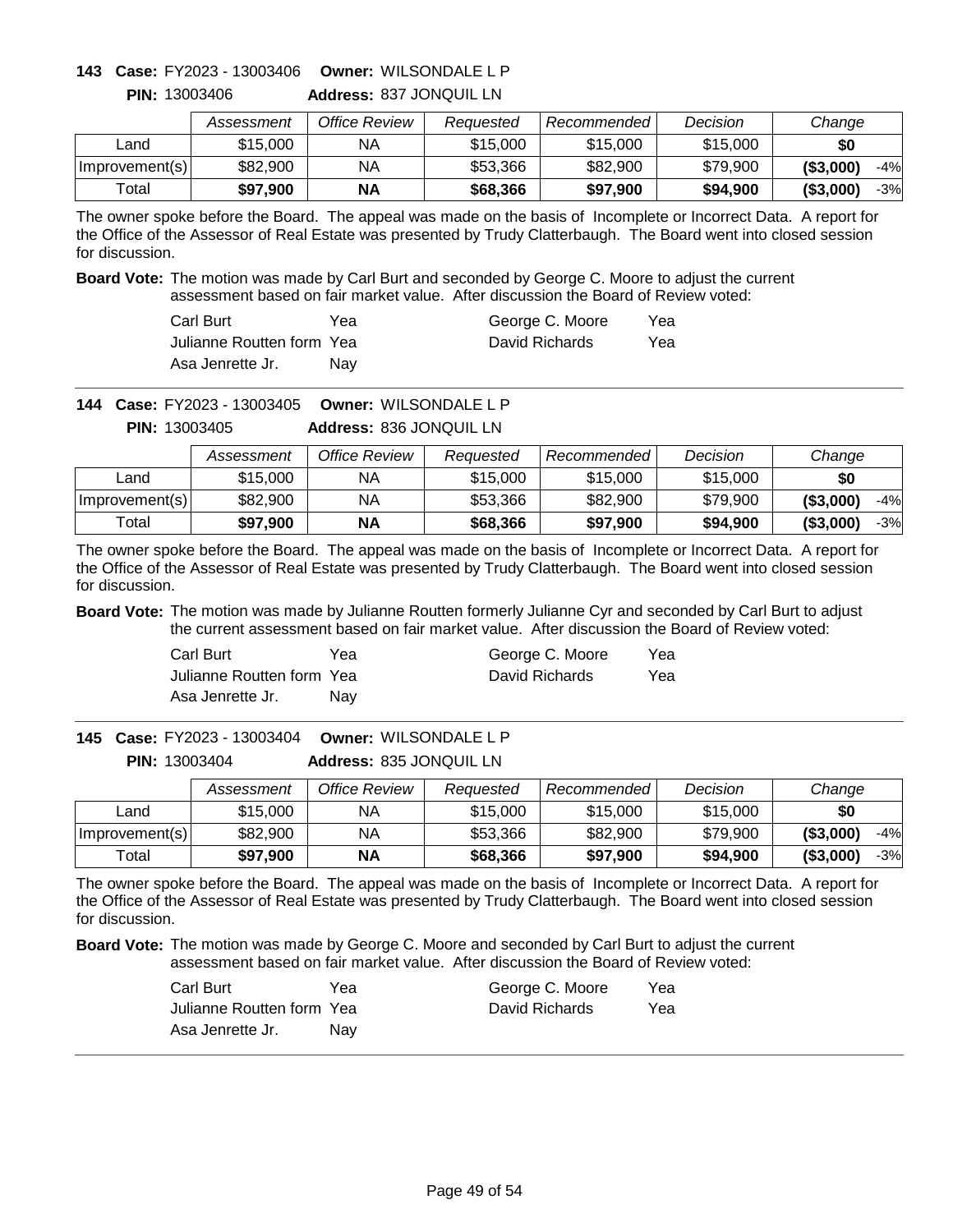# **Owner:** WILSONDALE L P **146 Case:** FY2023 - 13003403

|                | Assessment | Office Review | Reauested | Recommended | Decision  | Change              |
|----------------|------------|---------------|-----------|-------------|-----------|---------------------|
| Land           | \$15,000   | ΝA            | \$15,000  | \$15,000    | \$15,000  | \$0                 |
| Improvement(s) | \$92,700   | ΝA            | \$60,178  | \$92,700    | \$89,200  | ( \$3,500]<br>$-4%$ |
| Total          | \$107.700  | ΝA            | \$75,178  | \$107.700   | \$104.200 | (\$3,500)<br>$-3%$  |

**Address:** 834 JONQUIL LN **PIN:** 13003403

The owner spoke before the Board. The appeal was made on the basis of Incomplete or Incorrect Data. A report for the Office of the Assessor of Real Estate was presented by Trudy Clatterbaugh. The Board went into closed session for discussion.

**Board Vote:** The motion was made by Carl Burt and seconded by George C. Moore to adjust the current assessment based on fair market value. After discussion the Board of Review voted:

| Carl Burt                  | Yea | George C. Moore | Yea |
|----------------------------|-----|-----------------|-----|
| Julianne Routten form Yeal |     | David Richards  | Yea |
| Asa Jenrette Jr.           | Nav |                 |     |

**Owner:** WILSONDALE L P **147 Case:** FY2023 - 13003389

**Address:** 816 JONQUIL LN **PIN:** 13003389

|                | Assessment | Office Review | Reauested | Recommended | Decision | Change              |
|----------------|------------|---------------|-----------|-------------|----------|---------------------|
| Land           | \$15,000   | ΝA            | \$15,000  | \$15,000    | \$15,000 | \$0                 |
| Improvement(s) | \$82,900   | NA            | \$53,366  | \$82,900    | \$79.900 | ( \$3,000]<br>$-4%$ |
| Total          | \$97.900   | NΑ            | \$68,366  | \$97,900    | \$94,900 | (\$3,000)<br>$-3%$  |

The owner spoke before the Board. The appeal was made on the basis of Incomplete or Incorrect Data. A report for the Office of the Assessor of Real Estate was presented by Trudy Clatterbaugh. The Board went into closed session for discussion.

**Board Vote:** The motion was made by Julianne Routten formerly Julianne Cyr and seconded by Carl Burt to adjust the current assessment based on fair market value. After discussion the Board of Review voted:

| Carl Burt                 | Yea | George C. Moore | Yea |
|---------------------------|-----|-----------------|-----|
| Julianne Routten form Yea |     | David Richards  | Yea |
| Asa Jenrette Jr.          | Nav |                 |     |

**Address:** 832 JONQUIL LN **Owner:** WILSONDALE L P **148 Case:** FY2023 - 13003401 **PIN:** 13003401

|                | Assessment | Office Review | Reauested | Recommended | Decision | Change              |
|----------------|------------|---------------|-----------|-------------|----------|---------------------|
| Land           | \$15,000   | NА            | \$15,000  | \$15,000    | \$15,000 | \$0                 |
| Improvement(s) | \$82,900   | NА            | \$53,366  | \$82,900    | \$79.900 | ( \$3,000)<br>$-4%$ |
| Total          | \$97.900   | <b>NA</b>     | \$68,366  | \$97,900    | \$94,900 | ( \$3,000)<br>$-3%$ |

The owner spoke before the Board. The appeal was made on the basis of Incomplete or Incorrect Data. A report for the Office of the Assessor of Real Estate was presented by Trudy Clatterbaugh. The Board went into closed session for discussion.

| Carl Burt                 | Yea | George C. Moore | Yea |
|---------------------------|-----|-----------------|-----|
| Julianne Routten form Yea |     | David Richards  | Yea |
| Asa Jenrette Jr.          | Nav |                 |     |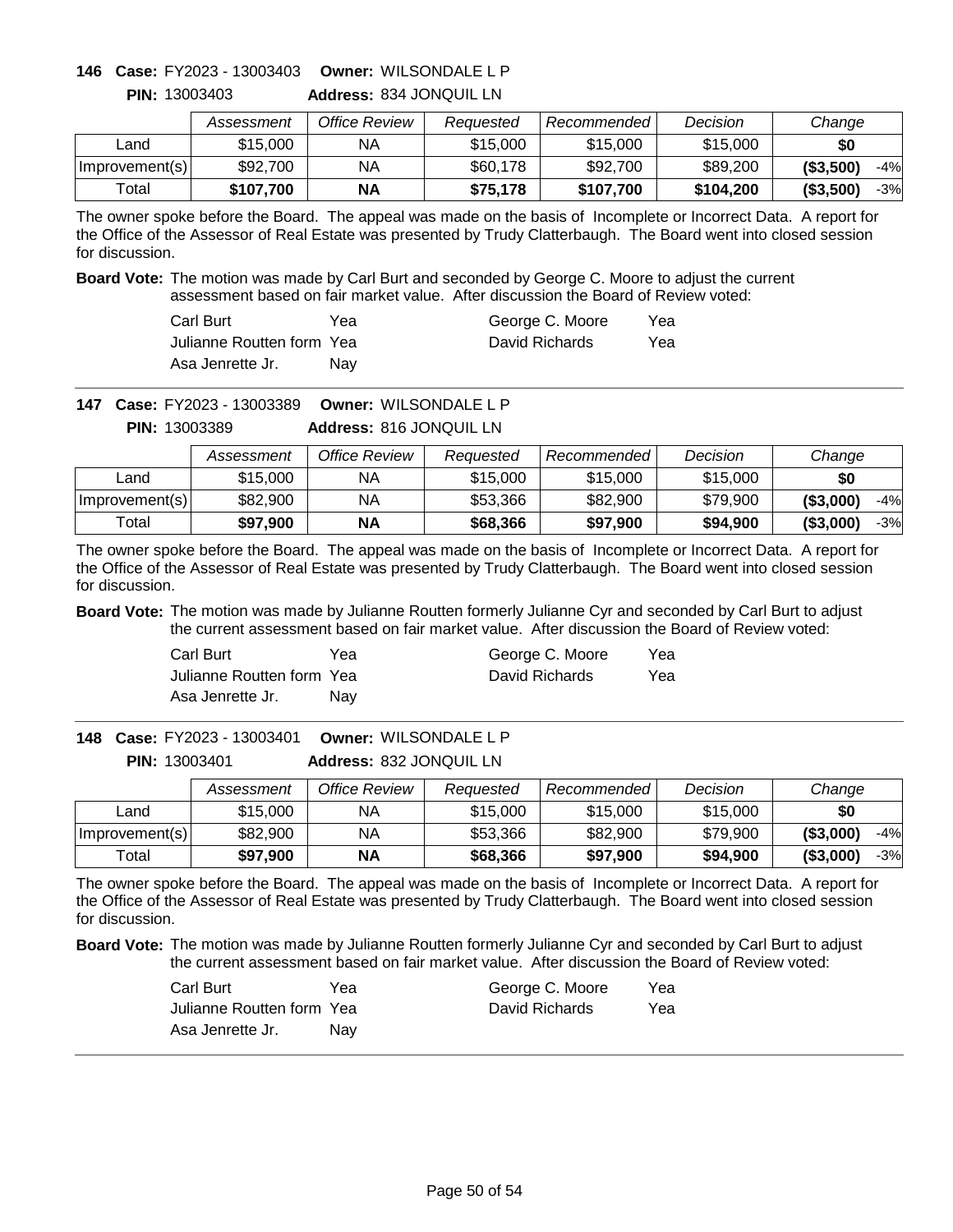# **Owner:** WILSONDALE L P **149 Case:** FY2023 - 13003410

|                | Assessment | Office Review | Reauested | Recommended | Decision  | Change              |
|----------------|------------|---------------|-----------|-------------|-----------|---------------------|
| ∟and           | \$15,000   | ΝA            | \$15,000  | \$15,000    | \$15,000  | \$0                 |
| Improvement(s) | \$92,700   | ΝA            | \$60,178  | \$92,700    | \$89,200  | ( \$3,500)<br>$-4%$ |
| Total          | \$107.700  | <b>NA</b>     | \$75,178  | \$107.700   | \$104.200 | ( \$3,500]<br>$-3%$ |

**Address:** 913 JONQUIL LN **PIN:** 13003410

The owner spoke before the Board. The appeal was made on the basis of Incomplete or Incorrect Data. A report for the Office of the Assessor of Real Estate was presented by Trudy Clatterbaugh. The Board went into closed session for discussion.

**Board Vote:** The motion was made by George C. Moore and seconded by Julianne Routten formerly Julianne Cyr to adjust the current assessment based on fair market value. After discussion the Board of Review voted:

| Carl Burt                  | Yea | George C. Moore | Yea |
|----------------------------|-----|-----------------|-----|
| Julianne Routten form Yeal |     | David Richards  | Yea |
| Asa Jenrette Jr.           | Nav |                 |     |

**Owner:** WILSONDALE L P **150 Case:** FY2023 - 13003399

**Address:** 828 JONQUIL LN **PIN:** 13003399

|                | Assessment | Office Review | Reauested | Recommended | Decision | Change              |
|----------------|------------|---------------|-----------|-------------|----------|---------------------|
| Land           | \$15,000   | NA            | \$15,000  | \$15,000    | \$15,000 | \$0                 |
| Improvement(s) | \$82,900   | ΝA            | \$53.366  | \$82,900    | \$79.900 | ( \$3,000]<br>$-4%$ |
| Total          | \$97.900   | <b>NA</b>     | \$68,366  | \$97,900    | \$94,900 | ( \$3,000]<br>$-3%$ |

The owner spoke before the Board. The appeal was made on the basis of Incomplete or Incorrect Data. A report for the Office of the Assessor of Real Estate was presented by Trudy Clatterbaugh. The Board went into closed session for discussion.

**Board Vote:** The motion was made by Carl Burt and seconded by Julianne Routten formerly Julianne Cyr to adjust the current assessment based on fair market value. After discussion the Board of Review voted:

| Carl Burt                 | Yea | George C. Moore | Yea |
|---------------------------|-----|-----------------|-----|
| Julianne Routten form Yea |     | David Richards  | Yea |
| Asa Jenrette Jr.          | Nav |                 |     |

**Address:** 827 JONQUIL LN **Owner:** WILSONDALE L P **151 Case:** FY2023 - 13003398 **PIN:** 13003398

|                | Assessment | Office Review | Reauested | Recommended | Decision | Change              |
|----------------|------------|---------------|-----------|-------------|----------|---------------------|
| ∟and           | \$15,000   | NА            | \$15,000  | \$15,000    | \$15,000 | \$0                 |
| Improvement(s) | \$82,900   | NA            | \$53,366  | \$82,900    | \$79.900 | ( \$3,000)<br>$-4%$ |
| Total          | \$97,900   | <b>NA</b>     | \$68,366  | \$97,900    | \$94,900 | ( \$3,000)<br>$-3%$ |

The owner spoke before the Board. The appeal was made on the basis of Incomplete or Incorrect Data. A report for the Office of the Assessor of Real Estate was presented by Trudy Clatterbaugh. The Board went into closed session for discussion.

| Carl Burt                 | Yea | George C. Moore | Yea |
|---------------------------|-----|-----------------|-----|
| Julianne Routten form Yea |     | David Richards  | Yea |
| Asa Jenrette Jr.          | Nav |                 |     |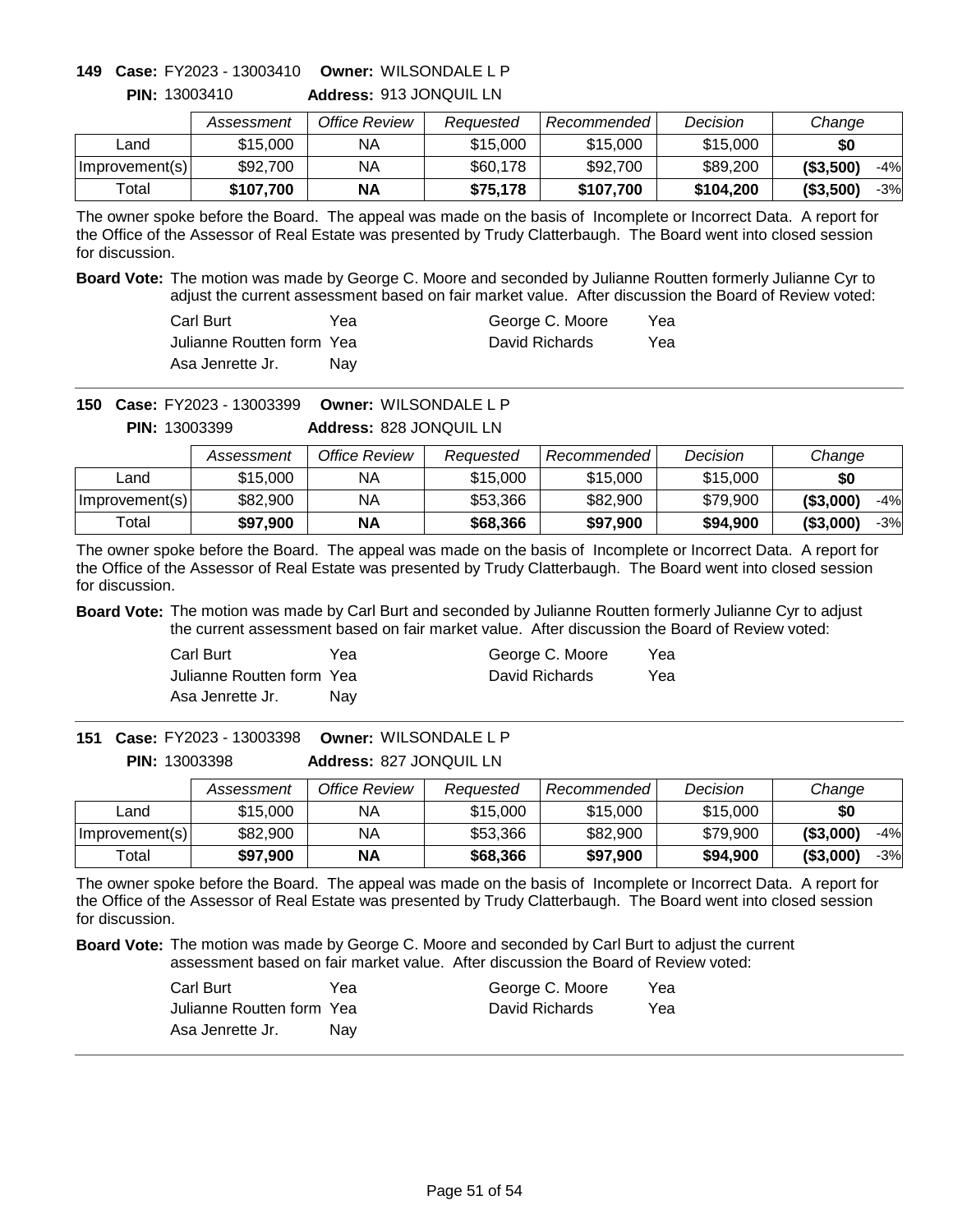# **Owner:** WILSONDALE L P **152 Case:** FY2023 - 13003397

**PIN:** 13003397

**Address:** 826 JONQUIL LN

|                | Assessment | Office Review | Reauested | Recommended | Decision | Change              |
|----------------|------------|---------------|-----------|-------------|----------|---------------------|
| ∟and           | \$15,000   | ΝA            | \$15,000  | \$15,000    | \$15,000 | \$0                 |
| Improvement(s) | \$82,900   | ΝA            | \$53,366  | \$82,900    | \$79,900 | ( \$3,000)<br>$-4%$ |
| $\tau$ otall   | \$97.900   | <b>NA</b>     | \$68,366  | \$97,900    | \$94.900 | ( \$3,000)<br>$-3%$ |

The owner spoke before the Board. The appeal was made on the basis of Incomplete or Incorrect Data. A report for the Office of the Assessor of Real Estate was presented by Trudy Clatterbaugh. The Board went into closed session for discussion.

**Board Vote:** The motion was made by Carl Burt and seconded by Julianne Routten formerly Julianne Cyr to adjust the current assessment based on fair market value. After discussion the Board of Review voted:

| Carl Burt                  | Yea | George C. Moore | Yea |
|----------------------------|-----|-----------------|-----|
| Julianne Routten form Yeal |     | David Richards  | Yea |
| Asa Jenrette Jr.           | Nav |                 |     |

**Owner:** WILSONDALE L P **153 Case:** FY2023 - 13003396

**Address:** 825 JONQUIL LN **PIN:** 13003396

|                | Assessment | Office Review | Reauested | Recommended | Decision | Change              |
|----------------|------------|---------------|-----------|-------------|----------|---------------------|
| Land           | \$15,000   | NA.           | \$15,000  | \$15,000    | \$15,000 | \$0                 |
| Improvement(s) | \$82,900   | NΑ            | \$53,366  | \$82,900    | \$79,900 | ( \$3,000]<br>$-4%$ |
| Total          | \$97.900   | <b>NA</b>     | \$68,366  | \$97,900    | \$94,900 | (\$3,000"<br>$-3%$  |

The owner spoke before the Board. The appeal was made on the basis of Incomplete or Incorrect Data. A report for the Office of the Assessor of Real Estate was presented by Trudy Clatterbaugh. The Board went into closed session for discussion.

**Board Vote:** The motion was made by Julianne Routten formerly Julianne Cyr and seconded by Carl Burt to adjust the current assessment based on fair market value. After discussion the Board of Review voted:

| Carl Burt                 | Yea | George C. Moore | Yea |
|---------------------------|-----|-----------------|-----|
| Julianne Routten form Yea |     | David Richards  | Yea |
| Asa Jenrette Jr.          | Nav |                 |     |

**Address:** 824 JONQUIL LN **Owner:** WILSONDALE L P **154 Case:** FY2023 - 13003395 **PIN:** 13003395

|                | Assessment | Office Review | Reauested | Recommended | Decision  | Change              |
|----------------|------------|---------------|-----------|-------------|-----------|---------------------|
| ∟and           | \$15,000   | NА            | \$15,000  | \$15,000    | \$15,000  | \$0                 |
| Improvement(s) | \$92,700   | NA            | \$60,178  | \$92,700    | \$89,200  | ( \$3,500)<br>$-4%$ |
| Total          | \$107.700  | <b>NA</b>     | \$75,178  | \$107,700   | \$104,200 | (\$3,500)<br>$-3%$  |

The owner spoke before the Board. The appeal was made on the basis of Incomplete or Incorrect Data. A report for the Office of the Assessor of Real Estate was presented by Trudy Clatterbaugh. The Board went into closed session for discussion.

| Carl Burt                 | Yea | George C. Moore | Yea |
|---------------------------|-----|-----------------|-----|
| Julianne Routten form Yea |     | David Richards  | Yea |
| Asa Jenrette Jr.          | Nav |                 |     |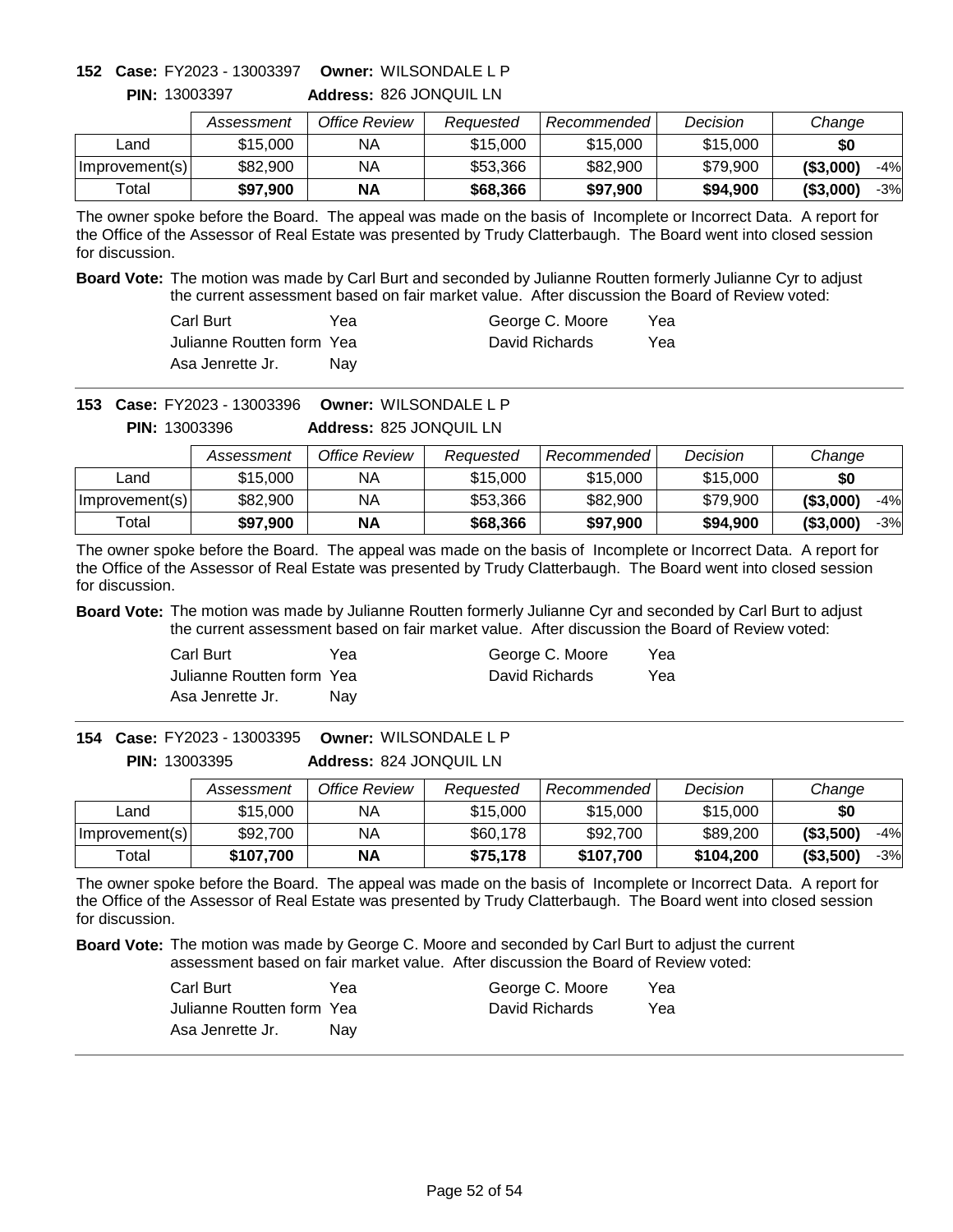# **Owner:** WILSONDALE L P **155 Case:** FY2023 - 13003394

**PIN:** 13003394

**Address:** 823 JONQUIL LN

|                | Assessment | Office Review | Reauested | Recommended | Decision  | Change                   |
|----------------|------------|---------------|-----------|-------------|-----------|--------------------------|
| Land           | \$15,000   | ΝA            | \$15,000  | \$15,000    | \$15,000  | \$0                      |
| Improvement(s) | \$92,700   | ΝA            | \$60,178  | \$92,700    | \$89,200  | $-4%$<br>(S3,500)        |
| Total          | \$107,700  | <b>NA</b>     | \$75,178  | \$107,700   | \$104,200 | $($ \$3,500 $)$<br>$-3%$ |

The owner spoke before the Board. The appeal was made on the basis of Incomplete or Incorrect Data. A report for the Office of the Assessor of Real Estate was presented by Trudy Clatterbaugh. The Board went into closed session for discussion.

**Board Vote:** The motion was made by Carl Burt and seconded by George C. Moore to adjust the current assessment based on fair market value. After discussion the Board of Review voted:

| Carl Burt                  | Yea        | George C. Moore | Yea |
|----------------------------|------------|-----------------|-----|
| Julianne Routten form Yeal |            | David Richards  | Yea |
| Asa Jenrette Jr.           | <b>Nav</b> |                 |     |

**Owner:** WILSONDALE L P **156 Case:** FY2023 - 13003393

**Address:** 822 JONQUIL LN **PIN:** 13003393

|                | Assessment | Office Review | Reauested | Recommended | Decision | Change              |
|----------------|------------|---------------|-----------|-------------|----------|---------------------|
| Land           | \$15,000   | ΝA            | \$15,000  | \$15,000    | \$15,000 | \$0                 |
| Improvement(s) | \$82,900   | NA            | \$53,366  | \$82,900    | \$79.900 | ( \$3,000]<br>$-4%$ |
| Total          | \$97,900   | <b>NA</b>     | \$68,366  | \$97,900    | \$94,900 | ( \$3,000]<br>$-3%$ |

The owner spoke before the Board. The appeal was made on the basis of Incomplete or Incorrect Data. A report for the Office of the Assessor of Real Estate was presented by Trudy Clatterbaugh. The Board went into closed session for discussion.

**Board Vote:** The motion was made by Julianne Routten formerly Julianne Cyr and seconded by Carl Burt to adjust the current assessment based on fair market value. After discussion the Board of Review voted:

| Carl Burt                 | Yea | George C. Moore | Yea |
|---------------------------|-----|-----------------|-----|
| Julianne Routten form Yea |     | David Richards  | Yea |
| Asa Jenrette Jr.          | Nav |                 |     |

**Address:** 821 JONQUIL LN **Owner:** WILSONDALE L P **157 Case:** FY2023 - 13003392 **PIN:** 13003392

|                | Assessment | Office Review | Reauested | Recommended | Decision | Change              |
|----------------|------------|---------------|-----------|-------------|----------|---------------------|
| ∟and           | \$15,000   | NА            | \$15,000  | \$15,000    | \$15,000 | \$0                 |
| Improvement(s) | \$82,900   | NA            | \$53,366  | \$82,900    | \$79,900 | ( \$3,000]<br>$-4%$ |
| Total          | \$97,900   | <b>NA</b>     | \$68,366  | \$97,900    | \$94,900 | ( \$3,000]<br>$-3%$ |

The owner spoke before the Board. The appeal was made on the basis of Incomplete or Incorrect Data. A report for the Office of the Assessor of Real Estate was presented by Trudy Clatterbaugh. The Board went into closed session for discussion.

| Carl Burt                 | Yea | George C. Moore | Yea |
|---------------------------|-----|-----------------|-----|
| Julianne Routten form Yea |     | David Richards  | Yea |
| Asa Jenrette Jr.          | Nav |                 |     |